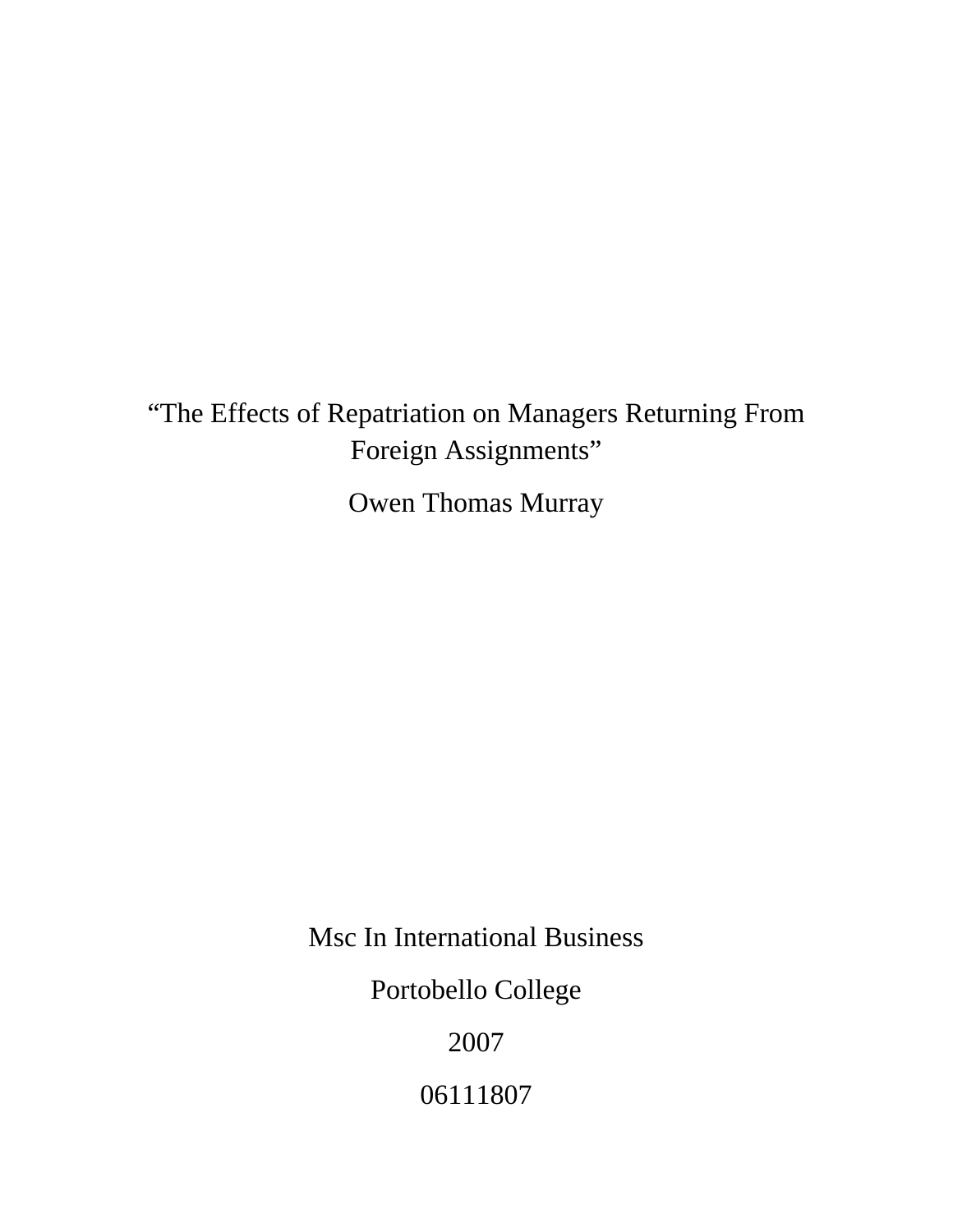# DECLARATION

This work has not previously been accepted in substance for any degree and is not being concurrently submitted in candidature for any degree.

Signed ....................................................................…. (candidate)

Date ......................................................................….

# STATEMENT 1

This dissertation is being submitted in partial fulfilment of the requirements for the degree of:

..............................................................……………….. (ie MA, MSc, MBA, etc)

Signed ..................................................................….. (candidate)

Date .....................................................................…..

# STATEMENT 2

This dissertation is the result of my own independent work and investigation, except where otherwise stated. Other sources are acknowledged by footnotes giving explicit references. A bibliography is appended.

Signed ..................................................................... (candidate)

Date ........................................................................

# STATEMENT 3

I hereby give consent for my dissertation, if accepted, to be available for photocopying and for inter‐library loan, and for the title and summary to be made available to outside organisations.

Signed ...................................................................… (candidate)

Date ......................................................................…

NB: Candidates on whose behalf a bar on access has been approved by the University (see paragraph 4 in *Notes of Guidance), should use the following version of Statement 3:*

I hereby give consent for my dissertation, if accepted, to be available for photocopying and for inter-library loans after expiry of a bar on access approved by the University of Wales on the special recommendation of the Institution.

Signed ...................................................................… (candidate)

Date ......................................................................…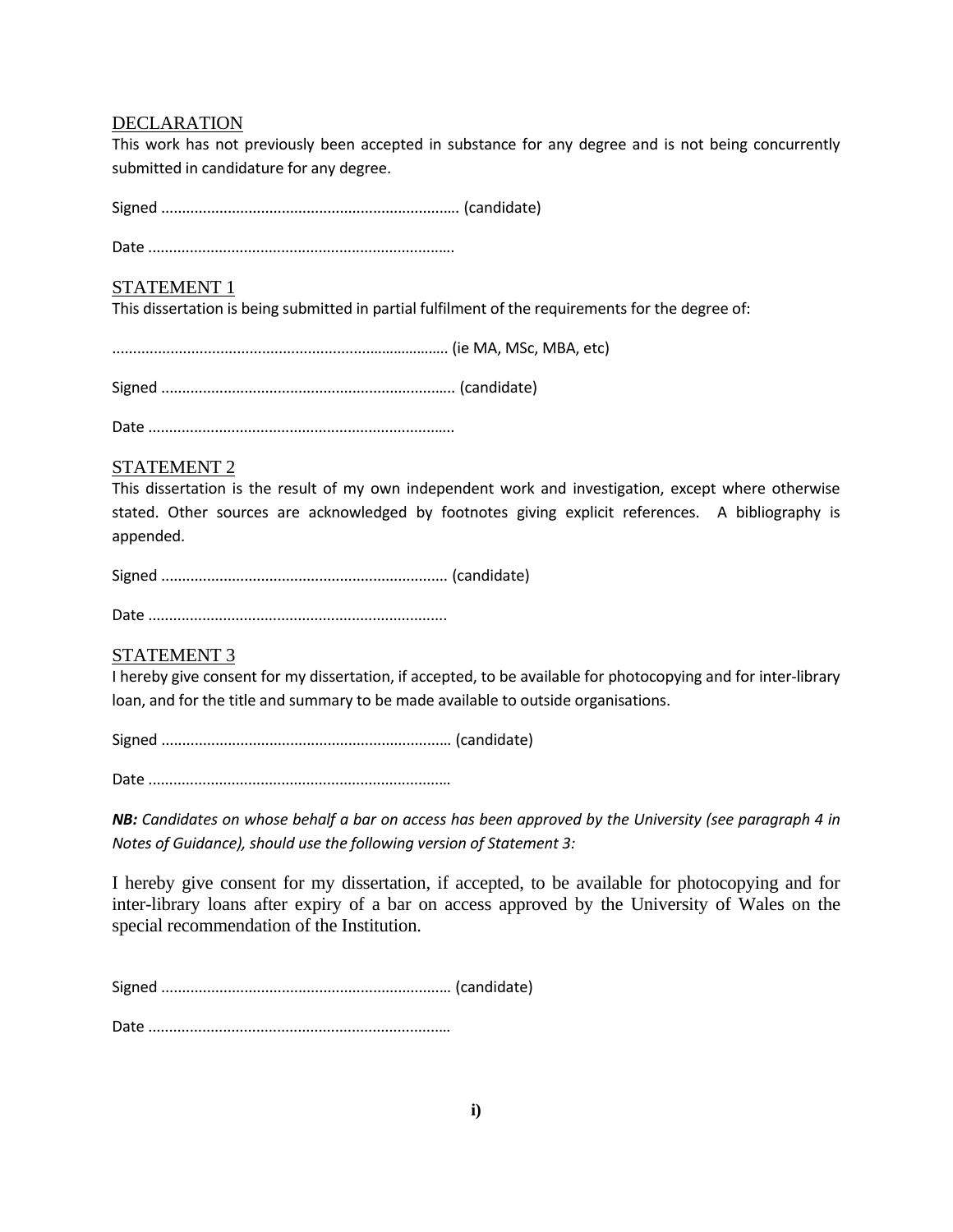# **Abstract**

This study explains the effects of repatriates on managers returning from foreign assignments. The first chapter provides the reader with an introduction to my chosen topic, the justification of undertaking the topic and my research objectives. The second chapter explains the research methodology, my questionnaire design and the problems I encountered when gathering information. The study goes on to explain the expatriation/repatriation process in detail. It begins with the selection criteria needed for expatriation and goes on to criticize it. Next, the factors needed by the expatriate to adjust to their new environment are explained. I have then set out a training process an expatriate should go through before the assignment.

Repatriation is then explained in detail for the reader describing present barriers to the process and factors needed to be taken into consideration during the repatriate's adjustment. Proactive strategies are then suggested with a conclusion provided for the reader.

The next chapter is the main body of my research and is all my primary research explained through the use of diagrams and tables with literature explaining every response I received. This section provides four sections: Demographics of respondents, Length of expatriation and repatriation, the expatriation/repatriation process and Independent Variables.

The final chapter consists of conclusions and recommendations. It suggests a recommended repatriation program and a possible way of carrying out future research on this topic.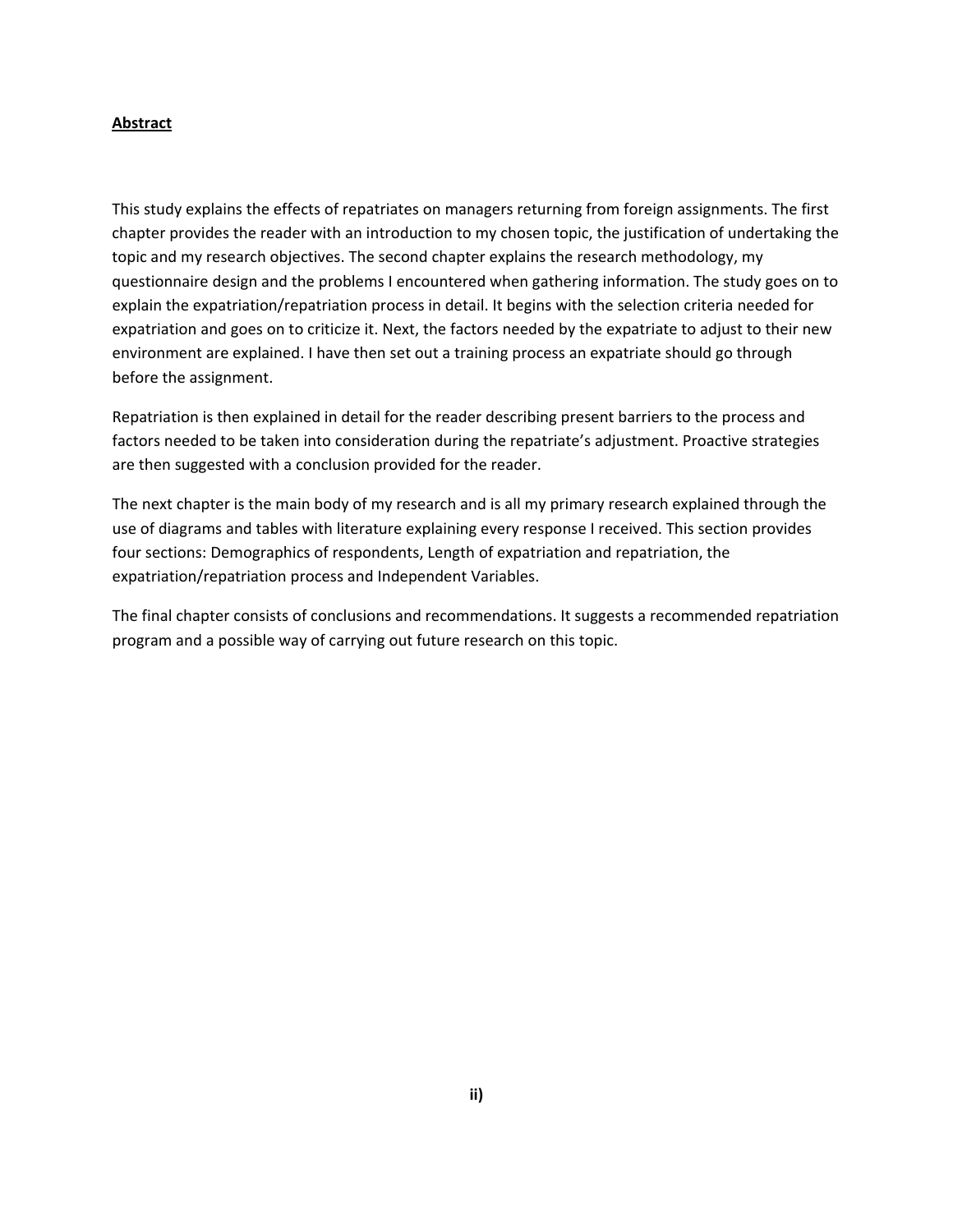# **Table of Contents**

| Page |
|------|
|      |
|      |
|      |
|      |
|      |
|      |
|      |
|      |
|      |
|      |
|      |
|      |
|      |
|      |
|      |
|      |
|      |
|      |
|      |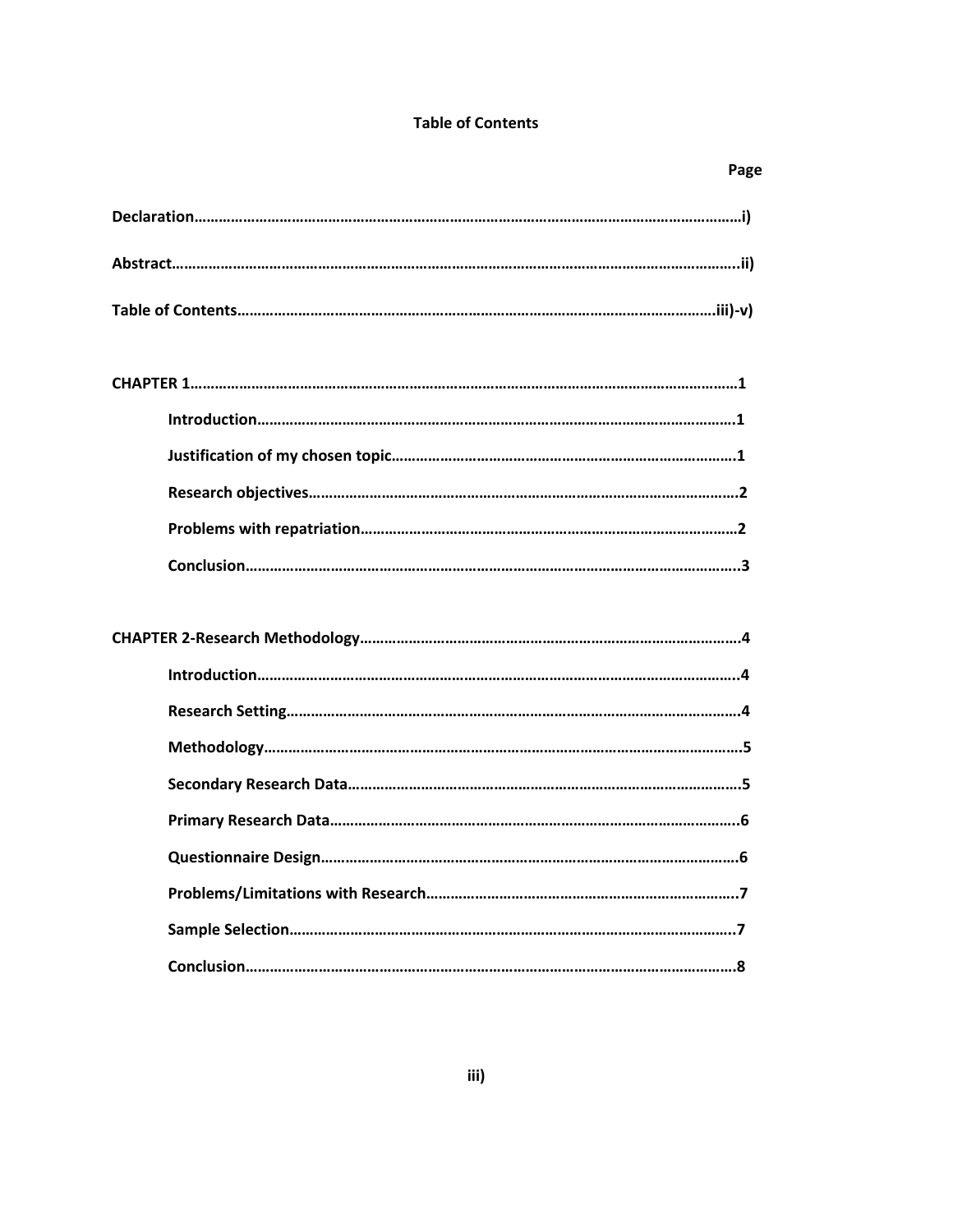| Expatriation/Repatriation Process 32/33/34/35/36/37/38/39/40/41 |
|-----------------------------------------------------------------|
|                                                                 |

**Independent Variables……………………………………………………………………43/44/45/46**

**Successful Expatriation………………………………………………………………………..47/48/49**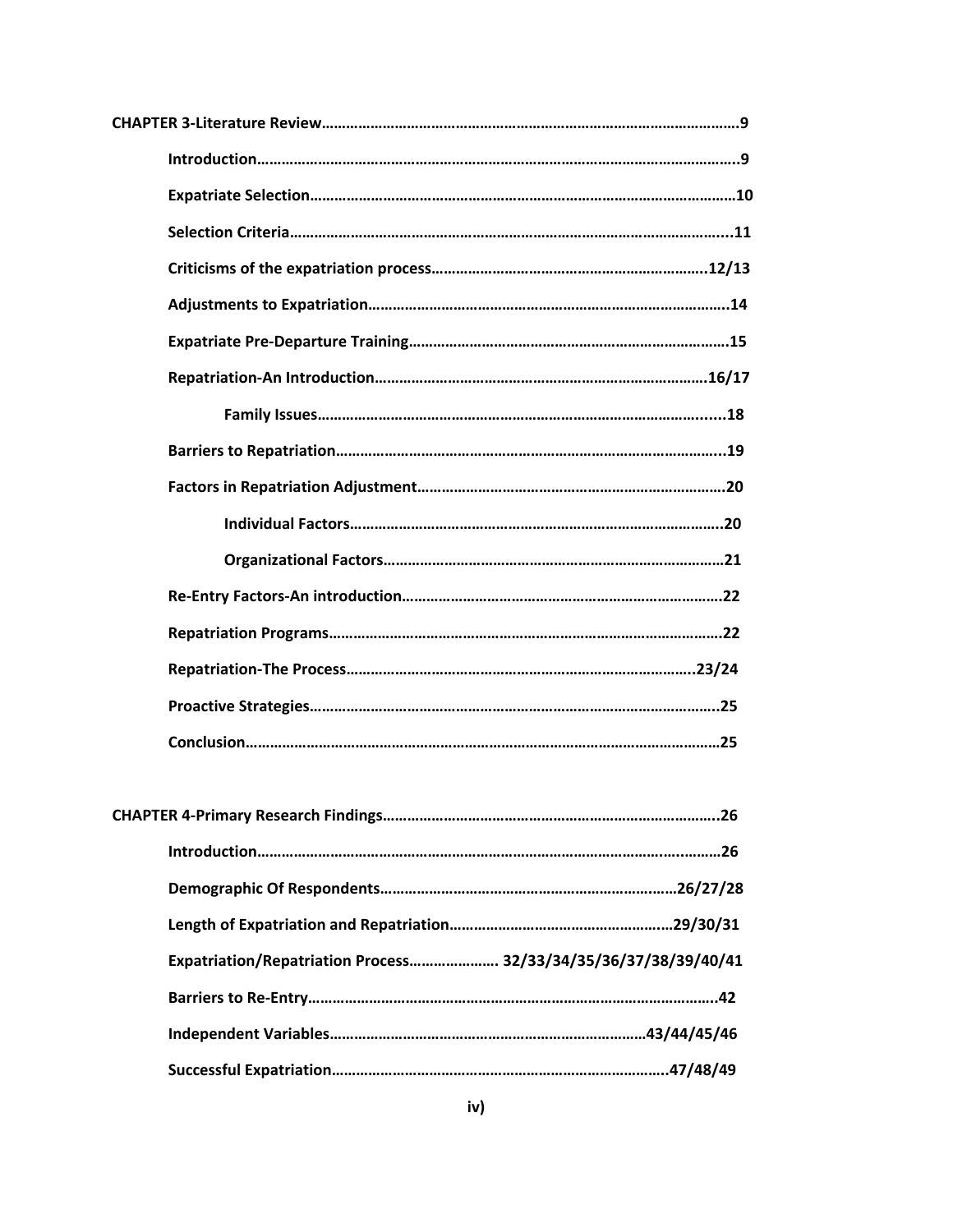|--|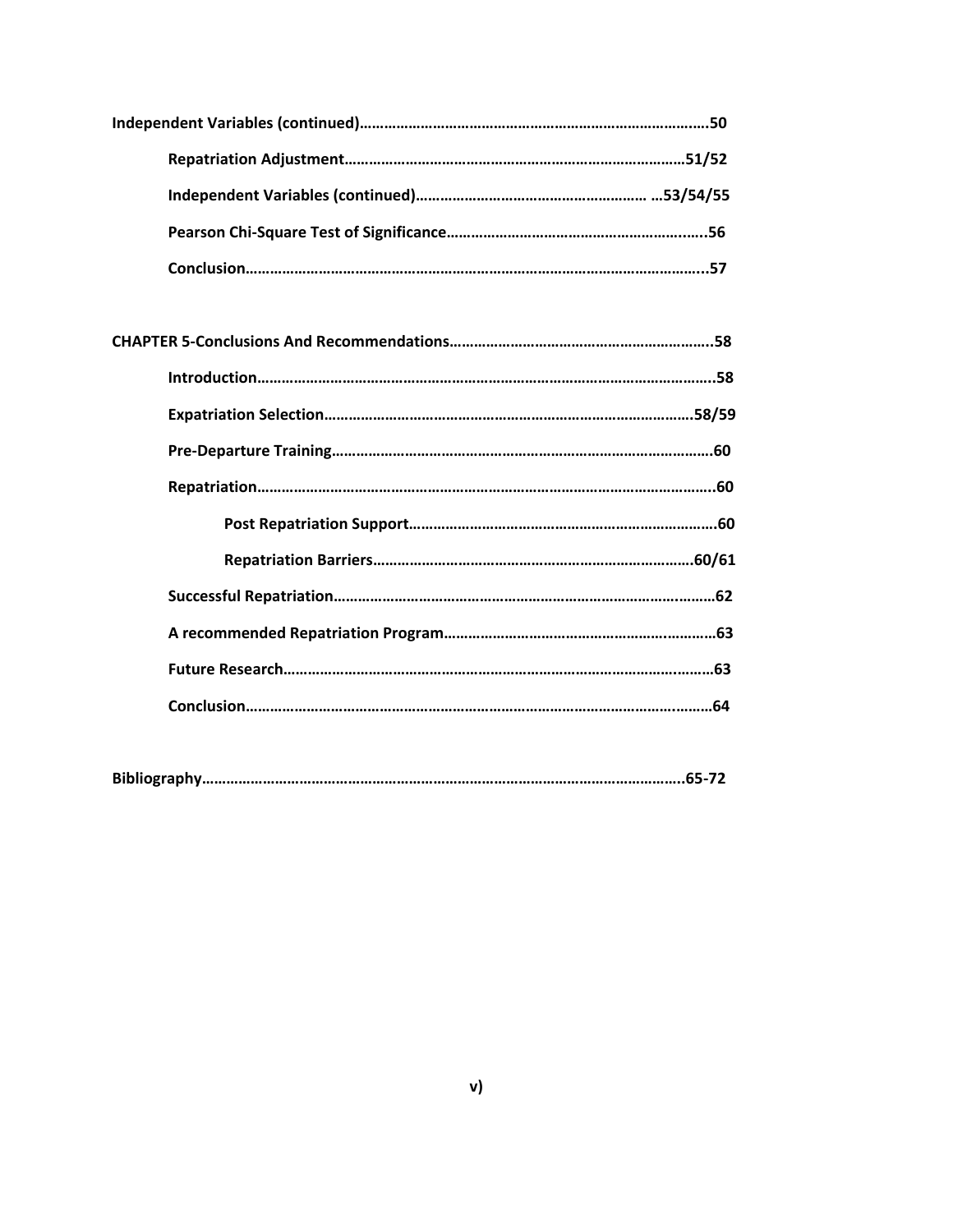#### **Chapter 1**

## **Introduction**

Within this dissertation, the research objectives, the methodology, the research setting and the problems and limitations of the research are explained. This paper aims to explain the effect of repatriation on managers who have accepted international assignments abroad and why they have accepted these posts. Repatriation is the home coming of an expatriate after they have completed an assignment abroad. I will endeavour to give the reader an understanding of both repatriation and expatriation. I will do this by providing information from primary and secondary research about the rationale behind decisions made by management to place managers working for their organization in positions abroad. The paper will also discuss what motivates individuals to take up these positions and if theses motives are realized. I will be recommending what I consider is an effective repatriation programme based on my primary research

# **Justification for my Chosen Topic**

I chose this topic for several reasons. I believe repatriation study is important to organizations and their employees because of the amount of executives leaving their jobs when undergoing the process. I have always been interested in the repatriation and the expatriation process and have recently studied expatriation during my masters program. The expatriation process depends on the factors of the job, the organizational factors, the positional factors, the non‐work factors and most importantly the individual factors. This is explained in more detail in Chapter 3.

A writer called Dowling (1986) has identified the process of repatriation which starts with preparation, then physical relocation, then transition and finally readjustment. I also believe that repatriation is as crucial as expatriation and that the repatriation process is heard about less in organisations compared with expatriation. I have always had an interest in executives working abroad within a different culture and the way they would handle the process of returning to their original post in a Multi National Enterprise in Ireland.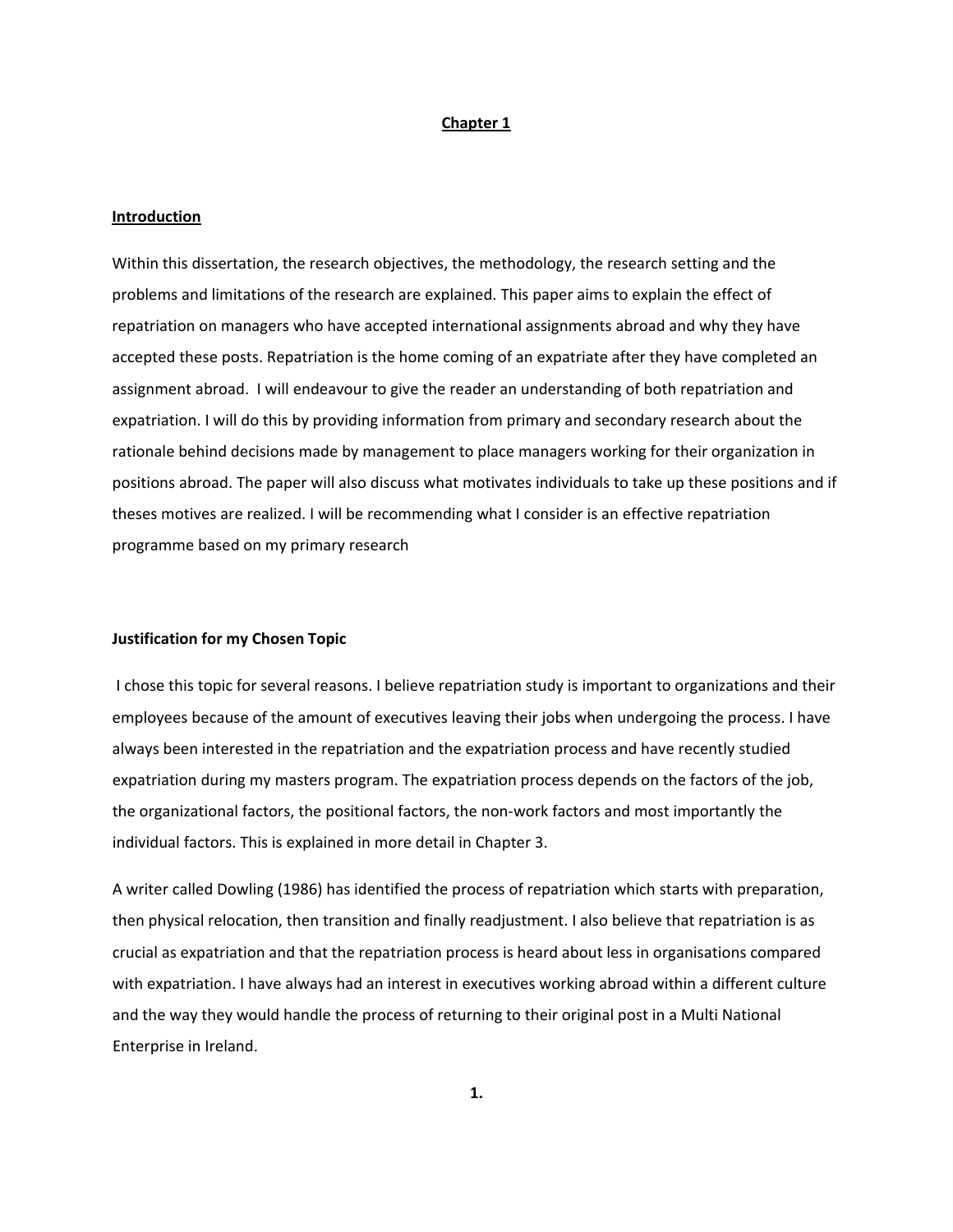#### **Research Objectives**

The following are my research objectives:

- 1. To investigate the motivations and experiences of repatriates. in other words, identify the main reasons why Irish managers take international assignments and whether these motives are realistic and realised.
- 2. To examine the process of re-integration. I will be looking in detail at this process to see if it is working for the repatriate.
- 3. To identify the main difficulties encountered by the repatriate‐ This meaning the repatriates difficulties in their career life and personal life.
- 4. To analyse training to facilitate re-adjustment Here, I will identify the particular company's support for managers that is in place or not in place

# **Problems with Repatriation**

The problem of repatriation is twofold: readjustment and re‐establishment (Borg 1988)." Returning home means 'getting back to normal; and friends, relatives and colleagues are often not really interested in the expatriates experiences" (Anne‐Wil Harzing and Joris Van Ruyssevelot 1995). A normal repatriate complaint would contain the following 'The line managers should cooperate more and not keep the repatriates within the business area. There may be suitable jobs in other parts of the corporation if the company is a large one' (Anne‐Wil Harzing and Joris Van Ruyssevelot 1995). In most cases, the repatriates must arrange everything by themselves and have to contact the line manager who sent them abroad in the first place, or the personnel department in their particular Multi National Company. It has also been said that the knowledge the repatriate has gained abroad may not be useful in their home country (lowering the self esteem of the re‐assignee).

When a repatriate returns home they can run into problems regarding their work and their family life. The company must support their repatriate as much as possible so that this does not occur. If the repatriate has been away for a long time they might have missed out on major events in their home country or company. The repatriate's job and life might be completely different compared to what it was before they left.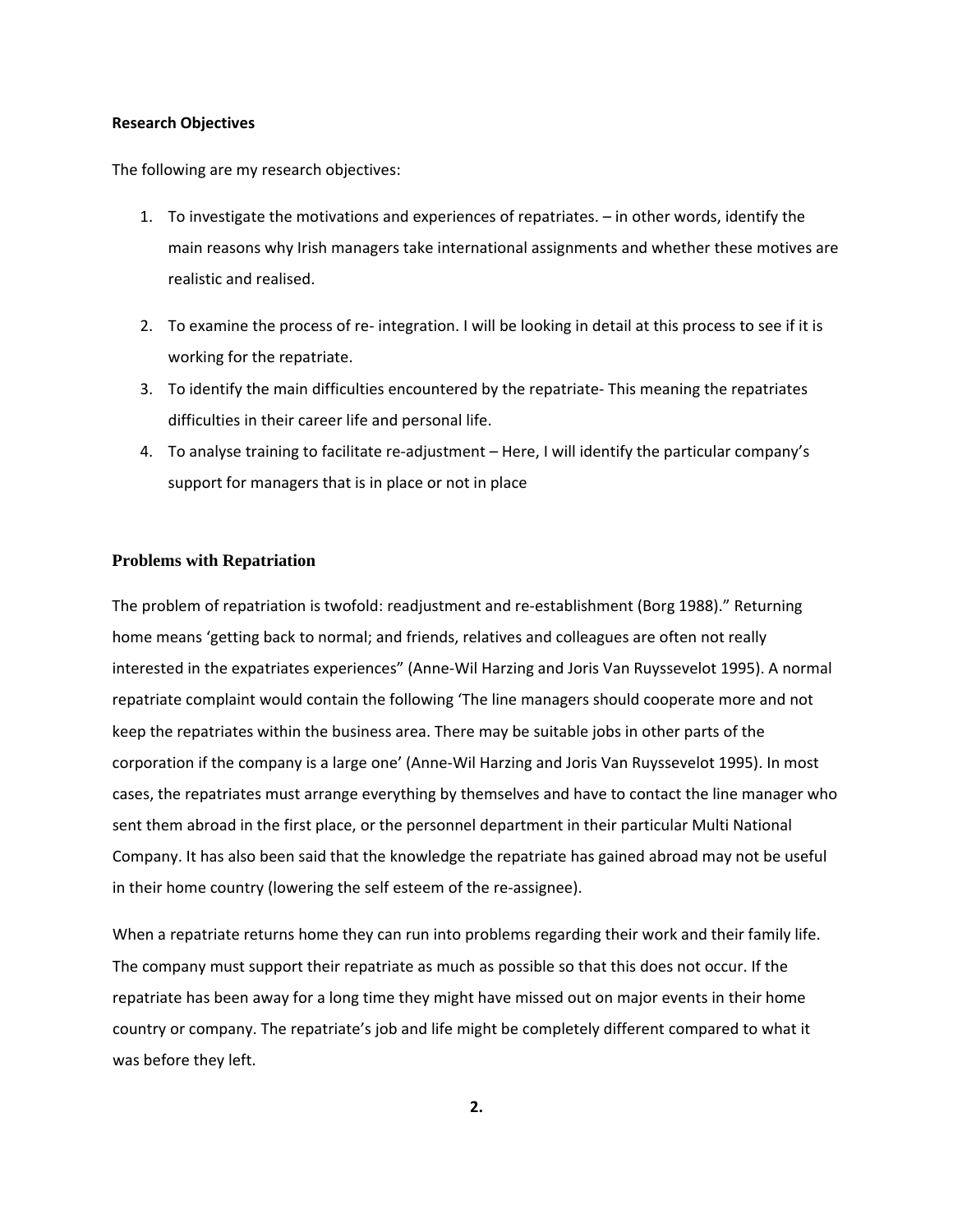# **Conclusion**

This chapter has provided an introduction to my chosen topic and has outlined the structure and possible problems with repatriation. The primary research has been collected from Irish companies but the information contained in the study can be used by any organization. I believe that both the business and their repatriated employee will benefit from a programme designed to eliminate barriers to repatriation. I will endeavor to show the effects of repatriation on Managers returning from foreign assignments and make my own recommendations to this effect. The following chapter will explain the repatriation process in greater detail.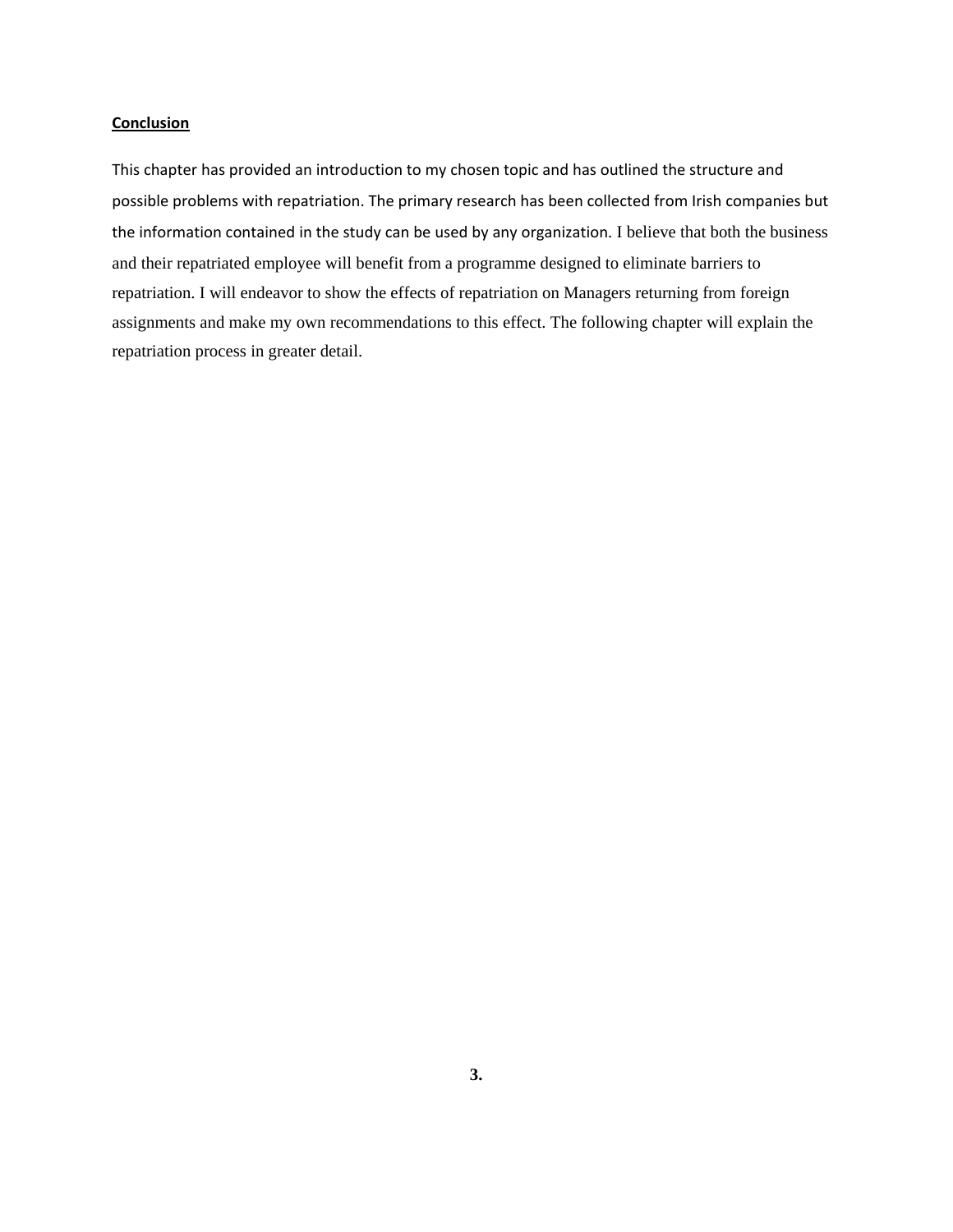#### **Chapter 2 – Research Methodology**

#### **Introduction**

This chapter will deal with the research results that I have gathered from relevant business sources. I will outline the research methodology I used in my questionnaire and my research setting. There are always certain limitations when undergoing a study of this kind and these will be outlined. I will critically analyze secondary research that I have gathered from relevant sources who deal with the subject of repatriation and expatriation. The design of my questionnaire will be explained and where I went for the primary data and how I got it. I will give a profile of the respondents with how many questionnaires I sent out and how many I received back fully completed. I will also explain what the different administration techniques I used for the primary data, and finally I will describe the conclusion I have drawn from the research.

### **Research Setting**

With more and more organizations going global, many have personnel abroad on foreign assignments. These personnel are very important to the organization as they could be the difference between the business succeeding and failing. When the repatriate comes back they have a crucial knowledge of overseas markets and customers and this knowledge can be of great use to the home organization. I will examine the re adjustment of Irish managers both professionally and socially taking into account that the social element is just as important as the professional side. I will be looking at all the different training programs the repatriate goes through and the effect it has on them. After looking at these different training methods I will make recommendations on what method is the best. All this research will be done about Multi National Enterprises or companies that have an organization in Ireland and one or more subsidiaries overseas including Merill Lynch and Piercom.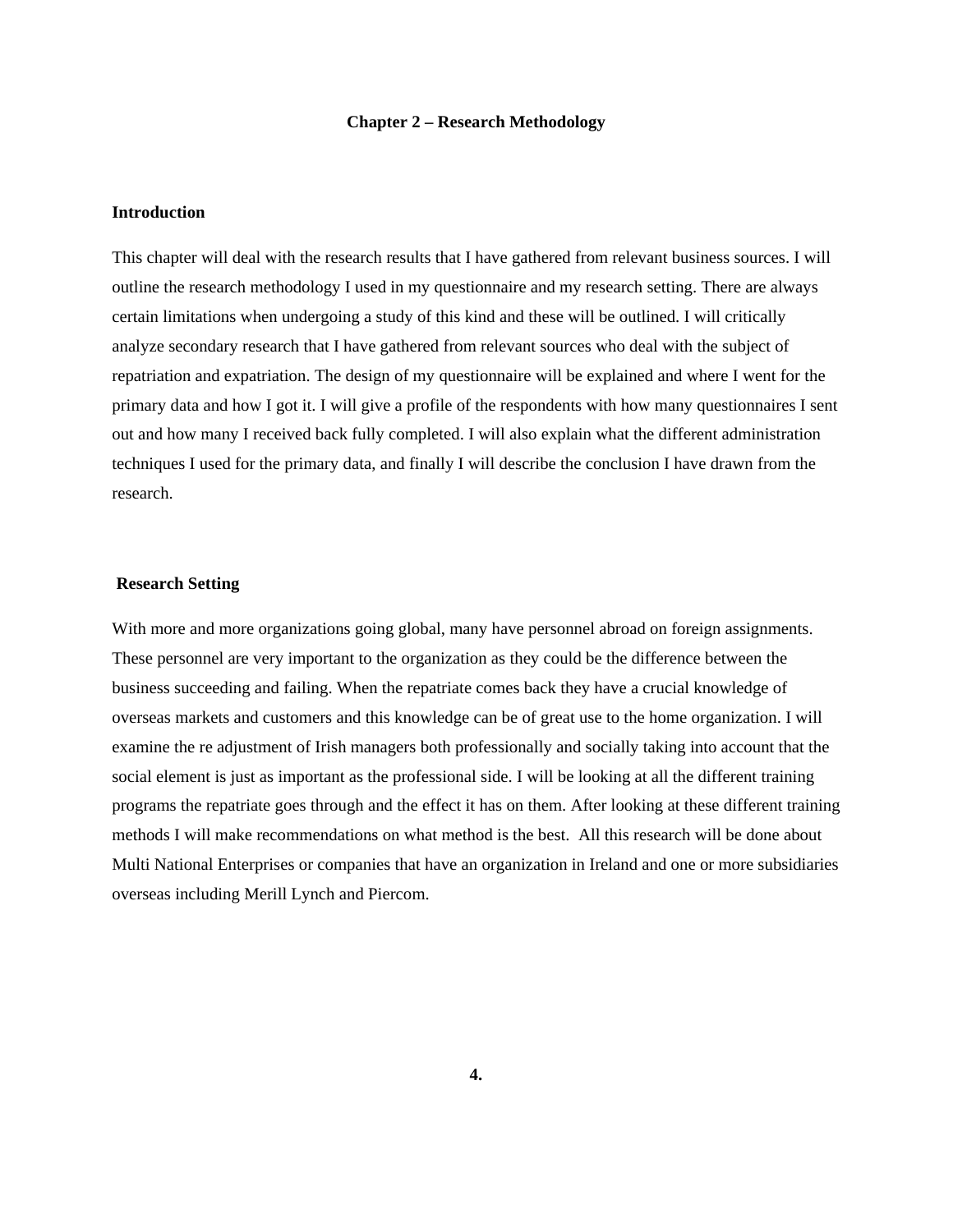# **Methodology**

The Methodology I used in this dissertation includes both primary and secondary research. The aspects of Primary research will be a structured questionnaire (see Appendix) which I have tried to distribute to as many companies as I can, as I expected a small response rate of somewhere between 5 and 20%. The questions range from basic questions around the profile of the role to their expectations prior to taking up the position abroad. My academic research will include theories detailing the main themes such as what motivates managers to take up international assignments, the barriers to re adjustment and the use of training programs in the repatriation process.

 For my qualitative research I propose to conduct interviews with repatriates who are now living in Ireland. This I believe will give the reader a real insight into the experiences positive and negative of the repatriate. When designing the questionnaire I aimed to gather consistent responses and to provide as much information as possible. It is important that the person filling out my questionnaire understands exactly what I was looking for and that it was filled out in full. The design needed to be short so that it will not take too long to fill out. I planned on carrying out a pilot study to bring up any flaws or inadequacies that may arise in the questionnaire which I did. In general I will use more closed type questions which will provide more consistent responses. Open ended questions that I used provided a more detailed response. This can be used when there is a wide range of responses possible. Other information was gathered from other organizations, newspaper reports, magazines and internet sites.

### **Secondary Research Data**

Secondary research was used and proved to be useful when reviewing the research topic. I collected secondary data from many different sources to give an overall perspective about repatriation. Articles from the University of Wales were used and proved to be a great information resource. When I began my secondary research I found a website called [www.expat.com.](http://www.expat.com/) This website gave me an overall perspective on why employees take on international assignments and provided information about how families and managers deal with the whole process of expatriation and repatriation.

The internet was used extensively looking at multinational companies annual reports and repatriation programs in place. Articles such as "Bringing them home again" by Andreason and Family issues in repatriation by Larson were of great use when searching for information on the topic.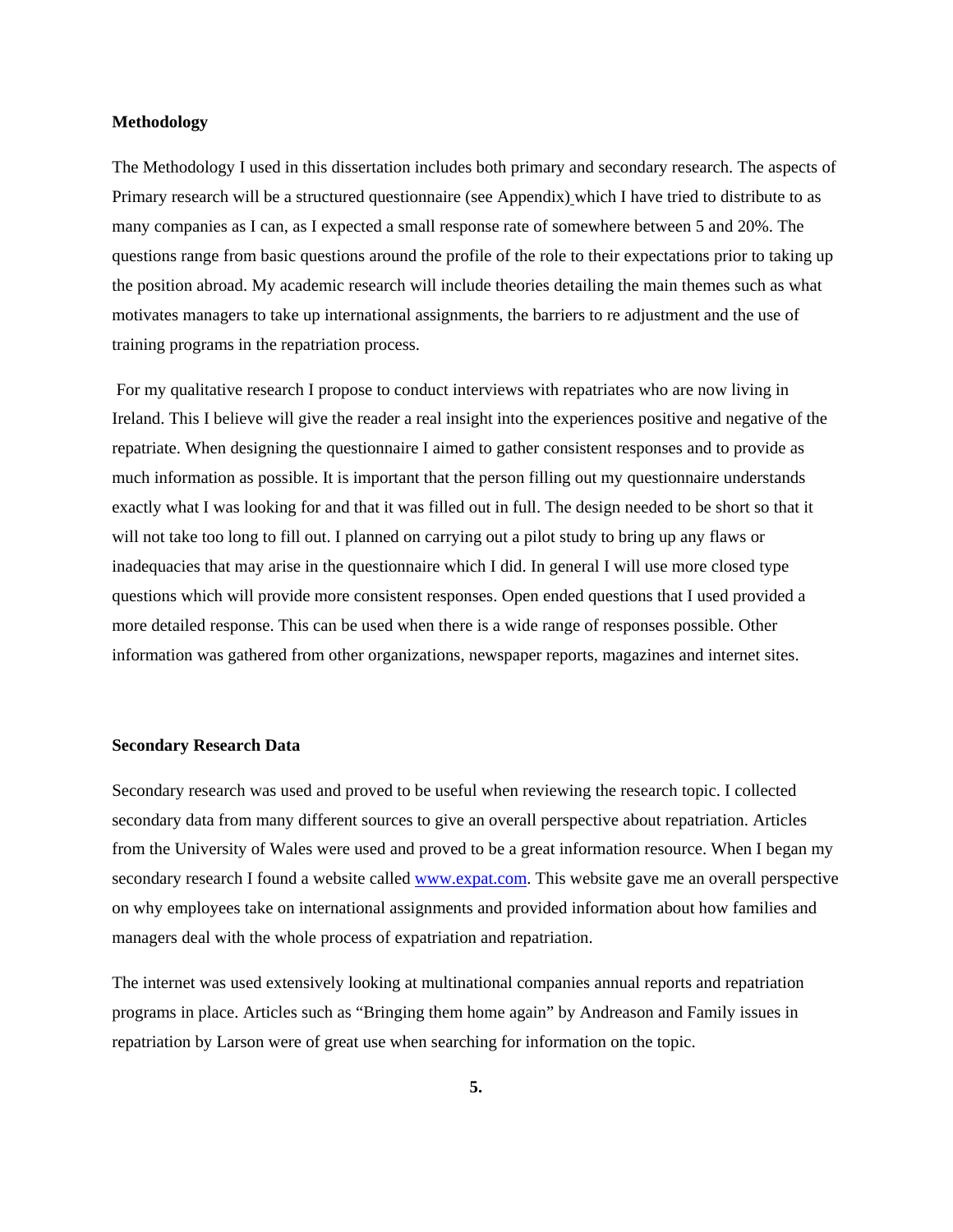It is obvious that there has been a lot of research done on the idea of repatriation which is evident on the amount of information I found. The main secondary information was gathered from books, Ireland China Association, The Department of Foreign affairs, the IDA and Cultural institutes and the internet.

#### **Primary Research Data**

I chose a quantitative method of collecting data in the form of a questionnaire for the purpose of primary research. I distributed the questionnaire by handing it in personally to different companies and by e-mail. The cost element of sending these e-mails was very low so I sent a lot of them to a range of multinational companies around Ireland. I seemed to get a better response from the e-mail as the respondents found the questionnaire easy to fill out and well time managed. I found the quantitative technique to be more successful then qualitative interviews that I undertook. In these qualitative interviews I asked the same questions as I had in the questionnaire asking the interviewee for a more detailed response to closed questions.

### **Questionnaire Design**

I designed the questionnaire in such a way as to make it easy for the respondent to fill out. The main objective of this questionnaire was to identify the main factors regarding problems with the repatriation process and to establish if there were any programs in place to deal with these employees. I divided it into four sections.

The first deals with the demographic Variables which included questions like sex, age, time spent abroad and the length of time they have been back in Ireland.

The second section deals with the expatriation/repatriation process and what the respondents felt they got out of the time abroad and their return home. Here, they were also asked whether there was a program in place for them when returning from their foreign assignment.

The third section deals with the possible Barriers to re-entry, and Independent variables are dealt with in the fourth section which asked the respondent their view on the significance of their experience.

When designing the questionnaire I screened every question thoroughly in order to make it effective.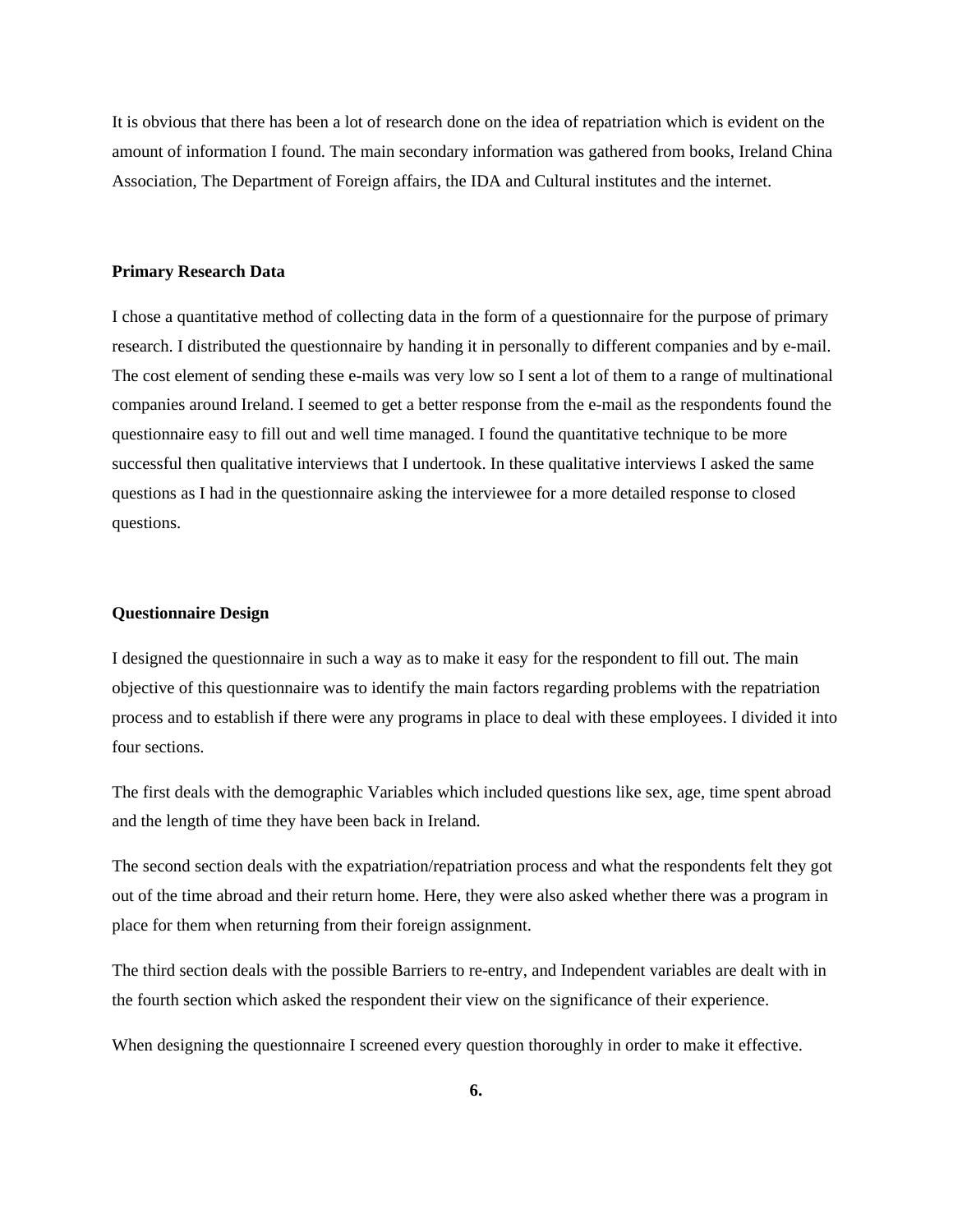#### **Problems/Limitations with Research**

Next I looked at the possible problems and limitations of the research. Getting in contact with large scale companies proved to be quite difficult. Getting enough people to fill out the questionnaire also proved to be quite difficult possibly because these Multi National Companies have employees who are very busy and do not have time to fill out a questionnaire. The questions I put to the repatriate might be misinterpreted as a different question and I might not get the proper answer I was looking for. The repatriate who is answering the questionnaire might be back from their assignment a long time resulting in an inaccurate response to questions asked. The idea of sending out a questionnaire means that there is no benefit of personal interviews where I could pick up a lot more information from things like body language, longer responses and overall more accurate data.

# **Sample Selection**

I distributed the questionnaire to as many multinational companies in Ireland as was possible. Most of these companies had their main headquarters in Dublin. I used the internet extensively to look for these particular companies taking into account their relevance to my chosen topic. All together, I sent out 189 questionnaires and received 41 back fully completed. This was a better response then the 5% rate that I originally expected. The responses came from 11 different individual companies although a lot of these responses were through contacts that I had in multinationals. A letter was also distributed to the potential respondents (see Appendix). This made the company aware that the objective of the thesis was to examine the manager repatriation process and most importantly they were told that the information will be kept confidential and only used for academic purposes. Contact details and the e-mail to reply to is also provided.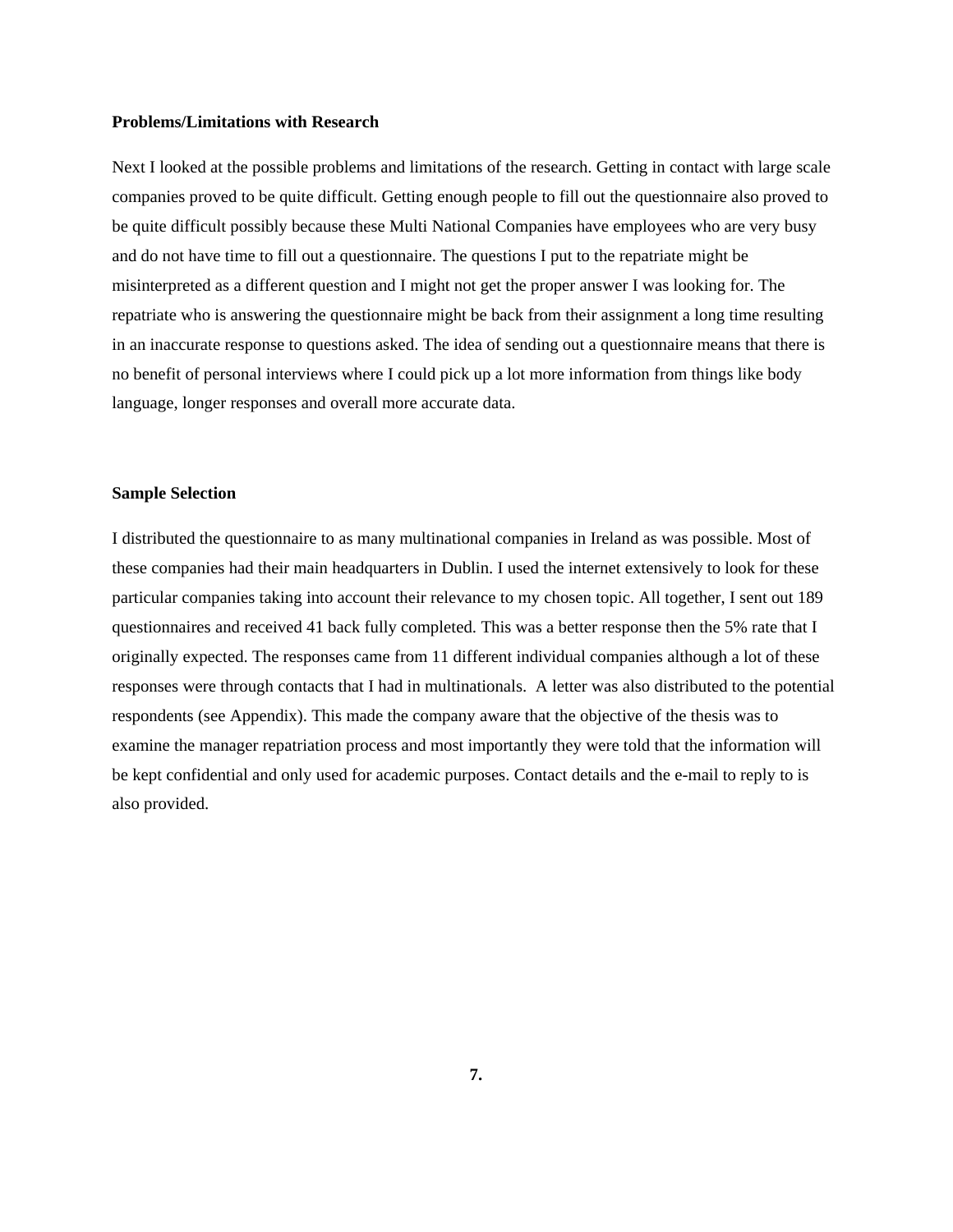# **Conclusion**

This chapter has dealt with the type of organizations I have dealt with during this study. The type of methodology I have used is explained for both primary and secondary research. I designed a questionnaire which is split into sections that I gave out to executives in different companies. I also explained some of the problems I ran into when trying to gather this research. The next chapter contains all my findings from most of my secondary research and is titled 'Literature Review'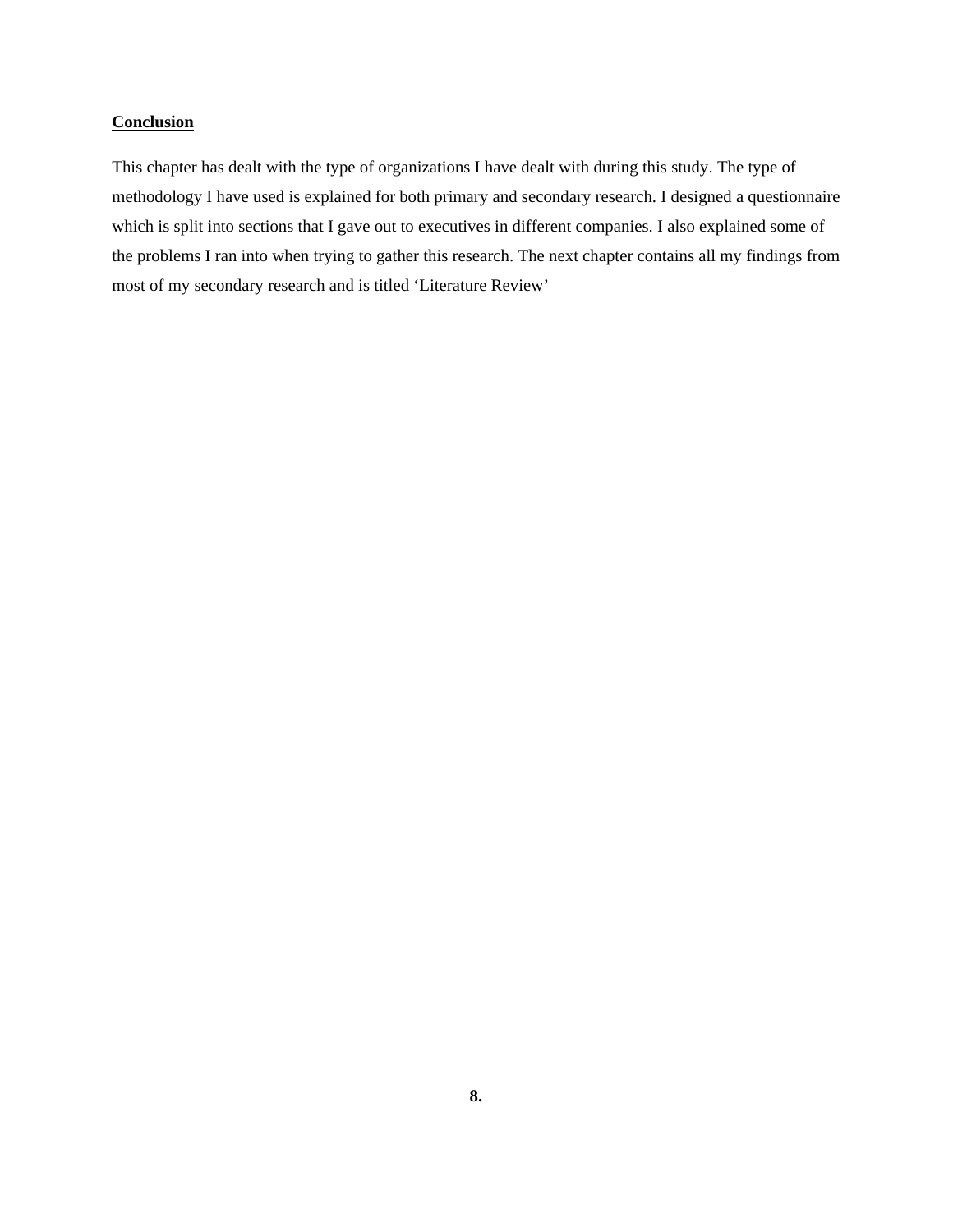# **Chapter 3 – Literature Review**

# **Introduction**

In business there has been much emphasis put on the concept of expatriation. This is due to a massive increase in globalization in major multinational companies. The research on expatriation tends to focus on how the individual deals with the whole process of working in a different country and environment. Only, recently there has been extensive research undertaken concerning repatriation and the fact that lack of programs and policies is resulting in barriers to successful repatriation.

It is a competitive necessity these days to have a workforce that is fluent in the ways of the world. It is not surprising then that most of these multinationals send their professionals abroad, and plan to increase this number over the coming years (Selmer 2001). If the expatriates are unable to adjust to life and work in their particular country, they are likely to perform badly and return early (Ones and Viswesvaran, 1997). International assignments are seen as being very important to Multinational companies as it allows their employees to gain vital overseas experience. Research has shown that it is essential for MNCs to attract, select, develop and retain employees who can live and work effectively outside of their own national borders (Black, Gregerson and Mendenhall 1992a, Miller and Tung 1990).

My report will focus on why Irish managers accept these posts abroad. It will explain the factors involved in the expatriation adjustment process including individual and positional factors. The study will describe some of the barriers to the re-adjustment process and, most importantly will detail a program that I feel would be beneficial for repatriates to undertake before returning. I hope at the end of this study to have added value to the current literature on expatriate managers returning to Ireland.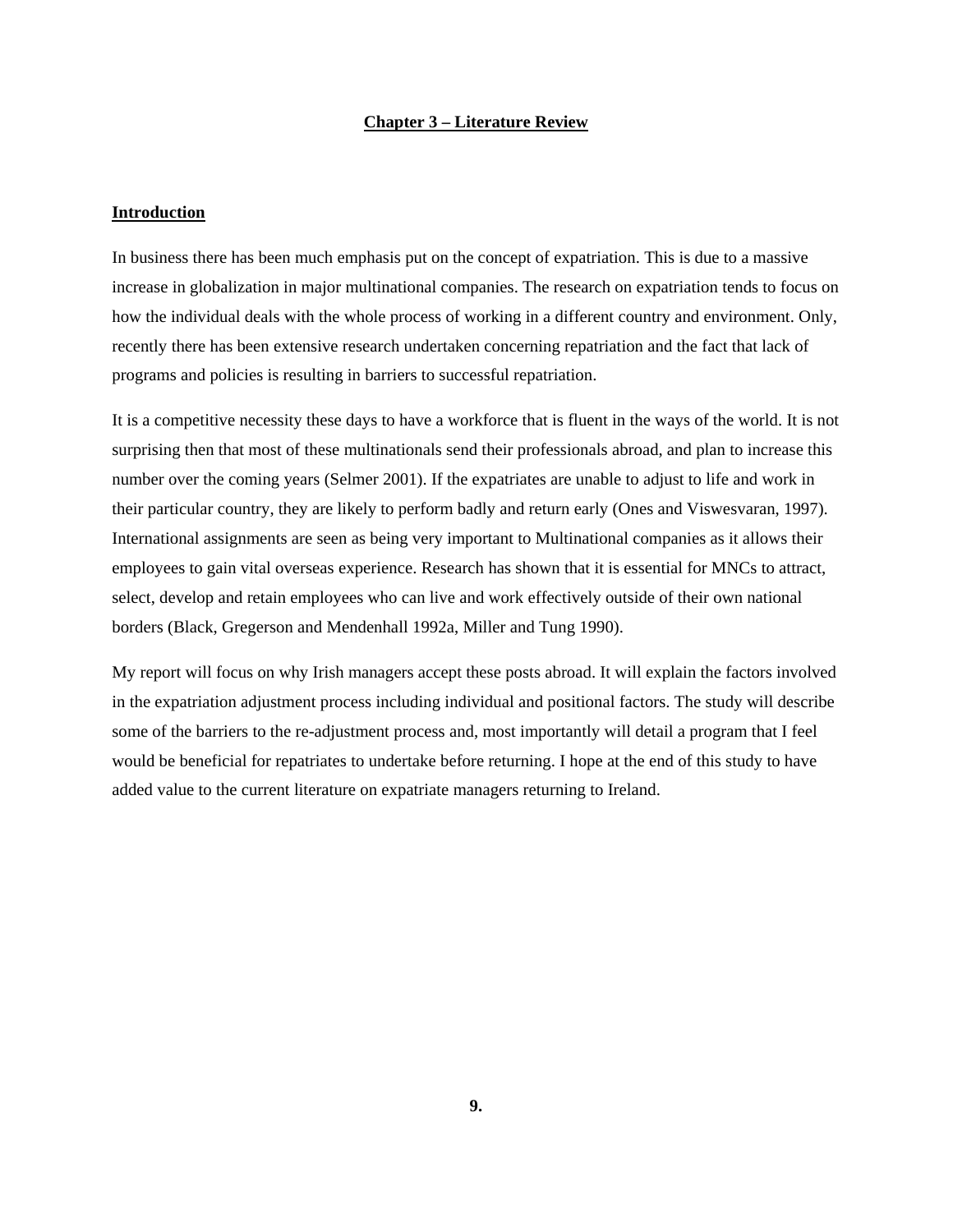# **Expatriate Selection**

The field of HR Management typically differentiates between four different types of how managers chose and manage their staff in their foreign subsidiaries.

An *Ethnocentric* Multinational Enterprise tends to have few foreign subsidiaries and would make decisions from its home country where its main headquarters is. Ethnocentric companies place employees from the parent company into key positions within overseas subsidiaries worldwide. In this type of company the key positions are usually held in the headquarters country and reflect a colonialist approach to human resource management (Heller 1980). "This could put considerable pressure on the MNE to have special selection, training, orientation, compensation and re-entry policies and practices for expatriate managers" (Miller 1973)

A *Polycentric* MNE on the other hand would tend to have a large amount of offshore manufacturing, marketing and distribution subsidiary operations. The polycentric manager is designed to prepare local managers of host countries for crucial positions in foreign subsidiaries. The Managers that do not reach the key positions in their home country usually end up in the key positions in one of the foreign subsidiaries.

*Regiocentric* MNE's tend to use a more vast pool of managerial personnel than polycentric and ethnocentric MNE's (Heller 1980). "They do this by engaging third country nationals of neither headquarters nor – host country origin for managerial posts" (Ondrack 1985). These managers are developed within a region for key appointments and continue to be employed within that region.

*Geocentric* MNEs chose their executives on the ability to do the foreign assignment rather than basing it on their country of origin. "Their managerial training is aimed not at preparing them for a particular foreign location, but for global assignments" (Heller 1980).Geocentricism is slowly becoming the most popular strategy of expatriation for MNE's.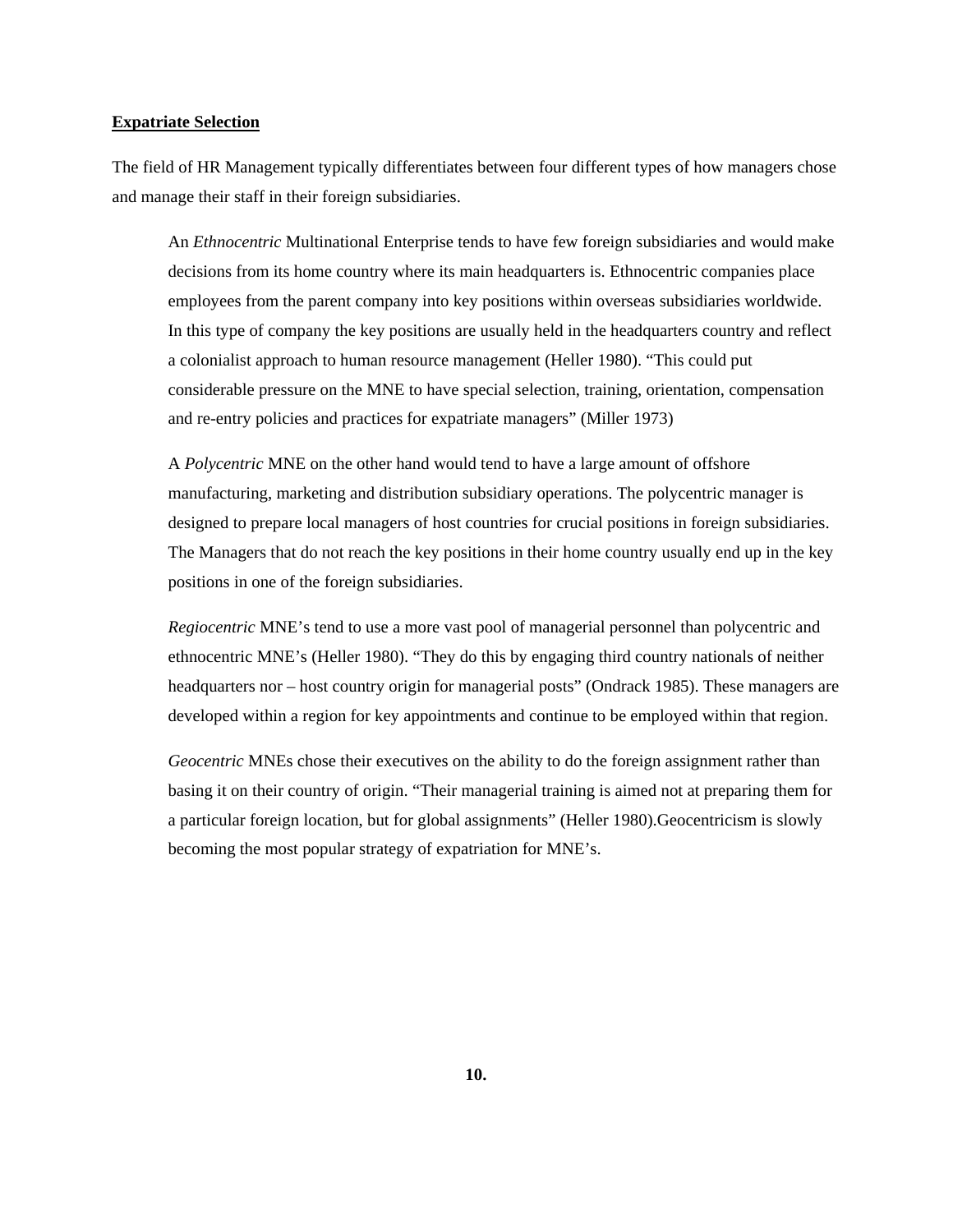# **Selection Criteria**

It is clear that some organizations have better expatriate selection processes than others. The deficiencies in this selection process have been highlighted by Mendenhall and Macomber (1997). Their theory is that the process is indeed an irrational one and that it is out of the hands of HR. Klaus (1995) has also pointed out that when an expatriate is needed abroad urgently, the process is done quite quickly. It has been shown that a workers technical competence, interpersonal skills and the importance of spouses and children contribute to the success of the expatriate's foreign assignment (Anderson 2005). These are explained in more detail:

#### *Technical Competence*

Almost every organization regards the technical skills of an expatriate to be the most important criteria to have when taking up an international assignment. Halcrow (1999) suggests that "the emphasis on technical skills over 'soft issues' (such as job fit or personality) in the selection process may reflect the discouraging reality that of all the constituencies involved in the selection process and that HR has the least influence on the decision." Halcrow has done research on this and results show that HR plays little or no role in the selection process of expatriates. A problem organizations seem to have is that they choose a candidate for the assignment based on the criteria they would employ in a domestic position.

#### *Interpersonal Skills*

Interpersonal Skills are considered to be one of the major factors when selecting an expatriate. It has been suggested by Arthur and Bennett (1995) that differences in psychosocial factors can play a significant role in distinguishing between successful and unsuccessful expatriates, who, having being selected on the basis of job knowledge and technical ability, should all be capable and knowledgeable. These expatriate interpersonal skills can be determined by psychological tests although there are not many organizations that use this assessment. It has been suggested by Guptara (1986) that there are a few different psychological tests that qualified staff can carry out on expatiate employees during the selection process.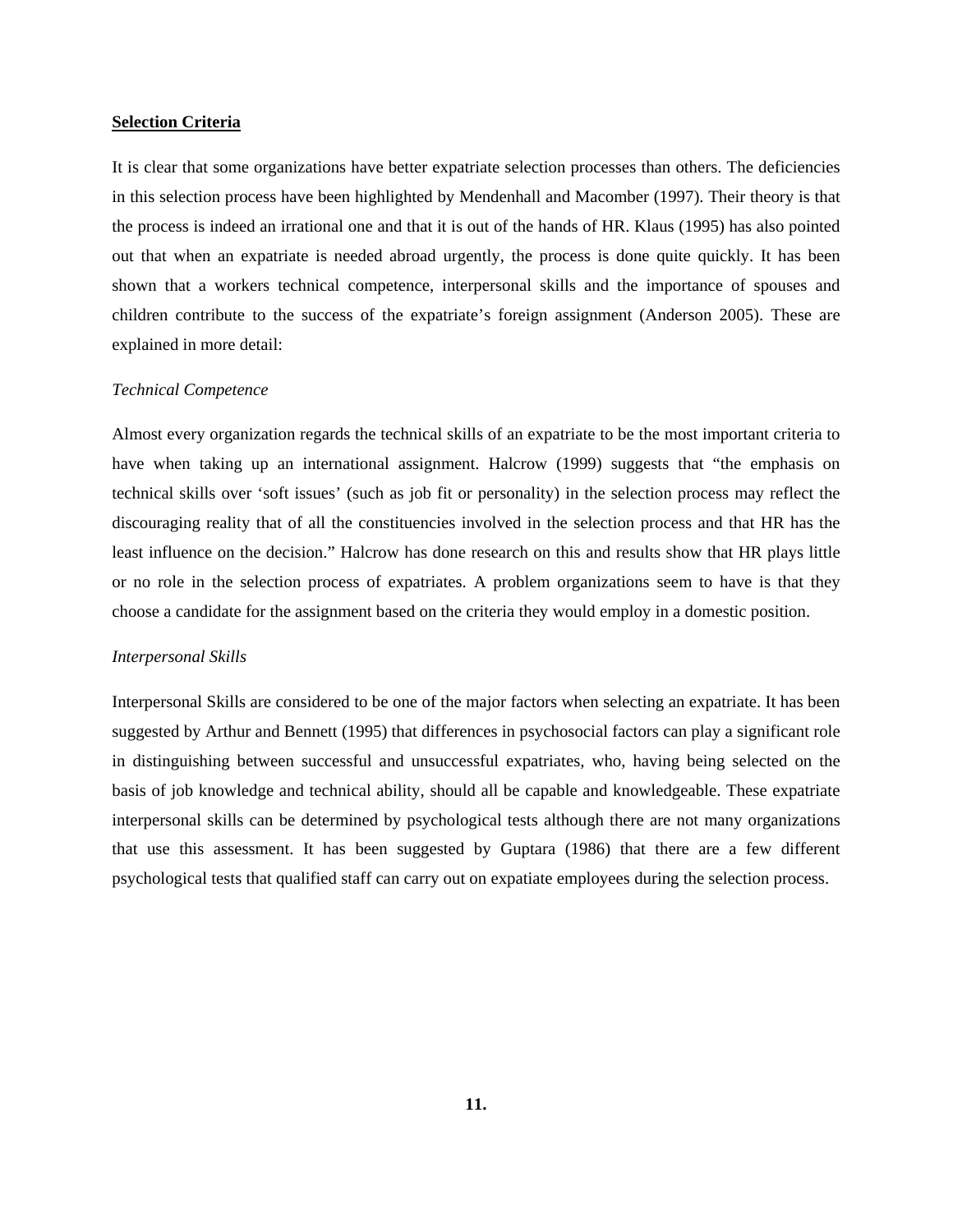# *Partner and Children*

Most organizations realise the expatriate spouse's attitude during the assignment can be a major influence on its success, and must be considered during the recruitment and selection process. Black and Stephens (1989) indicate that 'the more spouses that in favour of the international assignment, the higher was their adjustment to their general environment and their interaction with host nationals'. Human Resource professionals have reported that spouse resistance to expatriation is one of the most critical issues when it comes to these overseas assignments.

# **Criticisms of the Selection Process**

 A study carried out by Jan Selmer (2001) found that selecting the right candidate for the foreign assignment was not the issue but that it was trying to find anyone actually willing to take up the position. To do this he took a large sample of western workers working in Hong Kong who responded to a mail survey about their sociocultural and psychological adjustment. The results showed that "age had a positive association with general, interaction and work adjustment of the expatriates as well as with psychological adjustment" (Jan Selmer, 2001). Being married was a positive thing for the expatriate but gender had no implication on the assignment.

It has been seen that the line manager almost pushes the expatriate abroad implying that there is no formal selection process and recruitment procedures because the job is rarely advertised. This then implies that either the manager or the personnel department have little say in who takes up the foreign assignment. "Some typical complaints from the personnel department are:

- 1) Recruitment should be more open and the job should be advertised
- 2) The personnel manager should interview the candidate (or candidates) in order to test whether he/she is suitable for the transfer abroad." (Anne-wil Harzing and Joris Van Ruysseveldt 1995)

There are also issues regarding compensation, legal matters, schools for children and housing. The appealing characteristics of expatriation are always glamorous at first, the generous salary, the large house, allowances and sometimes even a servant in places like China and Japan.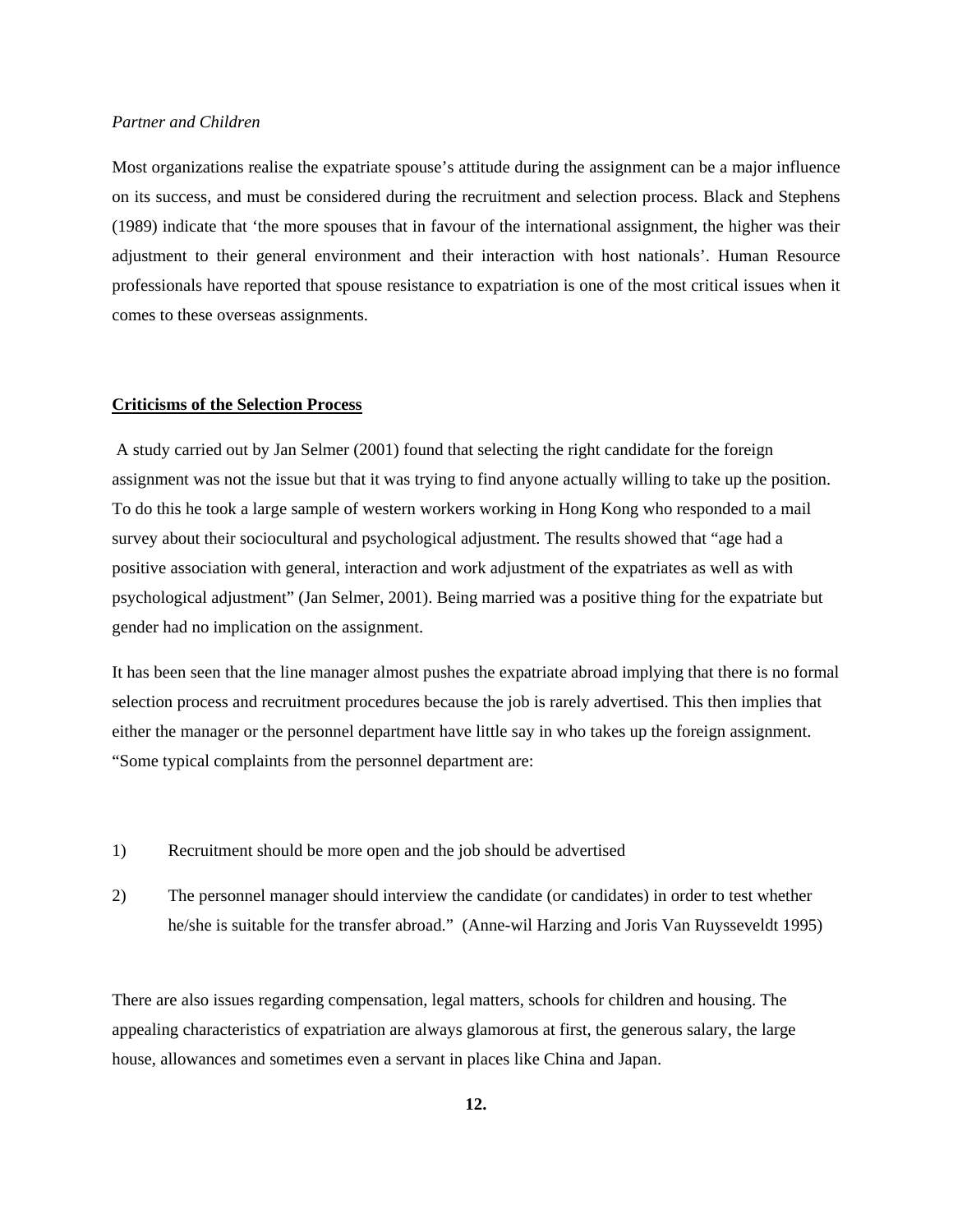Managers Motives for going abroad:

| <b>Motive</b>                                                  |     |
|----------------------------------------------------------------|-----|
| Desire for new experience                                      | 96% |
| Better economic conditions on employment abroad                | 84% |
| Increased prospects of future promotion with employment abroad |     |
| as a background                                                | 82% |
| Employment abroad can indicate immediate promotion             | 70% |
| Employment abroad gives possibility for improvement within     |     |
| his or her field                                               | 48% |
| Desire to escape from personal problems at home                | 21% |
| Dissatisfaction with prevailing home conditions                | 19% |
| Restricted career possibilities within the parent company      | 15% |
| Other                                                          | 25% |

Source: Borg, 1988 Table 9.3 Page 191 *International Human Resource Management,* Anne-wil Harzing and Joris Van Ruysseveldt 1995

We can conclude from this study that the most important reason for taking up an international assignment was a desire for a new experience. This can be compared with my primary research in Chapter 4 where around a third of my respondents said that they took up the assignment for the experience. 70% of Borg's respondents said that promotion would be the reason they went, compared with my 30%. It seems like the executive is the only person who knows why they are going on their international assignment. This is where pre-departure training is of paramount importance. It gives the candidate the opportunity to make their opinion known to senior management and to have answered any questions they might have. Pre-Departure training is explained in more detail in the pages following.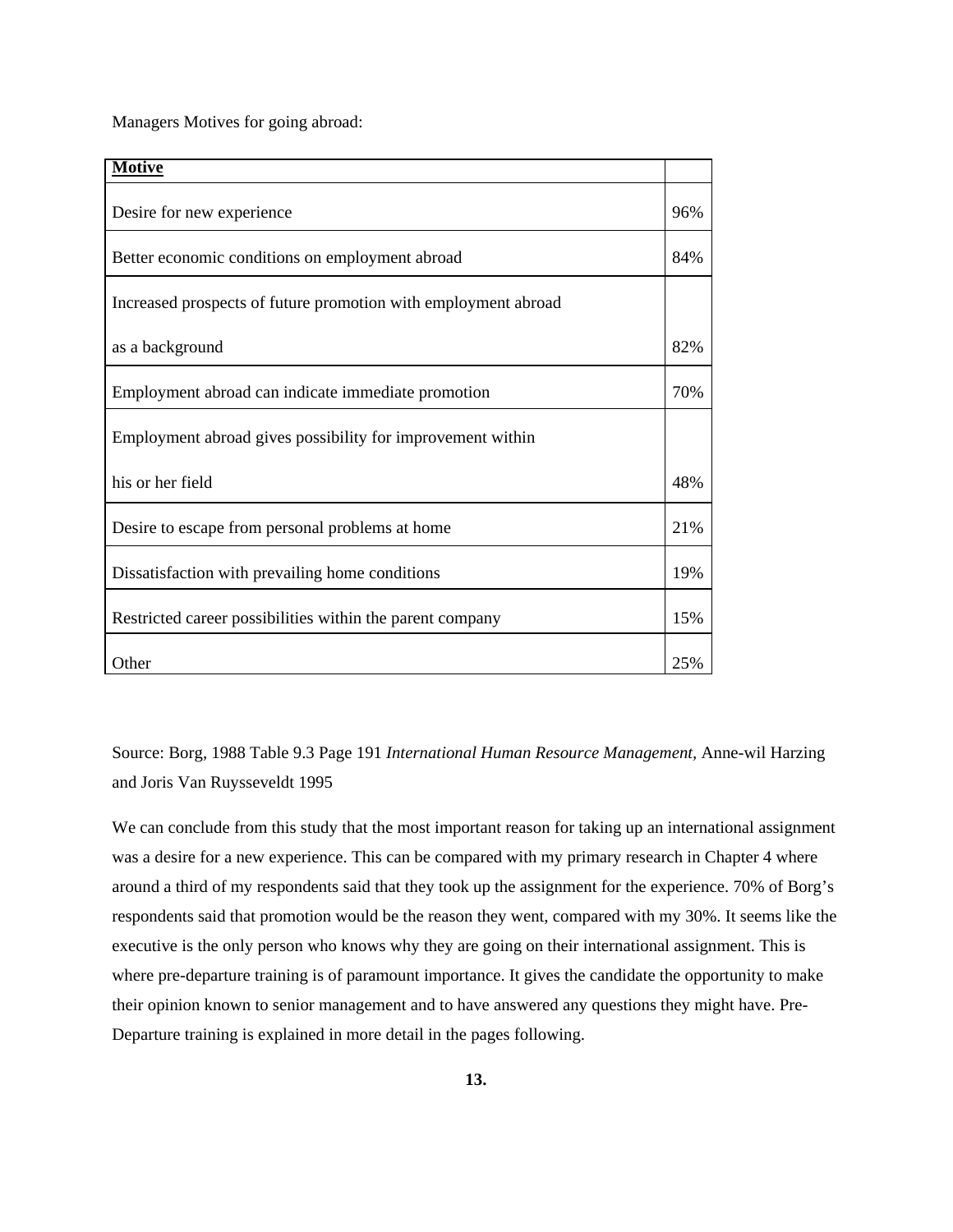# **Adjustment to expatriation**

"Psychological adjustment and sociocultural adjustment is a distinction that has been proposed in the literature on international adjustment" (Ward and Kennedy,1992) This deals with the mood of the expatriate, e.g. depression, anxiety, tension and fatigue. The adjustment from the home country does not necessarily mean that the expatriate must change their values in any way just to conform to a new set of cultural norms abroad (Furnham and Bochner 1986). It is therefore sufficient for the candidate to learn the values of the host country and then to simply discard them when repatriation comes into play. Although gaining experience and world knowledge should be put into practice when returning home wherever possible.

A typical MNEs Procedure: This process begins with a line manager who has decided to appoint a manager within their organisation to achieve a certain task. The idea behind this is that the appointed manager will integrate into the wider organisation and bring back the experience gained for the benefit of the Multinational Enterprise. By doing this the Multinational Enterprise exposes the manager to its core values and culture. The manager in turn brings back the benefit of his experience to the MNE. Because of Ireland's dependence on foreign direct investment the process of expatriation plays a significant part in how Irish companies run their organisation and manage their staff.

The Individual factors: The potential expatriate must have certain characteristics in order to be successful on an international assignment. If they are going to a particular country it is a bonus for the expatriate to be fluent in that language although this is not always the case as the executive might be going to a country with English as the first language. They must be able to interact with people from different cultures socially as well as professionally and they must rely on themselves to get work done at an efficient rate. It might be easier to adjust to a country like France then it is in a country like China. For example: In France customs like the hand shake are the same as in Ireland. In China these customs are very much different. When a Chinese businessman greets anyone whether they are from China or another country they bow to them and there is no physical contact. If this cultural difference is not taken into account by someone from a country like France or Ireland it can result in the Chinese person feeling offended. This can then lead to a loss of business, can damage the business' reputation, and can steer potential clients in the direction of the competition.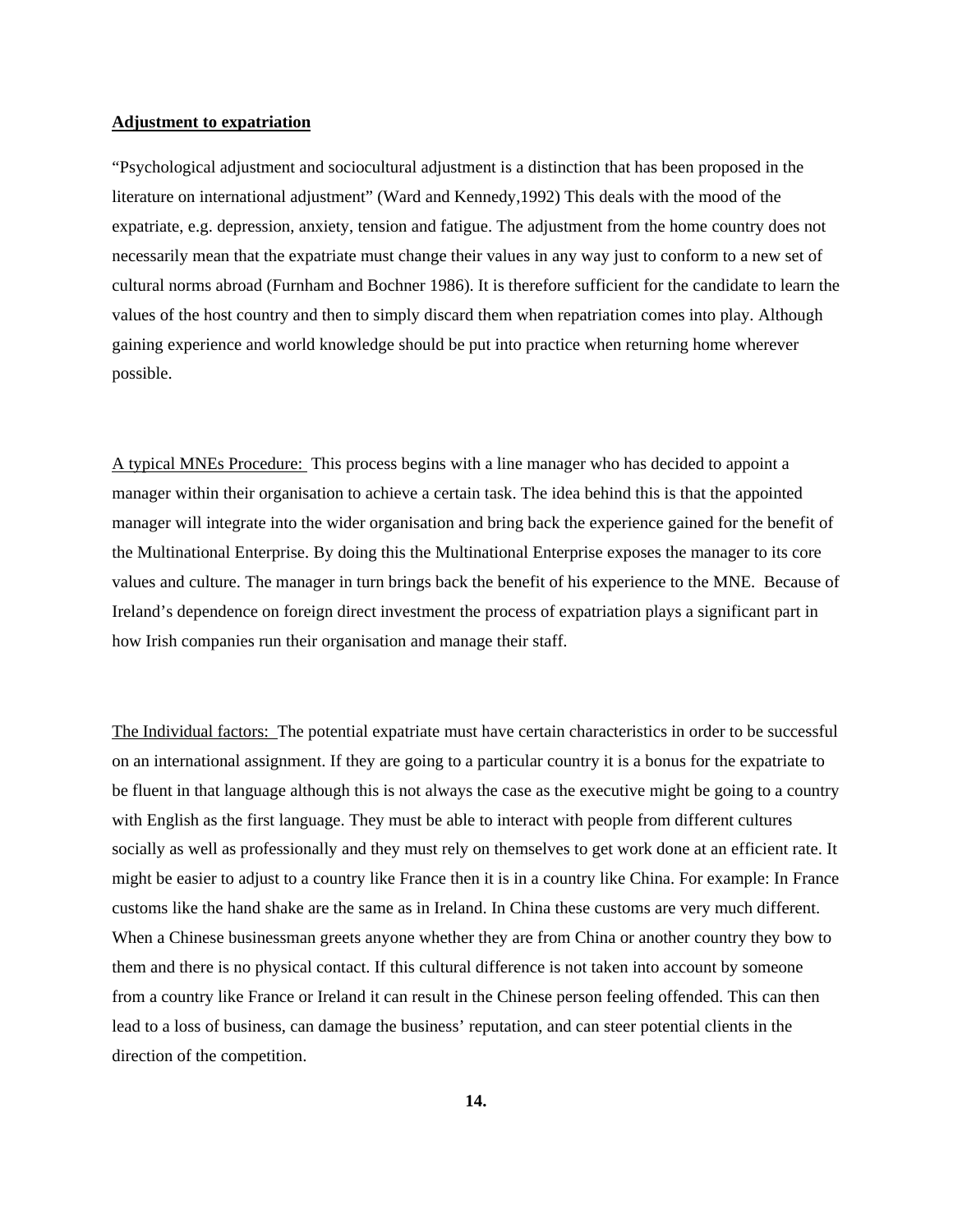Positional factors: This simply is the position of the expatriate in the organization whether they are a manager or someone less senior.

Job factors: This is where the expatriate encounters problems regarding the role they play in the organization compared with the role they played in their home country.

# **Expatriate Pre-Departure Training**

When an employee is about to go on a foreign assignment, Pre-Departure Training is of paramount importance. This can consist of information on bank accounts, housing, cultural differences compared with Ireland, and even information on schooling for children. The executive and family must prepare to enter a different environment and culture and should be ready and knowledgeable about what they might, and will encounter. The more thorough the training, the better the chance is of the expatriate returning when they are supposed to and not pre-maturely.

A training process by Tung (1981) was introduced to help expatriates before their departure and is described below:

- 1) *Area Studies Programs:* This was designed to provide information for the expatriate with information on a country's socio-political history. It also gives the assignee information on the geography of the country, the climate, the potential housing and the state of the economy. Each information pack is different depending on the country they are going.
- 2) *Language Training:* The language of the country is taught to the candidate, but this can often take months or even years (especially if the candidate is going to a country where there or many different dialects).
- 3) *Cultural Assimilator:* This system is designed to share information to the employee about the values of the particular country and about the different cultural institutions. This is hoped to increase the candidates inter cultural skills and make them aware of how to assimilate the foreign country's culture, eg. handshakes and gestures.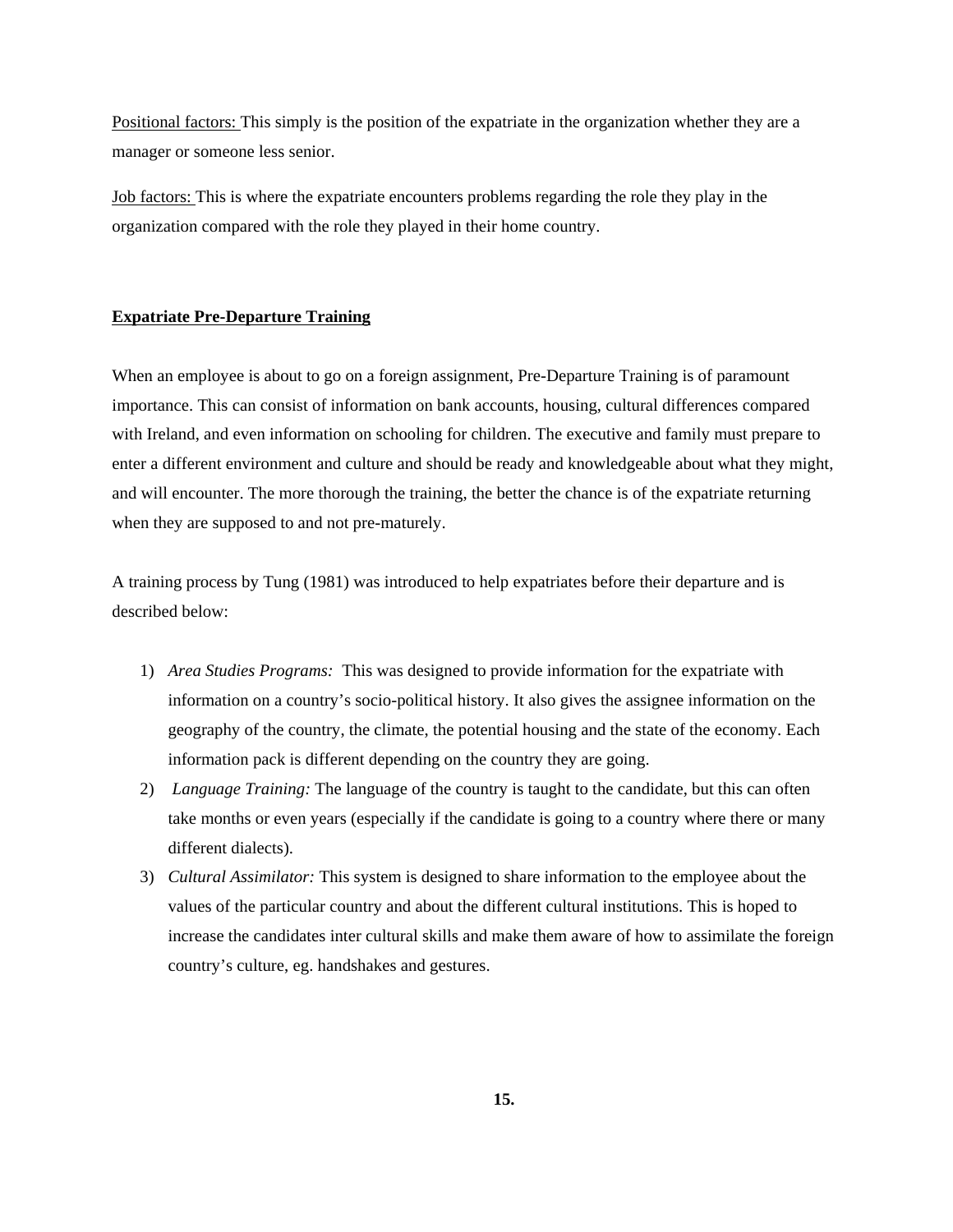- 4) *Sensitivity Training:* this program focuses on flexibility so that the expatriate can become aware of and eventually accept that 'unfamiliar' modes behavior and value systems can also be valued ways of doing things in a different culture.
- 5) *Field Experiences:* This is where the employee is sent for a brief period to a country somewhat similar to the one they will eventually go to. This is hoped to give the employee a feel of what to expect in terms to the culture, climate, language, etc.

Without this training failure of expatriation can become a major problem for companies. Much research on expatriation failure is written by Rosalie Tung. This work was a comprehensive study on expatriate selection and overseas evaluation that included 300 U.S, 246 Western and 110 Japanese Multinational companies. It was reported by Tung that U.S companies did not do as well as Multinationals in Japan and Europe did (Tung(1981).

We can conclude from this section that Pre-departure Training can increase an expatriate's chance of success. Everything they learn from the organization before they leave can be put into practice abroad. This helps the executive to get on with their objectives and will keep their family from avoiding a culture shock and to get on with their lives in a happy, safe environment.

# **Repatriation – An Introduction**

 Repatriates have completed a global assignment and can help expand a MNE's international business. They can do this because they have first hand knowledge of cultural contexts, including specific markets and customers. They understand how the company is seen in another country and are part of a social network around the world which when put into practice, can advance the company's business. The knowledge that repatriates have is very valuable and therefore companies need to see them as being an important human capital investment.

From my research I found that Borg (1988) carried out a study of why managers choose to return to their original job in their home country. It was interesting to notice that the highest percentage was 56% them returning for promotion. I took from this that the repatriate returned for the good of themselves rather than what was best for their family. This would be apparent in some of the respondents to my questionnaire. Some might feel promotion would benefit them and their family.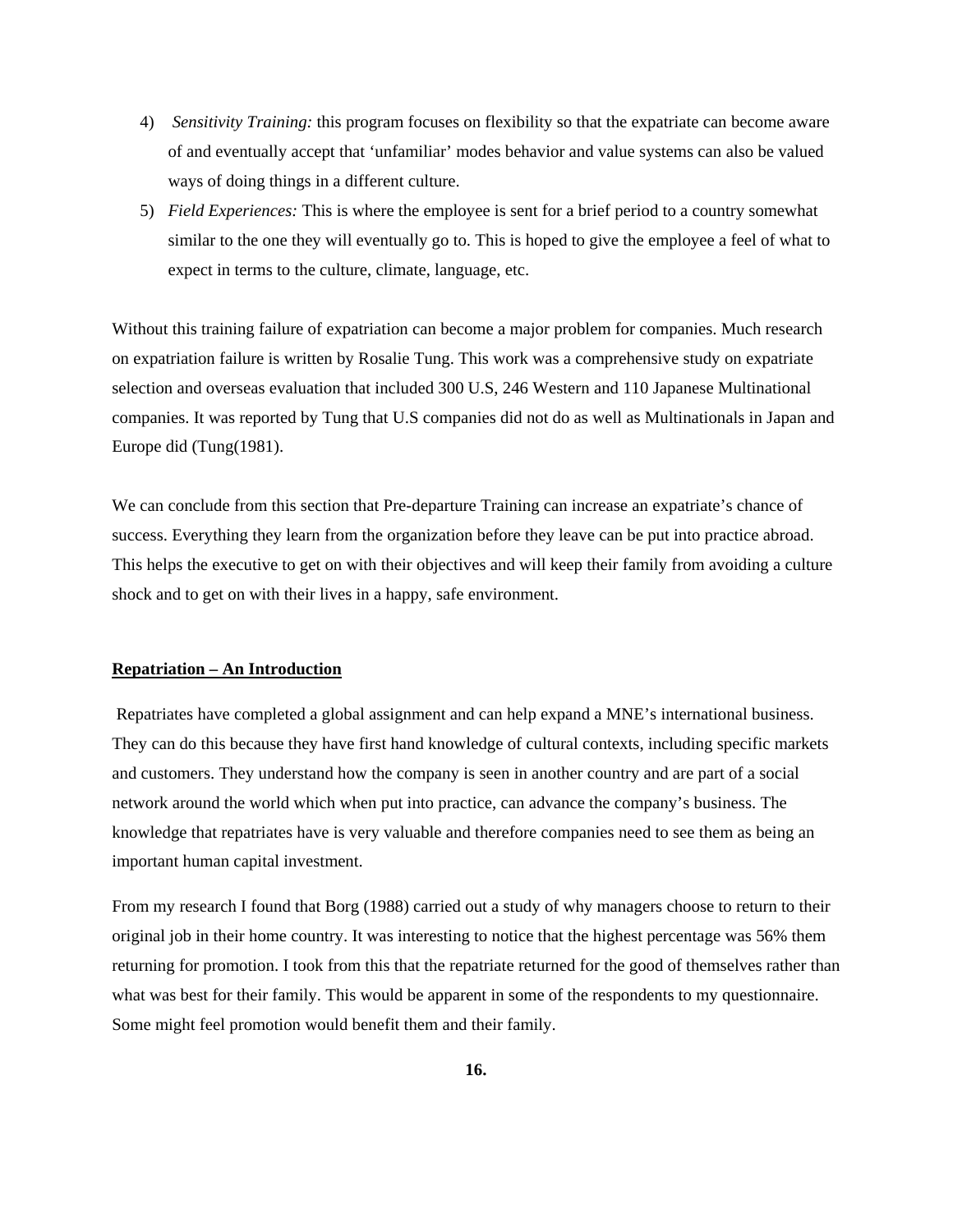Only 4% of the respondents said that they left pre-maturely because they felt uneasy about their employment in their host country. This suggests that when the executives were at their posting most of them felt secure in their jobs.

Why Managers choose to resume post in their home country,

| <b>Motive</b>                                                      |     |
|--------------------------------------------------------------------|-----|
| There was a possibility of promotion within the home organisation  | 56% |
| Consideration for the education of the children                    | 54% |
| Discomfort for the employee or his family caused by the conditions |     |
| Of the host country                                                | 36% |
| Considerations for relatives, friends etc.                         | 35% |
| Need to keep abreast of one's own profession                       | 31% |
| Employment was found in another firm                               | 21% |
| Failure with the appointment in the host country                   | 17% |
| Uneasiness with the employment in the host country                 | 4%  |
| Other                                                              | 7%  |

Source:Borg,1988, Table 9.4, Page 193 *International Human Resource Management,* Anne-wil Harzing and Joris Van Ruysseveldt 1995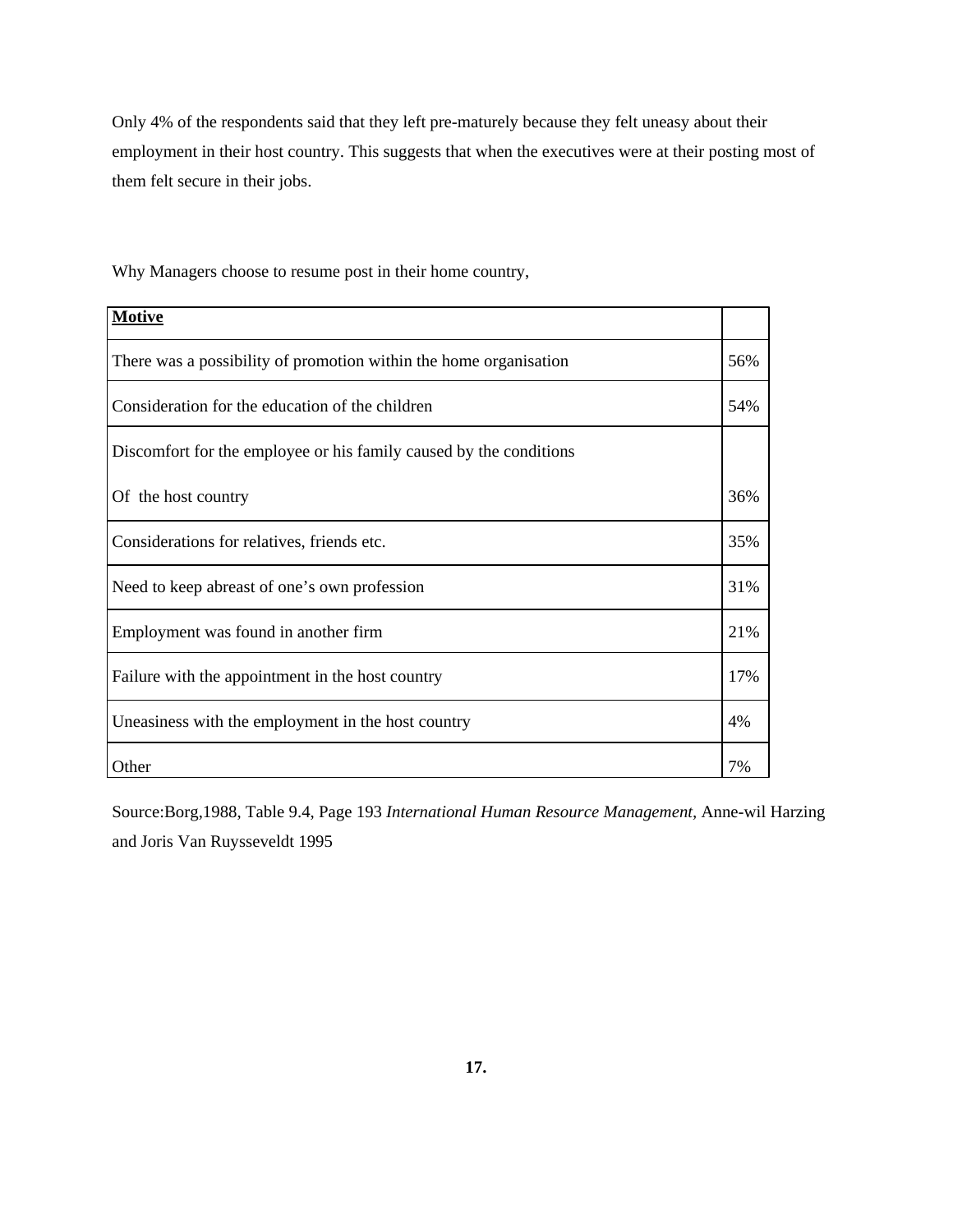# **Family Issues**

Family issues are considered by most executives to be the most important factor in the expatriation/repatriation process. The manager must take into account every hindrance and benefit their family may or may not experience when abroad and when returning. Brett and Stroh (1995) found that if the candidate's spouse is willing to relocate it will result in influencing the executive but not the other way around.

The repatriate can experience a pay cut compared with what they were getting in their host country which can discourage the manager from their new status. The repatriate's family (especially children) can have a problem re-integrating themselves into school and their general surroundings. This can then lead to stress on the part of the spouse and result in a poor work performance in the job.

When an expatriate comes home, usually the spouse will be looking for a job which is a hard and long process. It is of utmost importance that the repatriate's Multi National Company help out in this regard. The company should set out a list of relevant associations or professional groups within the region, a list of conferences in the beginning of the spouse's repatriation process regarding their field of interest and a list of internet sites within the spouse's career field eg. (expat.repat.com)

According to the repatriation website one in four (or 25%) of expatriates will leave the company after returning to their original post. This shows poor utilization of the company's employees, and needs to be looked at in more detail so that they can retain an employee which has cost the company money to send on a foreign assignment. Managers of expatriates should have knowledge of the repatriate's expectations and needs and should adhere to this. The company must ensure a smooth transition for the manager. According to Eaton Consulting group,"repatriation training should take place approximately three months before returning from assignment, and/or not later than within the first 2-3 weeks upon return".

Some of the main problems for repatriates can also be unclear career progression, the city in which they were originally has drastically changed, their home no longer feels like home and they experience a reverse culture shock and a sense of loss when returning to the original workplace.

We can conclude from this that family issues in the expatriation/repatriation process is of paramount importance. It is a major factor in an executives life and needs to be dealt with professionally and efficiently.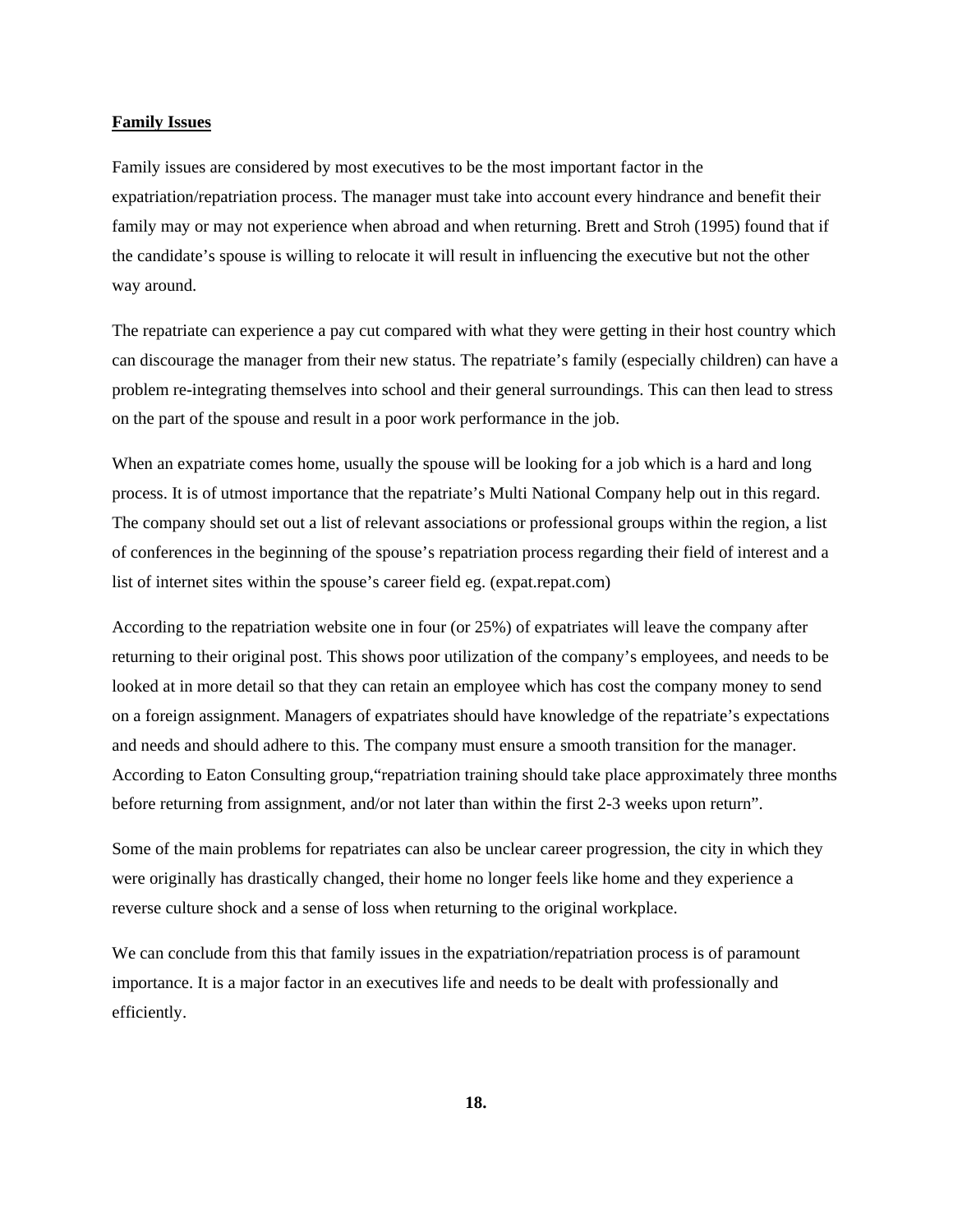# **Barriers to Repatriation**

Andreason and Kinneer (2004) have outlined some of the possible barriers to re-entry a repatriate can experience.

*Personnel readjustment problems: "* The causes of personal re-entry readjustment problems are to a certain extent inherent in the dynamics of having had to adjust to living in a foreign culture for a period of time". Families have reported a disappointment when returning home because of high expectations of what they thought their home country was like. They can tend to only remember the positives associated with their home country and leave out the negatives. This disappointment when returning home can often be too much for the repatriate to handle.

When an expatriate is abroad they might hold a more senior, more important role but when returning might not have that status. The expatriate can get used to luxuries they never had before, like a servant or higher social status which they lose when returning. A financial shock can happen when the repatriate realises that on the same money their life is less comfortable as it was.

Before a foreign assignee leaves for their assignment, they usually expect everything to stay as it was in their home country, but as they find out when returning many things tend to change. While the expatriate is abroad it is only natural that they and their families pick up habits and customs of their host culture, and when returning miss out on what they have been used to. It has been found that children have a major problem in re-adjusting to their home country. They find themselves out of touch with music, television and general slang. This makes it very difficult for them to be accepted by their peers and they may feel like outcasts from the group.

When returning home the repatriate often feels like they need to talk about their experience to their colleagues in their home country. It has been shown by Andreason and Kinneer (2004) that the home employees are not interested in hearing their stories and experiences. This then results in the repatriate feeling that they do not fit in, as a direct result of their foreign assignment. All of this, results in the repatriate glamorizing their assignment abroad and sometimes wanting to return to it. Life for the employee now seems dull and un-interesting, and tend to associate themselves more with the host country. They then become less committed to their job in the home country and eventually quit.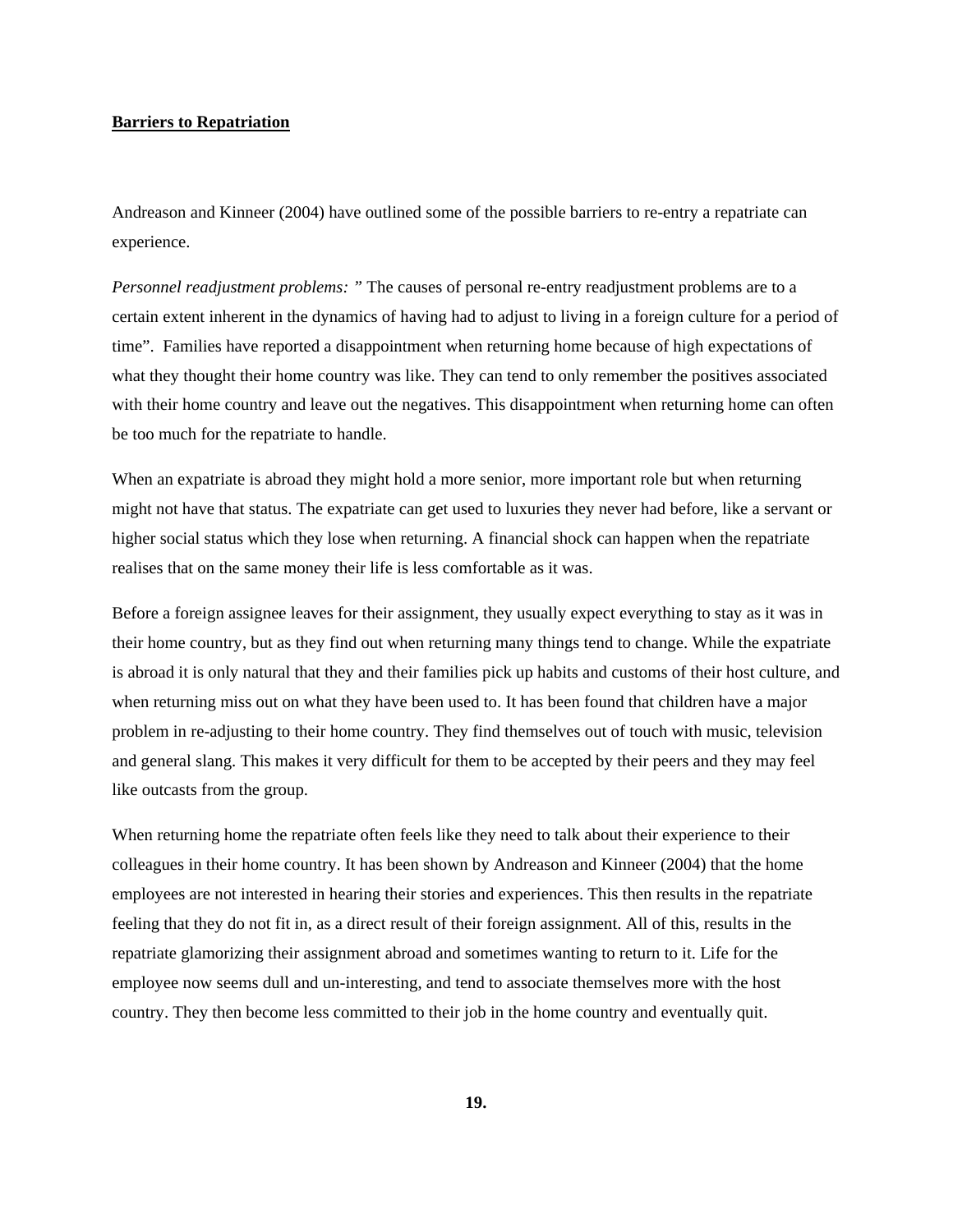*Professional re-entry problems:* "Though many professional readjustment problems are related to or are extensions of the personal aspects of readjustment, for the repatriating manager themselves, the problems encountered in professional readjustment are even more difficult than those of personal adjustment" (Andreason and Kinneer 2004). When managers accept an international assignment they must be thinking about how it will benefit their career in the long – term. Instead, the manager often forgets what they have learned and does not know how to use the knowledge that they remember. Returning home, they find that some of their colleagues have been promoted ahead of them and that they are put in irrelevant jobs where their work is not appreciated. The repatriate's spouse can be disrupted, resulting in a negative impact on job readjustment or looking for a job. This can result in a negative atmosphere in the marital relationship. The main message we can see here is that taking a foreign assignment is a high risk venture as far as the persons career path goes and the nature of the employee's job.

# **Factors in Repatriation Adjustment**

This section is different than the previous one because it explains the factors involved in successful repatriation adjustment rather than barriers to the process. It has been suggested by Black and Gregerson (1991) that there are three factors that affect repatriation adjustment, Individual factors, Organizational factors and Re-Entry Factors. The following is adapted from their material:

# **Individual Factors**

Older repatriates seem to have more knowledge and experience and as a result can deal better with changes that have happened in their home country. As a result this reduces uncertainty about readjustment both by the repatriate and their spouse (Gregerson, 1991). Gregerson also found that the length of time spent on the most recent assignment plus the length of time on all assignments usually has a negative effect on the repatriate. Sussman (1986) has said that expatriates who adjust well in their host country seem to have worse problems when returning to their home country. The longer the employee stays away the more difficult it will be to settle back into their home country. Gregerson found that there was a negative relationship between the length of the foreign assignment and how well the repatriate readjusted but Hammer et al (1998) found that there was no connection between the employees intercultural experience and how they readjust.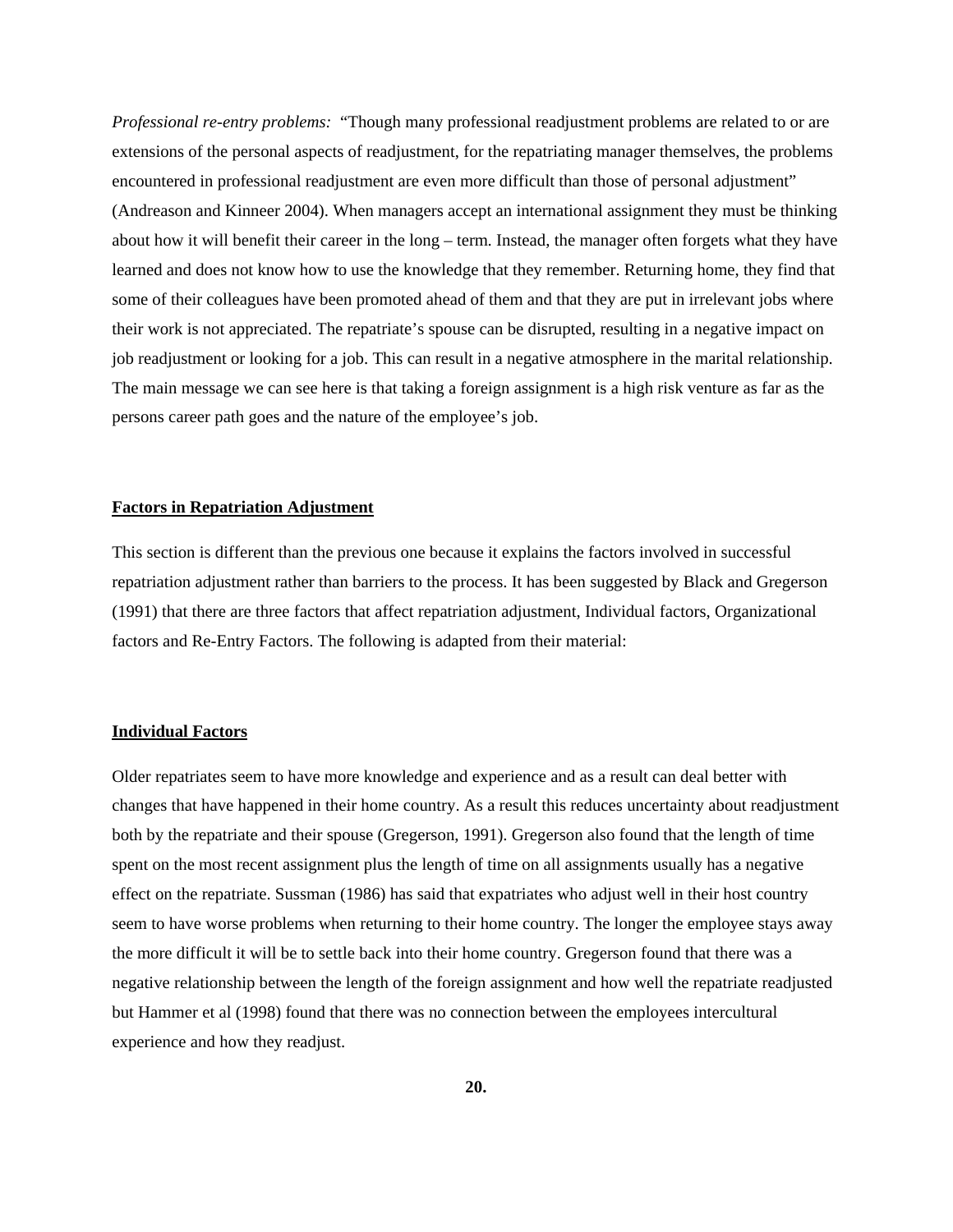The better the repatriate's intercultural experience the harder it is for them to settle back down in their home country. If they did not have a good experience they will tend not to talk about it and be happy that they are home back in their old job. Social Status is also a factor. Anxiety can be felt by the repatriate returning home when they feel that they are at a lower end of the social chain then they were before they left. When a repatriate returns to a job, status comes with the position they are put in. This is reflected not only in their work but in their social life also. If this happens it not only effect's the repatriate but their spouse also. Gregerson (1991) has noticed that this downward shift reflects negatively on the readjustment process.

# **Organizational factors**

Gregerson (1991) found that role clarity was of utmost importance to the repatriate when adjusting to the home country. He also found that role discretion is positively related to repatriation work adjustment. Role clarity reduces the repatriate's uncertainty associated with the work situation, and role discretion allows the employee to change the role of the job to suit the individual to get back to the way things were before they left.

Pre-Return Training is one of the most important services organizations need to provide to their expatriates before they return home. As can be seen from my primary research survey, not one of the individuals interviewed was in a company where they offer such training. The training will need to contain detailed information on the re-entry process. This should be done for both the returning employee and their spouse (and advice on their children if applicable). It should contain the likely problems encountered by repatriates, thereby reducing the level of uncertainty the repatriate might be having. Gregerson (1991) has found that re-entry training and programs have positively facilitated in the readjustment process.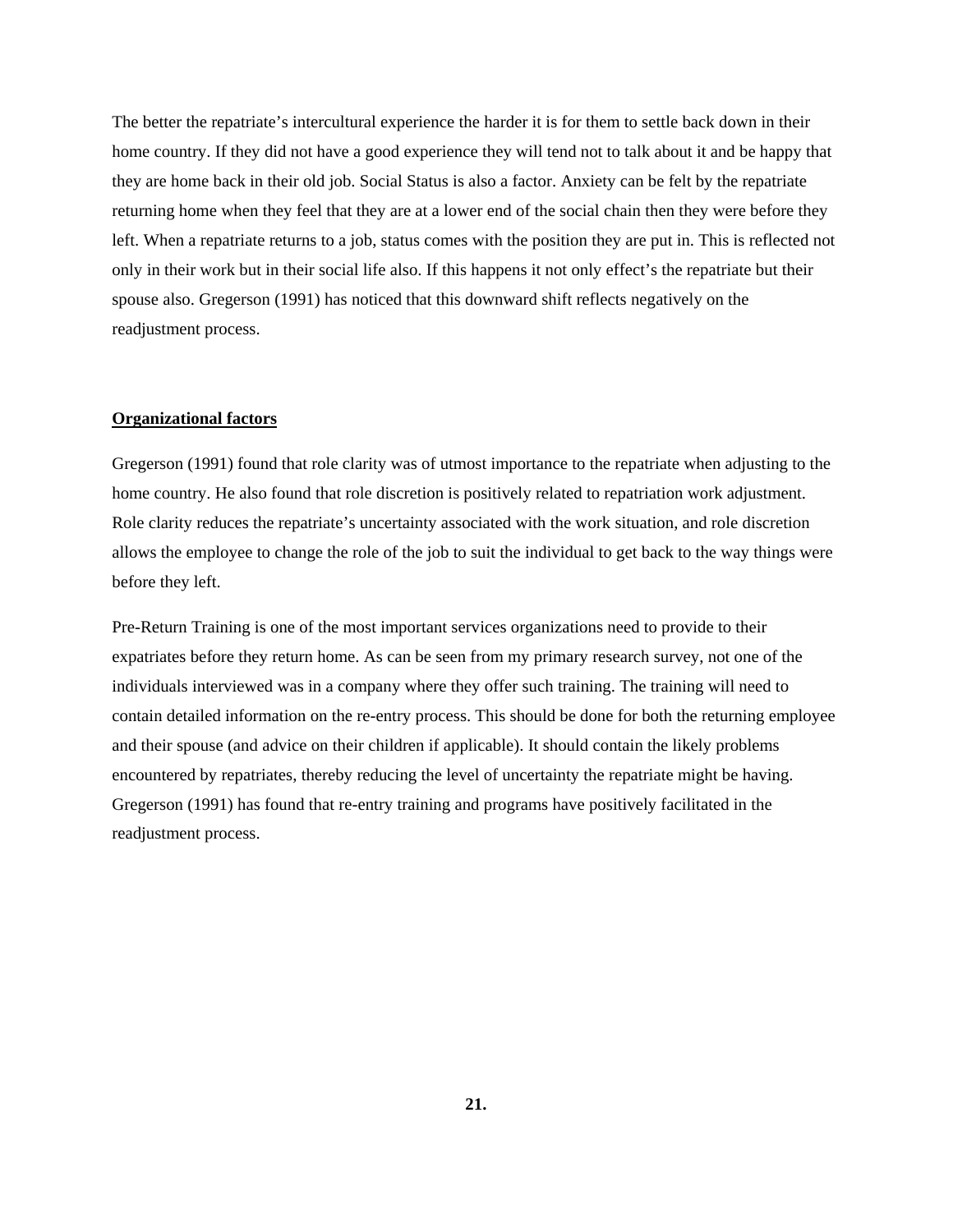# **Re-Entry Factors- An introduction**

Good experiences are not the norm when it comes to expatriation assignments even though common sense dictates "they are coming home. How much adjustment is needed"(Tung 1998). Tung (1998) found that expatriate employees are typically satisfied with the expatriation process but dissatisfied with the repatriation process. "Upon returning home, many expatriates feel they are give a position that feels like a demotion from their foreign assignment and are denied opportunities to use their skills they have used when abroad"( Black and Gregerson 1999). Like the expatriate worker, the spouse can find the condition of the foreign assignment - perks, extra money, and nice living conditions have all changed upon return (Stroh et al.,1998). Returning expatriate spouses who adjust better to their home country environment are usually more willing to go overseas again than those who have had more difficulty. It has also been seen that the children who have had to readjust in many different environments before returning home reduces the spouse's uncertainty concerning the ability of the family to readjust to future assignments.

In December 2005 the minister for finance, Brian Cowan, announced that he was planning to end tax breaks for expatriates in this country. This allows the executives to only pay tax on the salary they earn in Ireland. "The closure of the scheme, as well as the high cost of living, has discouraged some executives from moving to Ireland. However, there is still a big Irish community living abroad who still want to come home" said McBride & Webb (2007). They also said that salary and bonuses make moving back to Ireland worthwhile. This can be seen as an incentive for the expatriate to return to their home organization. On average, an executive in a top bank or company in Ireland can earn from 150,000 to 200,000 euro.

# **Repatriation Programs**

Planning for reentry should begin even before sending employees on a foreign assignment (Andreason and Kinneer 2004).An effective pre-departure selection process takes out potential employees with family problems or characteristics that would limit their probability of success. This also rules out the people that do not want to go on the foreign assignment. The organization can then do a thorough pre-departure training course with a program in place for the expatriate in their host country. This will give them advice on what sort of problems to expect both in their host country and when returning. The repatriate needs to be proactive in their response to these programs which can result in the employee and their family having a good idea of what to expect.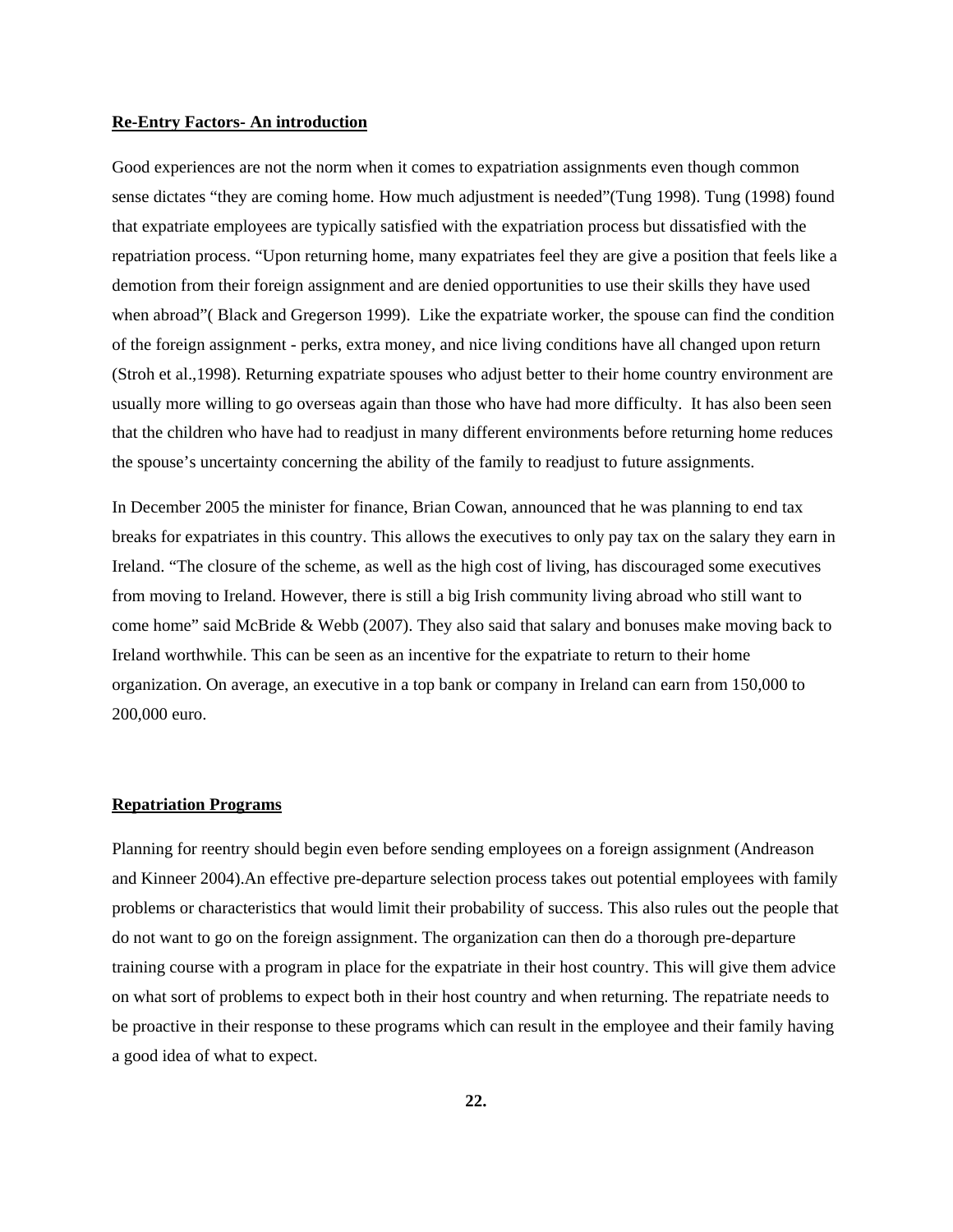It has been suggested by Andreason that the repatriate have a repatriation agreement. This is where a firm gives a candidate preparing for an international assignment a written guarantee regarding the length of the assignment, the expectations they have of the candidate while abroad and when returning the promise of an acceptable position in the organization. If this contract is not drawn up and the candidate is promised these things and does not receive them it can result in the employee leaving their job pre-maturely.

(Andreason and Kinneer 2004)Also, a firm can create accurate expectations in the use of repatriation agreements by the following:

- Allow the expatriate to visit the home organization at certain times during the assignment to maintain professional contact. This will keep the future repatriate connected to what is going on and the changes that have been made during their absence. Also it gives the spouse and other family members in touch with changes in the home country so that they don't get a shock when returning after a long period.
- A mentor or supervisor can be appointed to the expatriate during their assignment. This person would usually be from the home organization and could help in any repatriation problems the expatriate experiences.
- When the repatriate returns have policies and procedures in place so that the employee can be assessed and use the skills they have learnt.

## **Repatriation – the Process**

From my research and results I believe that the process of repatriation begins when the employee has been chosen for an expatriate assignment. Dowling et al (1994) has suggested a process for the repatriate as follows but does not include the idea of the repatriation process beginning when they are chosen for a foreign assignment.

- 1) *Preparation* includes the gathering of information about the position and preparing for the future. Here the organization can provide a checklist of things needed for the employee returning home such as closure of bank accounts and taking care of bills.
- *2) Physical Relocation* involves breaking ties that have been made with friends and colleagues and heading back to the home country. Some multinational companies use relocation consultants for expatriation and repatriation.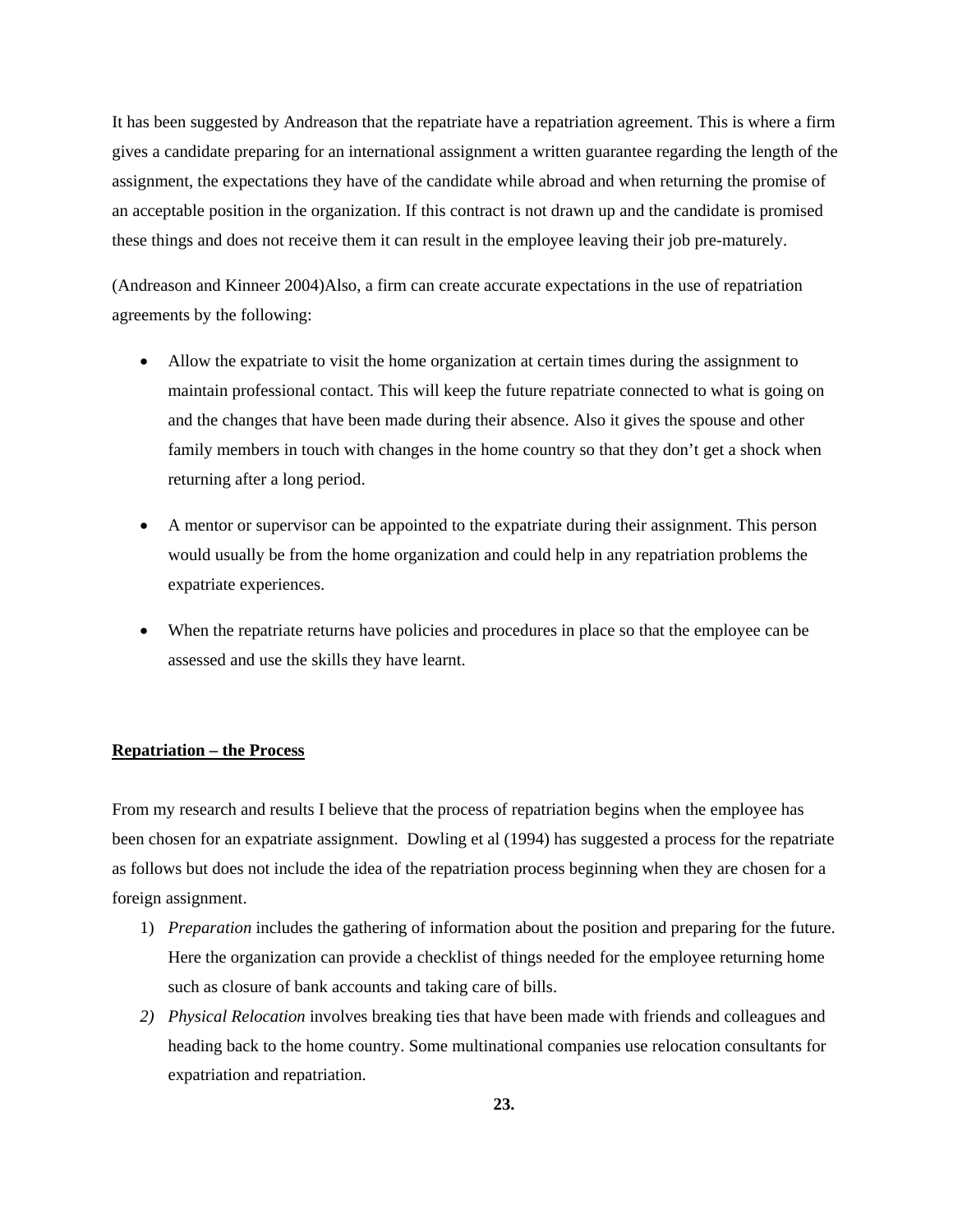- 3) *Transition* is also a process where companies hire consultants. It involves becoming accustomed to temporary accommodation while the consultant looks for permanent housing and schooling for the employee's children. It can also include the setting up of bank accounts and up-dating driver's licenses etc.
- 4) *Readjustment* involves coping with a reverse in culture and career demands. This phase is often taken for granted, but in many situations it is not as easy as the organization thinks it is.

Research has shown that almost a third of repatriates quit their job after two years of returning home. A multinational company must keep to this process as closely as possible to ensure successful repatriation of their employees. The repatriate can feel like their job is not a challenge to them anymore and that they are not using skills that they have learned overseas. They can also feel that there is no real career path left for them when returning.

Programs in place before returning home can help repatriates and their family members in the following: Andreason and Kinneer (2004)

- 1) Relocation assistance
- 2) Financial help
- 3) Reentry debriefings This helps the repatriate to put into practice what they have learnt abroad.
- 4) Finding relevant schools and colleges for their children
- 5) Career counseling for the spouse and something in place so that they can find a job
- 6) Training in changes in the workplace that have happened since they left.

Although these programs can be effective and result in retaining the repatriate, they have also been proven to be quite expensive especially by small and medium sized firms. Also there is a certain level of expertise needed to carry them out that some firms might not have. The best thing these types of firms can do is to hire a consultant that deals with these types of problems instead of handling it themselves.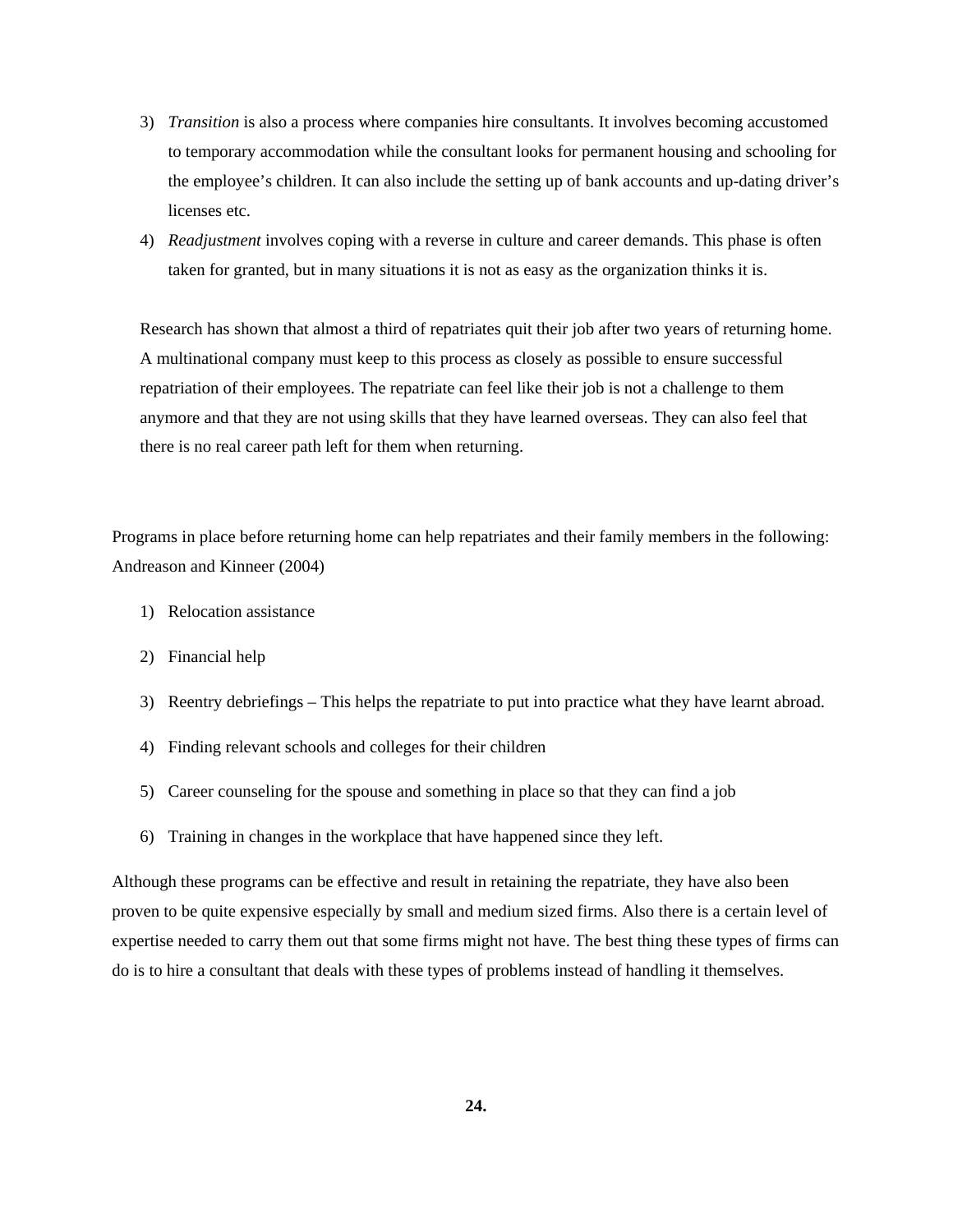# **Proactive Strategies**

Repatriates should be encouraged by their companies to help themselves with the repatriation process . A common problem repatriate's experience is that they are not aware of coping strategies like information gathering and using a social network for their benefit. The first step is that the organization create a proactive environment for its employees. The firm can do this by letting the repatriate search for a job position that they would like, provide proactive training, provide job discretion and having senior management provide support. Expatriates and their families need to be proactive by staying in contact with their organization and home country. This can be done by keeping up with national events, subscribing to home country newspapers, magazines and using the internet for updates on home news. The repatriate needs to do their homework on the potential living conditions, the schooling options and the overall job assignment. Up to now the expatriate had friends who had looked for them, but now returning to their home country it is up to them to seek out their friends and contacts.

#### **Conclusion**

The purpose of this chapter was to give an overall view of the expatriation and repatriation process. A detailed expatriation selection process is provided taking into account the criteria needed for a candidate to take up an international assignment and this process is then criticized. Repatriation is then introduced which is the main focus of my research. The research then gives possible problems associated with returning home and program suggestions needed for successful repatriation. The following chapter contains the findings from my primary research.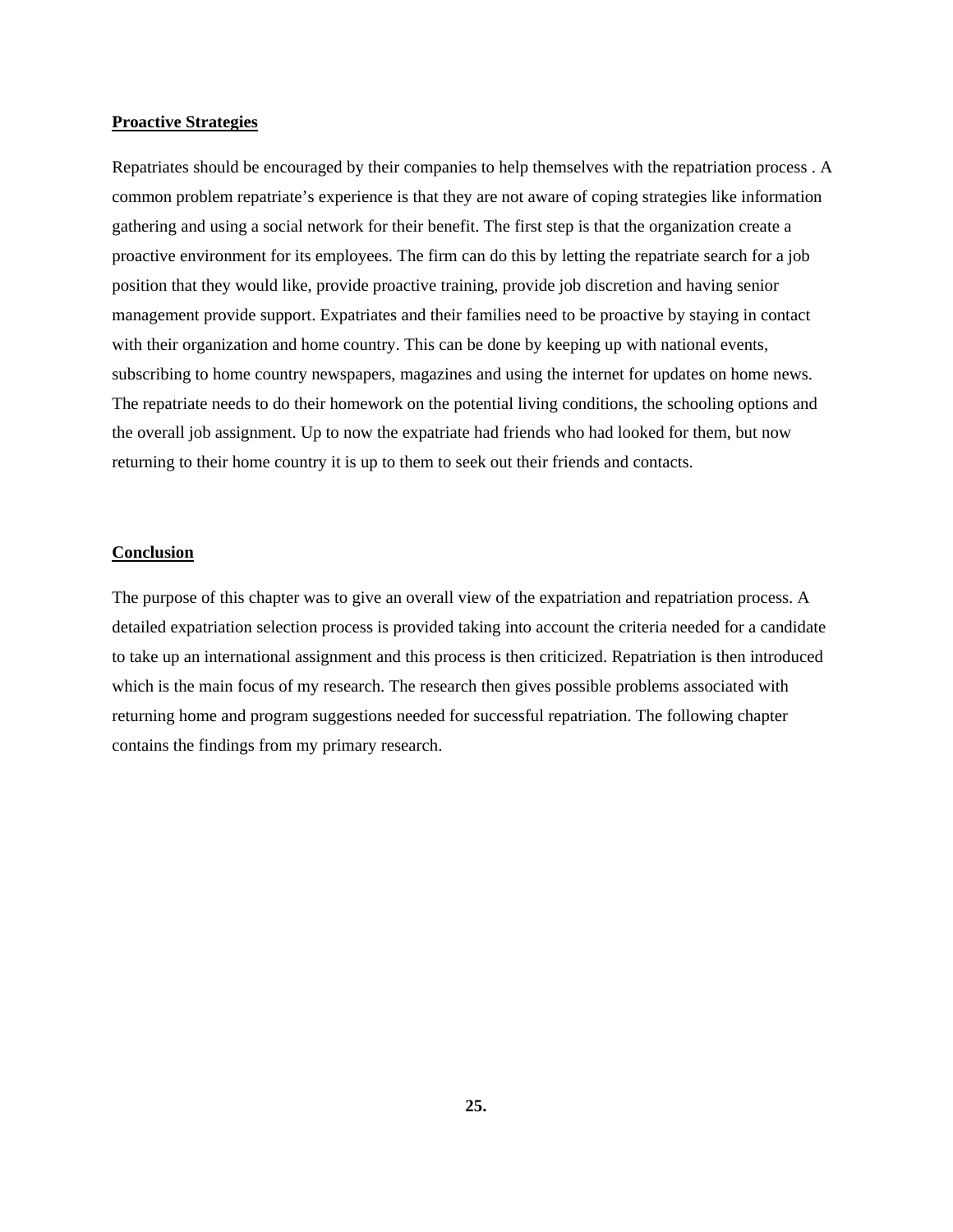#### **Chapter 4 - Primary Research findings**

# **Introduction**

This chapter will explain the results of the primary research I have carried out in various different companies around Ireland. I have split the questionnaire results into four sections. Section 1 is the demographics of Respondents, Section 2 contains the length of the candidates expatriation and repatriation, Section 3 is the expatriation/repatriation process and Section 4 is the Independent variables. All of these results are as a result of the responses I got from my questionnaire (see Appendix). Some of the companies I received responses from were Merrill Lynch and Piercom.

# *Section 1 – Demographics of Respondents*

# *Q. 1. Gender?*

The largest percentage of respondents was male with 88% and there was a response of 12 % from the women. This is shown in the pie chart below.



The age of respondents ranged from 20 years of age to 60 and over. The Largest percentage was 30-39 with 48.8% as shown on the page following. I included this question because I thought it was relevant to know how many males versus females I was dealing with in the repatriation process.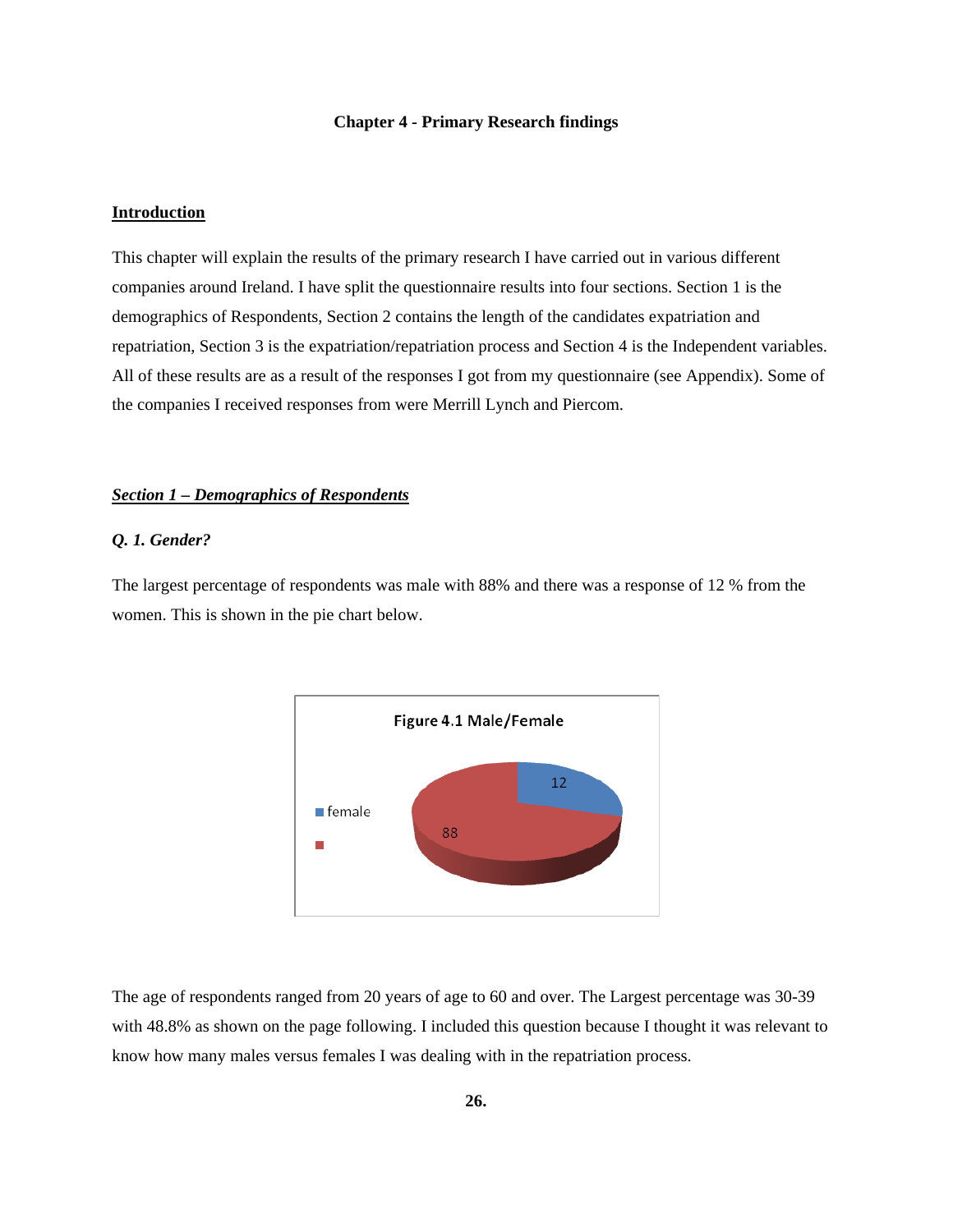I predicted that I would get more males responding to my questionnaire than females. This was because the senior management of the organizations I dealt with was mostly male. I thought it was relevant as some of the female respondents told me that they were in a situation where they could have taken up the opportunity to go abroad and return but being pregnant held them back.

# *Q.2. Age*

# **Table 4.1**

| Age   | Frequency        | Percentage   |
|-------|------------------|--------------|
| 20-29 | 5                | 12.2         |
| 30-39 | 20               | 48.8         |
| 40-49 | 8                | 19.5         |
| 50-59 | 8                | 19.5         |
| $60+$ | $\boldsymbol{0}$ | $\mathbf{0}$ |
| Total | 41               | 100.0        |

The table above shows how the most popular age of my respondents was between 30-39 with no respondents being 60 or over. As can be seen from figure 4.2 the majority of respondents were married with 85.4%. The rest were Single with 14.6% and there were no respondents that were separated. The table below shows the substantial response of married respondents. I expected that there would be less married respondents than 85%. This is because a single executive would have less responsibilities than a married one. These responsibilities might include family issues like children (and their education) and their spouse wanting to work abroad. Also, over 48% of these married respondents were aged between 30-39 (see Table 4.1). This would suggest that they are recently married and have young children. I thought this was relevant as this situation is not ideal for a manager who took up a foreign assignment for a substantial amount of time.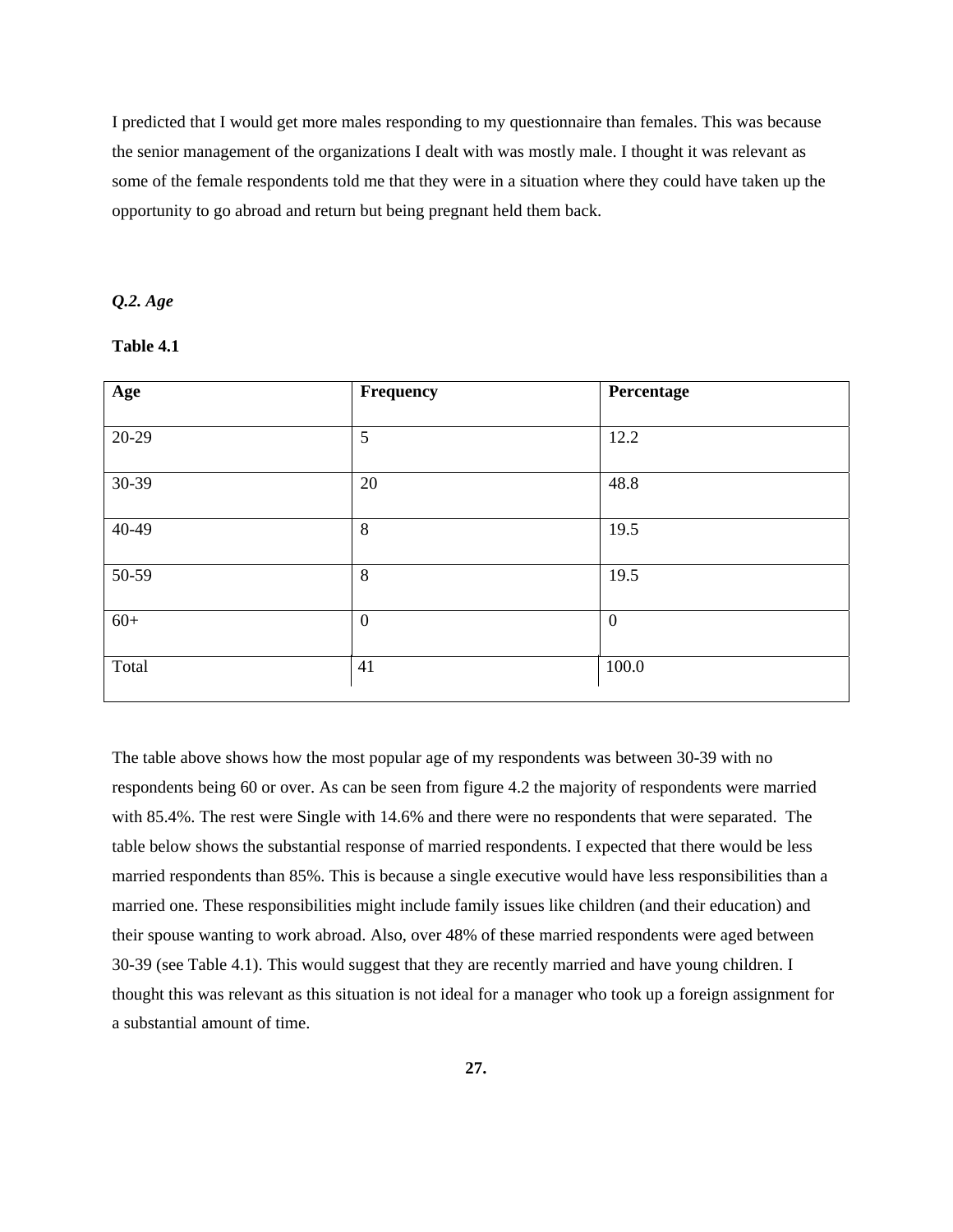# *Q.3. Marital Status*



# **Table 4.2**

| <b>Marital Status</b> |             | <b>Married</b> | <b>Single</b> | <b>Divorced</b> | <b>Total</b> |
|-----------------------|-------------|----------------|---------------|-----------------|--------------|
|                       |             |                |               |                 |              |
| Gender                | <b>Male</b> | 31             | $\mathfrak b$ |                 | 37           |
|                       |             |                |               |                 |              |
|                       | Female      | 4              |               |                 | 4            |
|                       |             |                |               |                 |              |
| <b>Total</b>          |             | 35             | O             |                 | 41           |
|                       |             |                |               |                 |              |

# **Conclusion**

This section was put in place to give me an overall look at the type of respondents that were answering the questionnaire. As can be seen the majority of the respondents were married males, the rest being single and female. I also thought it was interesting to see that none of the respondents were separated. My view on repatriation is that there are many problems when returning, both at work and at home. I expected some repatriates to experience so much disruption in their private lives that it may end their relationship with their spouse. These reasons might include the spouse wanting to further their career. Going abroad can cause the spouse to quit their job in their home country. Also, the spouse might have family in Ireland and it might not be possible for them to go abroad and return after a substantial amount of time.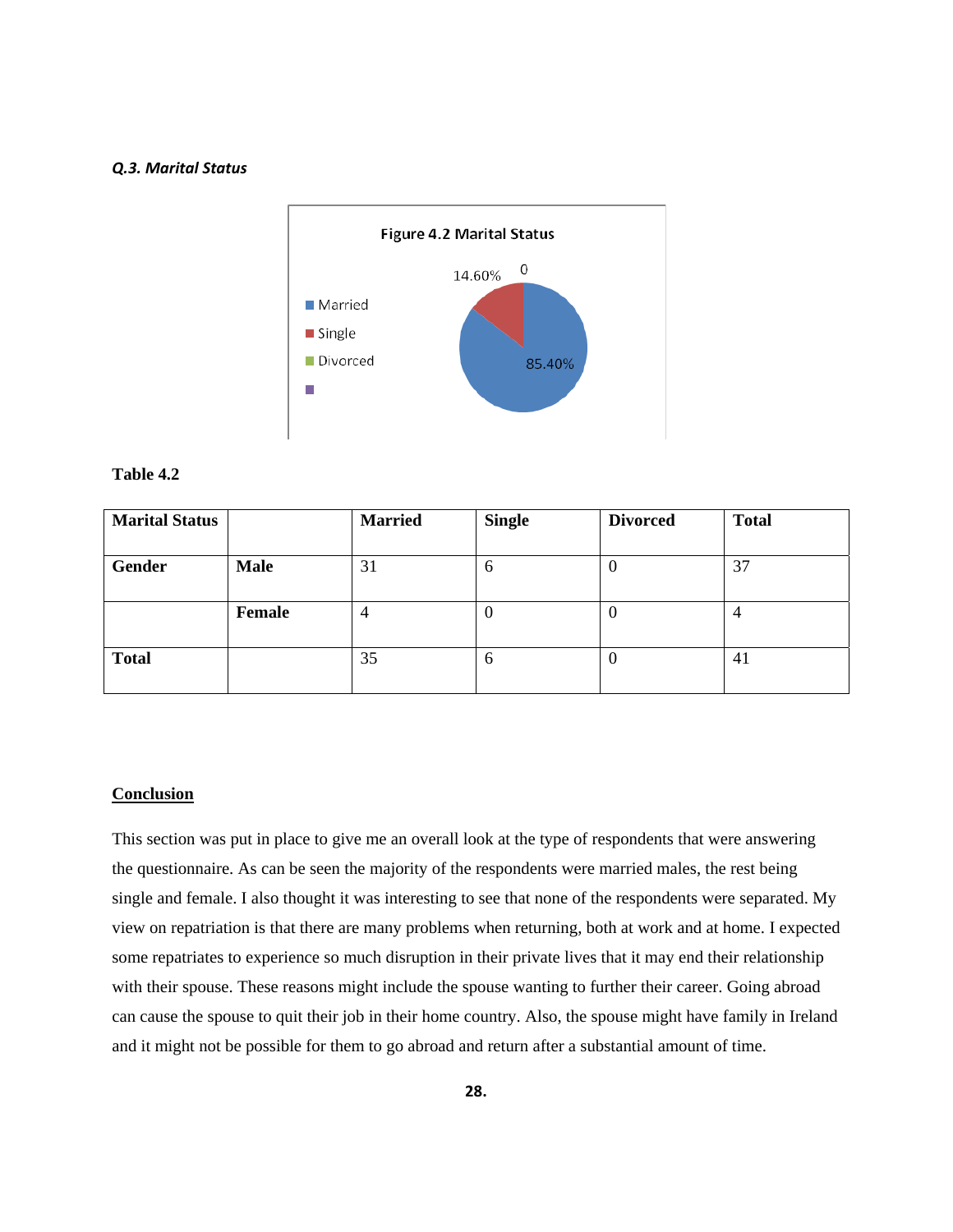# *Q.4. Where did you spend your last foreign assignment?*

The countries that the repatriates had visited included China, U.S., Switzerland and Canada.

# **Section 2 – Length of Expatriation and Repatriation**

# *Q4. How long was that assignment? (continued from section 1)*

Table 4.3 highlights the time spent abroad by the expatriate. The most amount of time spent abroad was 13-24 months with 46.3%. The least amount of time spent abroad was less than 6 months with a result of 2 people shown in the table below. Figure 4.3 explains the information on a bar chart showing the total number of respondents to be 41.



**Table 4.3 Length of foreign assignment** 

| Length       | Frequency      | Percentage |
|--------------|----------------|------------|
|              |                |            |
| $6 6$        | $\overline{2}$ | 4.9        |
|              |                |            |
| $7-12$ mths  | 14             | 34.2       |
|              |                |            |
| $13-24$ mths | 19             | 46.3       |
|              |                |            |
| $25+$ mths   | 6              | 14.6       |
|              |                |            |
| <b>Total</b> | 41             | 100.0      |
|              |                |            |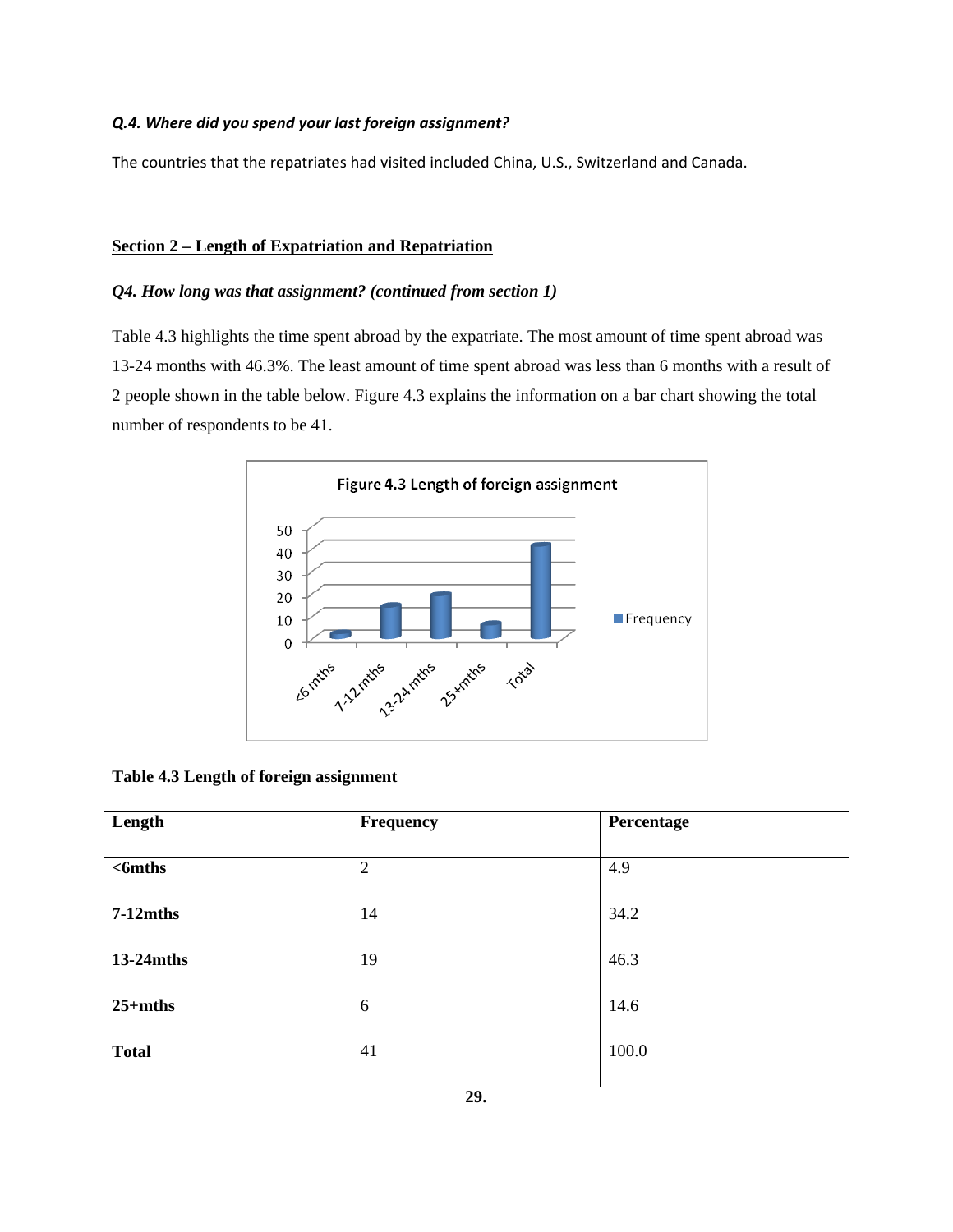# *Q.5. What is the total number of years you have spent working on foreign assignments for any organization?*

Next, the respondent was asked about the total length of time they spent abroad taking into account every assignment they took part in. These results are shown in the table below. Figure 4.4 highlights the highest percentage of respondents spending between 1 and 2 years abroad with 41.5%.

# **Table 4.4**

| Length of time abroad | Frequency      | Percentage |
|-----------------------|----------------|------------|
|                       |                |            |
| $<$ lyr               | $\overline{4}$ | 9.7        |
|                       |                |            |
| $1-2yrs$              | 17             | 41.5       |
| $3-4yrs$              | 14             | 34.1       |
| $5 + yrs$             | 6              | 14.7       |
| <b>Total</b>          | 41             | 100.0      |

**Figure 4.4 Length of time abroad** 

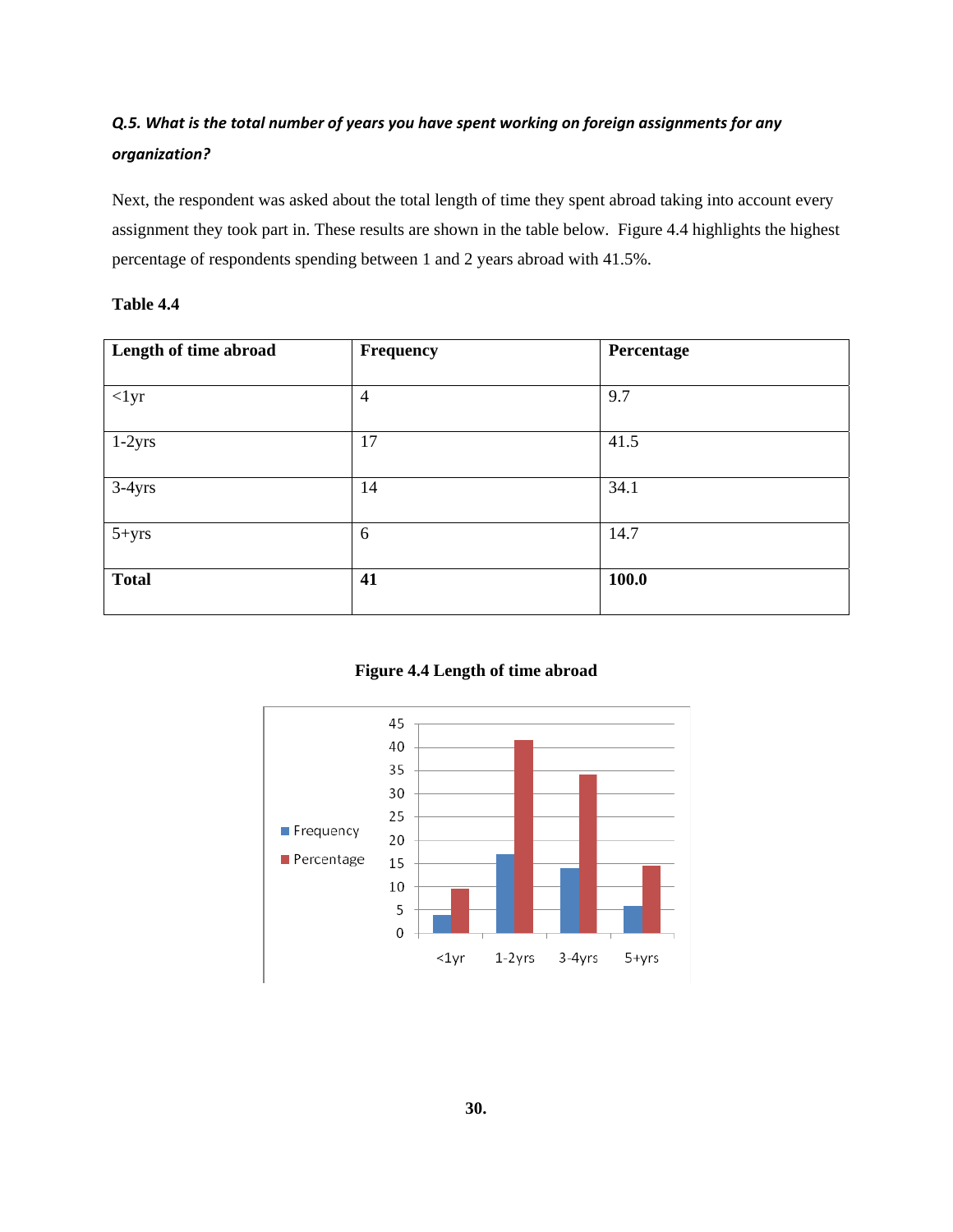The questionnaire then asked the respondent how long they have been back in Ireland since their expatriation. The results are shown below.

# **Table 4.5**

| Length of time back In Ireland | Frequency | Percentage |
|--------------------------------|-----------|------------|
|                                |           |            |
| $6 6$                          | 3         | 7.3        |
|                                |           |            |
| $6-12$ mths                    | 8         | 19.5       |
|                                |           |            |
| 13-18mths                      | 19        | 46.3       |
| $19+$ mths                     | 11        | 26.9       |
| <b>Total</b>                   | 41        | 100.0      |

**Figure 4.5 Length of time back in Ireland** 



This question was asked because I wanted to see how long the repatriate was back in their organization since their foreign assignment. It was relevant as I wanted to know how many of the respondents were still working, even though they were experiencing problems with repatriation.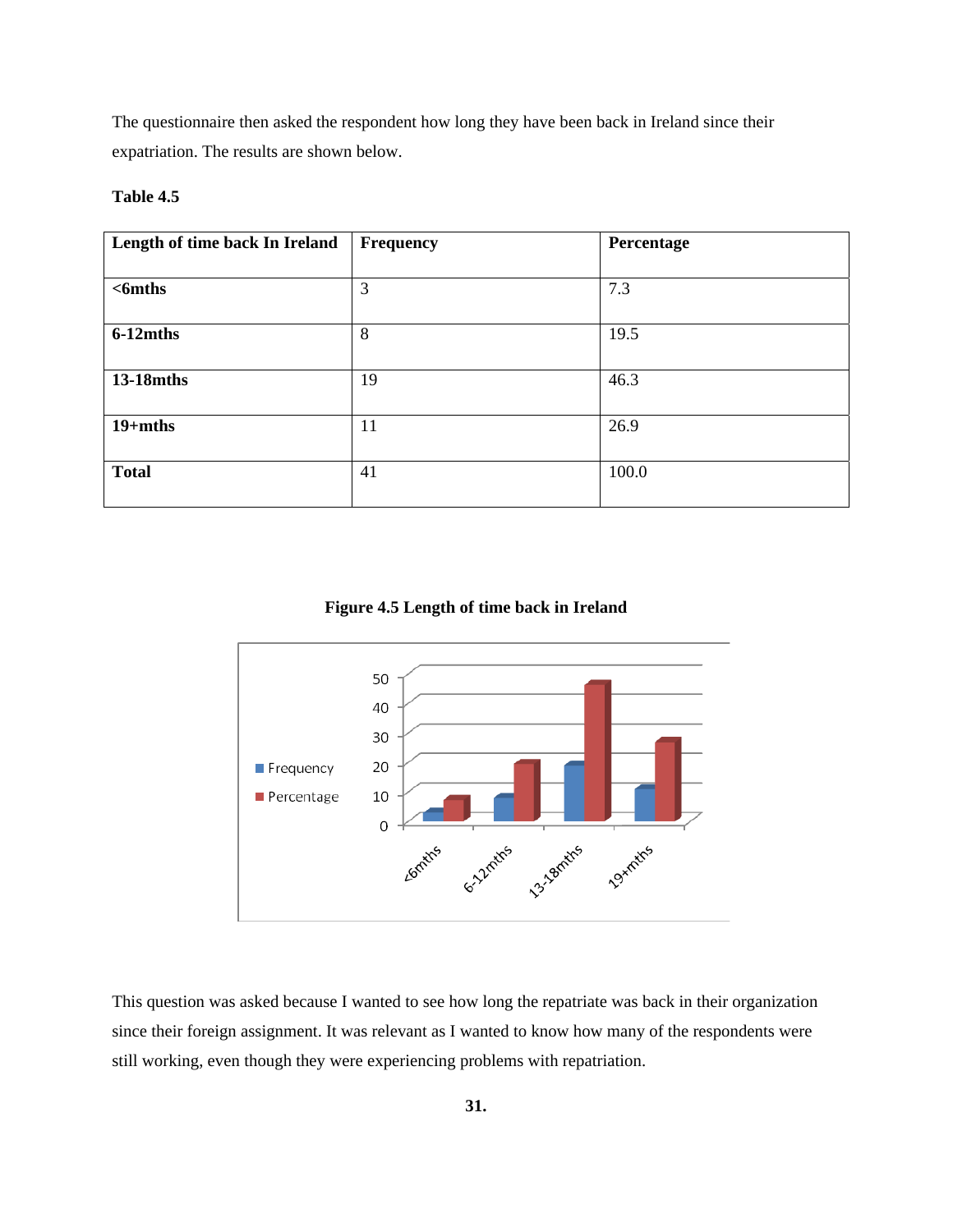It was my view many executives leave their jobs after returning because of these problems. It can be seen from Table 4.5 that 73% of the respondents were back in their home country over 13 months. This was relevant as even though they are experiencing problems, they continue on with their company.

### **Section 3 – Expatriation/Repatriation Process**

## *Q.7. What were your main reasons for taking up a foreign assignment?*

**Main reasons for taking up a foreign assignment** 



## **Table 4.6**

| <b>Main Reason</b>           | Frequency | Percentage |
|------------------------------|-----------|------------|
|                              |           |            |
| <b>Finance issue</b>         | 16        | 39         |
| <b>Foreign Experience</b>    | 10        | 24         |
| <b>Advancement in Career</b> | 14        | 35         |
| Other                        |           | C          |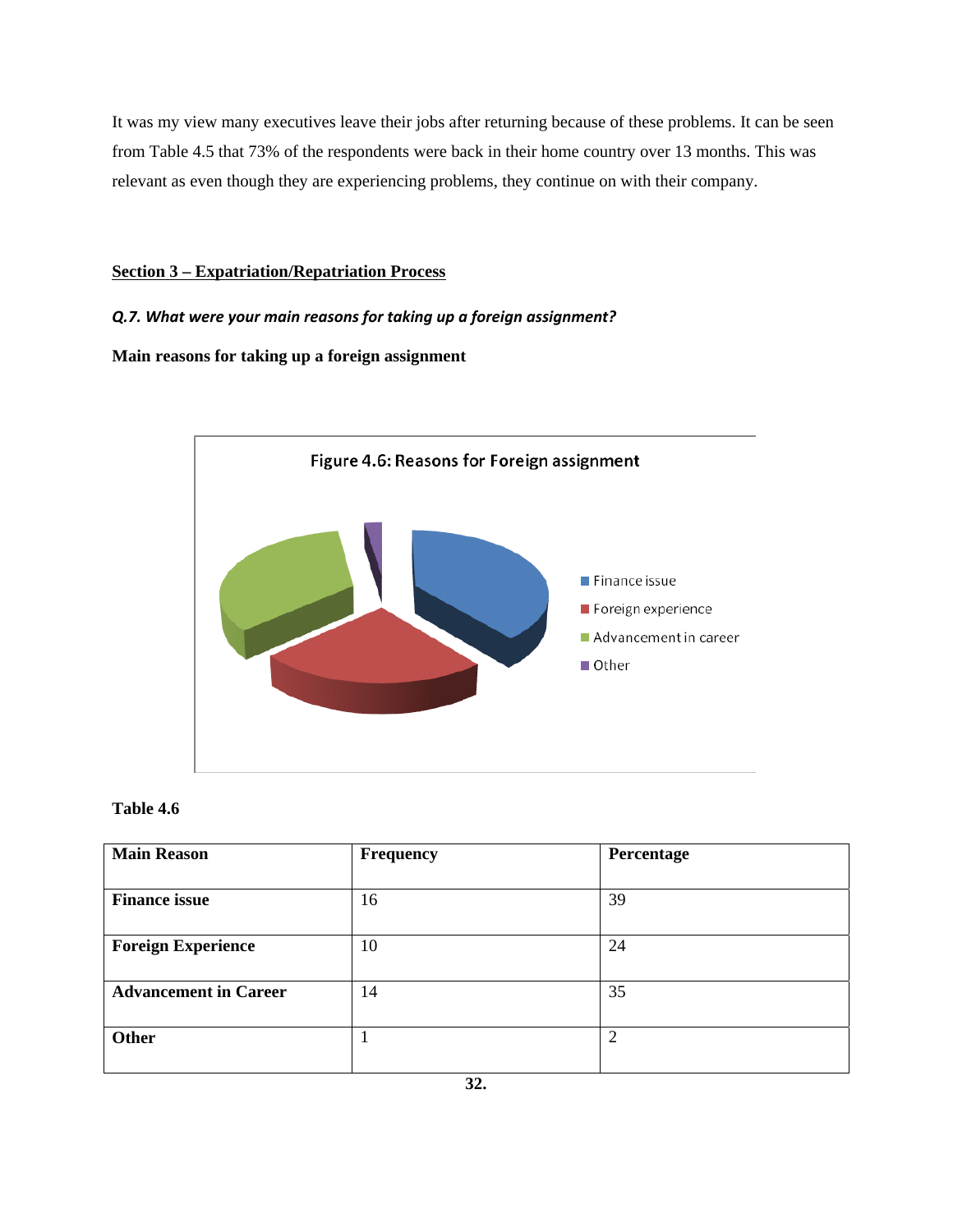I chose this particular question because I wanted to know what was motivating these managers to take up a foreign assignment in the first place. I also wanted to link the age of the respondent, the time they were home and why they went. I found that the biggest response were executives who were aged between 30- 39, who were home over 13 months and went on the assignment for financial gain.

Figure 4.6 illustrates the reason why these repatriates took up their foreign assignment. The main reasons were almost split three ways, a financial reason, foreign experience and advancement in their career. Some of the respondents chose the option 'other'. I asked them to list these other reasons. 90% of them said that their other reason for going abroad was for the benefit of their family.

According to Kathleen Boies (1999) globalization is becoming the norm in today's business world. This results in companies wanting their employees to go abroad either short or long term. Miss Boies has said that these international companies need to increase the attractiveness of these foreign assignments and lower their failure rate and early repatriation. The information I have gathered helps in the process of finding out what motivates these managers. By finding these motivations it will enable the organization to adapt to what the employee wants and needs. For example Noe, Steffy and Barber (1988) "have proposed that identifying employee characteristics influencing willingness to accept mobility opportunities will assist organizations in developing appropriate reward systems in order to attract the most qualified candidates". Feldman and Thomas (1992) have a theory that if the employee is given a choice on whether to accept a particular assignment it will increase the chances of the assignment being successful. They think that if the employee goes on the assignment at the wrong time they will tend to opt out during it, compared to a person who is more willing to make the assignment successful.

35% of my respondents said that the reason they took up their assignment was that they wanted to advance in their career. An employee can advance in their career if they go abroad but it can also have some serious drawbacks. In the past, going abroad and returning tends not to help the employee advance in their career and results in no position held for them upon return. Goman (1994) received a response rate of 25-50% for expatriates returning early or in other words the expatriation process failing. This results in the organization losing a substantial amount of money. According to Goman, early repatriation of one employee can cost anything up to \$200,000. It can also damage the organizations productivity and morale. Mendenhall, Punnett, & Ricks, 1995 had a response of 30-50% of American employees being ineffective in their positions overseas. They found that the employees are having difficulty adjusting to the climate of the foreign assignment.

**33.**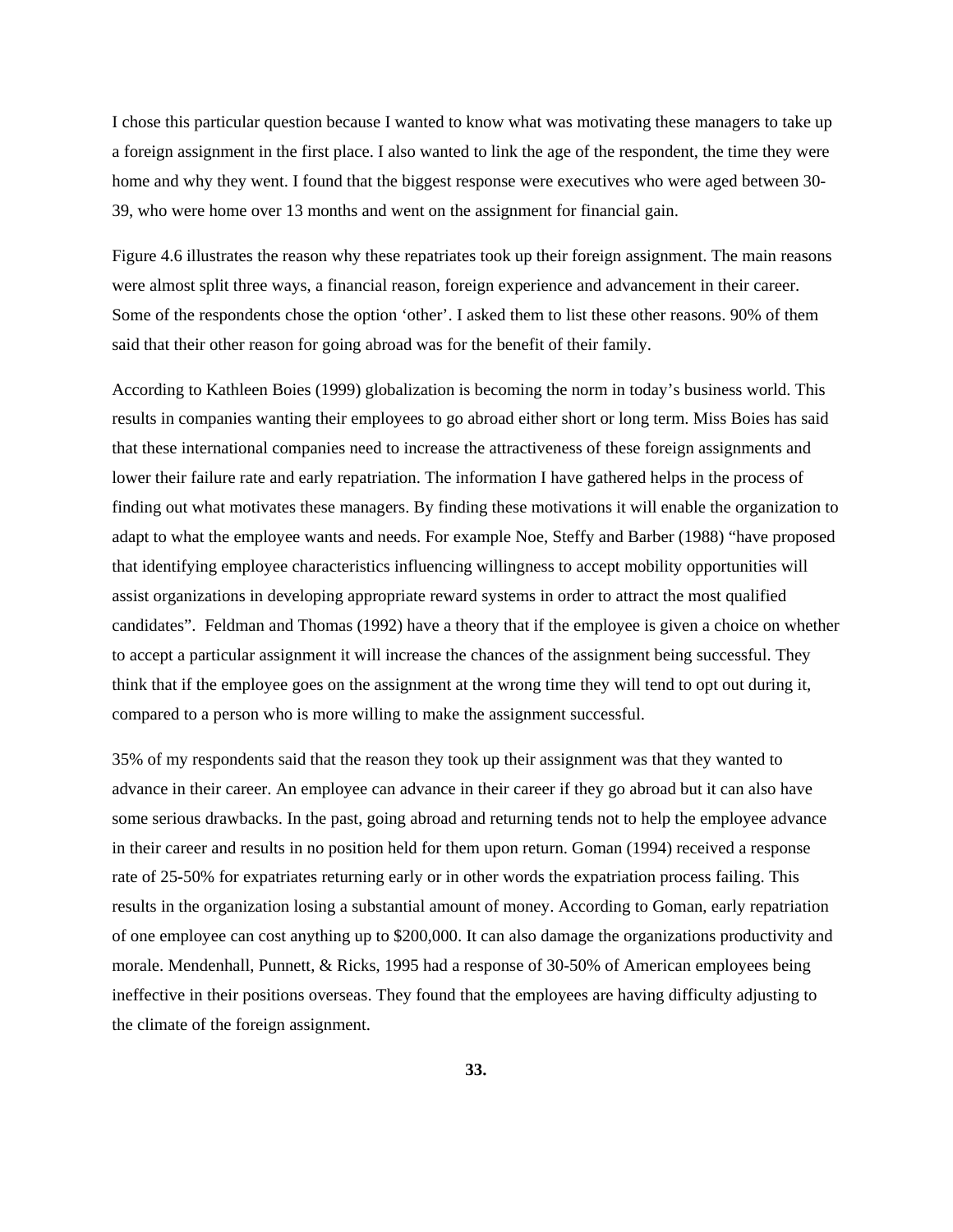A small number of organizations in Ireland are trying to make the process of repatriation easier for managers through programs like mentorship. Weeks (1993) undertook a study on international companies and reported that 68% of the 128 organizations looked at, said that their employees doubted whether their assignment would result in advancement in their career. And 29% of the employees said that the assignment was a necessity.

My research has shown that when it comes to the expatriation/repatriation process there are many studies that have examined the relation between factors not related to work such as spouses and children, and willingness to relocate. From this research it can be seen that older spouses seemed to be better educated and have a better attitude towards relocating. Also spouses who didn't have any children had a more positive attitude toward moving (Brett & Stroh, 1995).

Job Satisfaction plays a major part in the interest shown by employees in the international assignment. Tett and Meyer (1993) have "found that job satisfaction significantly predicted turnover". "Research on turnover for a multinational company has shown that there is a consistent negative relation between turnover and job satisfaction. This suggests that other factors are causing these employees to quit prematurely.

Career satisfaction can mean that the employee will be satisfied with the progress they make over a life time and not a specific assignment they have been asked to undertake. 39% of my respondents said that the reason they took up the foreign assignment was for financial gain. This is a substantial percentage. When the employee returns home they may run into financial pressures. This is a result of foreign compensation levels and loss of overseas allowances when returning home. This change in pay results in stress because the lifestyle of the repatriate is dramatically changed Michael G. Harvey (1989). The higher cost of living when returning has a major impact on the executive and their family."The family has to re-establish their household with increased costs for housing, furniture and appliances" Harvey (1989). Allowances that the repatriate may have had before returning home like country club membership, housing and even servants may be taken away on their return (Clague and Krupp1978). When the executive takes the foreign assignment, sometimes they do not take into account the expenses for their children's higher education, pension requirements for retirement, and their spouse when returning to their home country.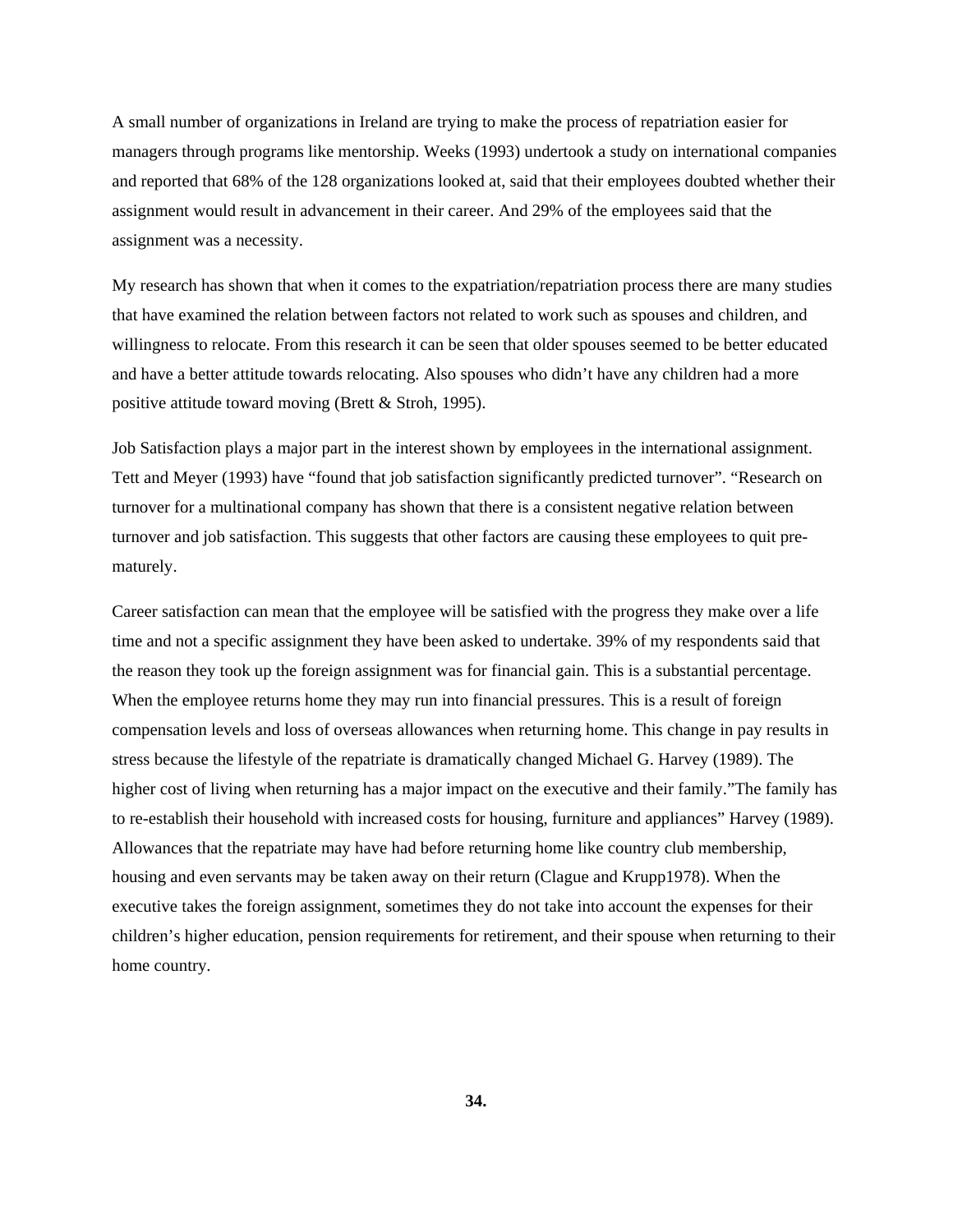24% of my respondents said that a foreign experience was the reason why they took up an assignment. It tends to be typical in organizations for the repatriate to be an underappreciated resource (Fink and Meierewert 2001).

When their knowledge is used as best it can, it can play a major part in competitive advantage for the organization. The manager can learn things like market specific knowledge, job-related management skills, personnel skills and network skills. These are the skills that 24% of my respondents hoped to get out of their foreign experience together with a cultural experience and general lifestyle changes. In the next section we will see if these reasons were fulfilled.

#### **Q.8. Were these reasons fulfilled?**

The response I got from this question was more negative then positive. 65% of my respondents said that their reasons for going on their international assignment were not fulfilled while 35% said that they were. Following this question I asked them why their reasons were fulfilled or why they were not. Some of the repatriates responded positively mentioning that "future promotions were accomplished because of the experience. The family benefited from the time outside of the US." Others mentioned that they did not benefit financially from the assignment and in some cases the managers were less well off than before they left.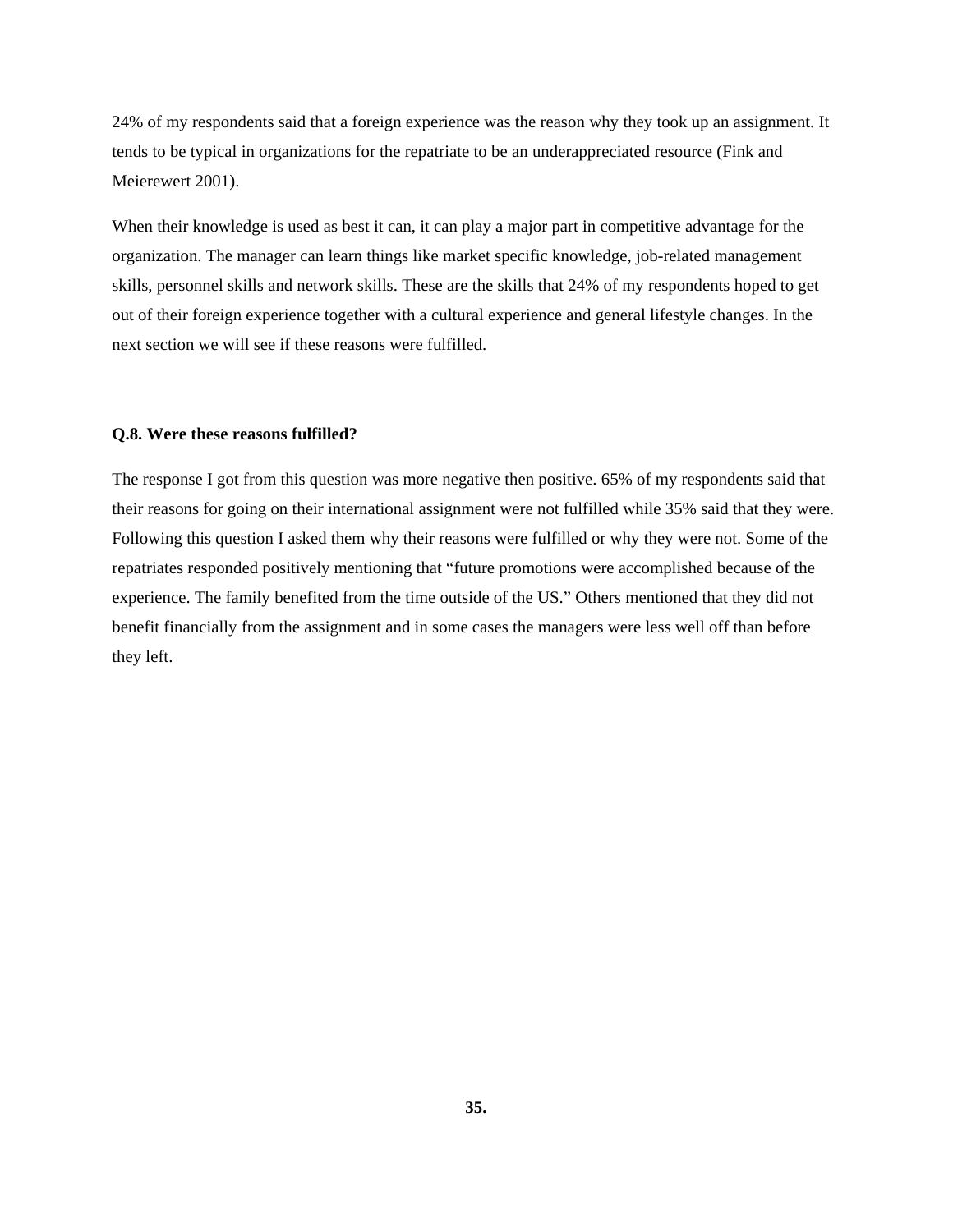The next question was:*Q.9. Before you left for your foreign assignment did you discuss the impact and general things to expect with Management?* 





## **Table 4.7**

| Training before departure to | Yes | N <sub>0</sub> |
|------------------------------|-----|----------------|
| foreign country              |     |                |
|                              |     |                |
| <b>Frequency</b>             | 21  | 20             |
| Percentage                   | 51  | 49             |

The response to this question was almost split between executives receiving training before they go on assignment and those that receive no training. I believe that this training is not just useful for the expatriation process but is where the repatriation process begins.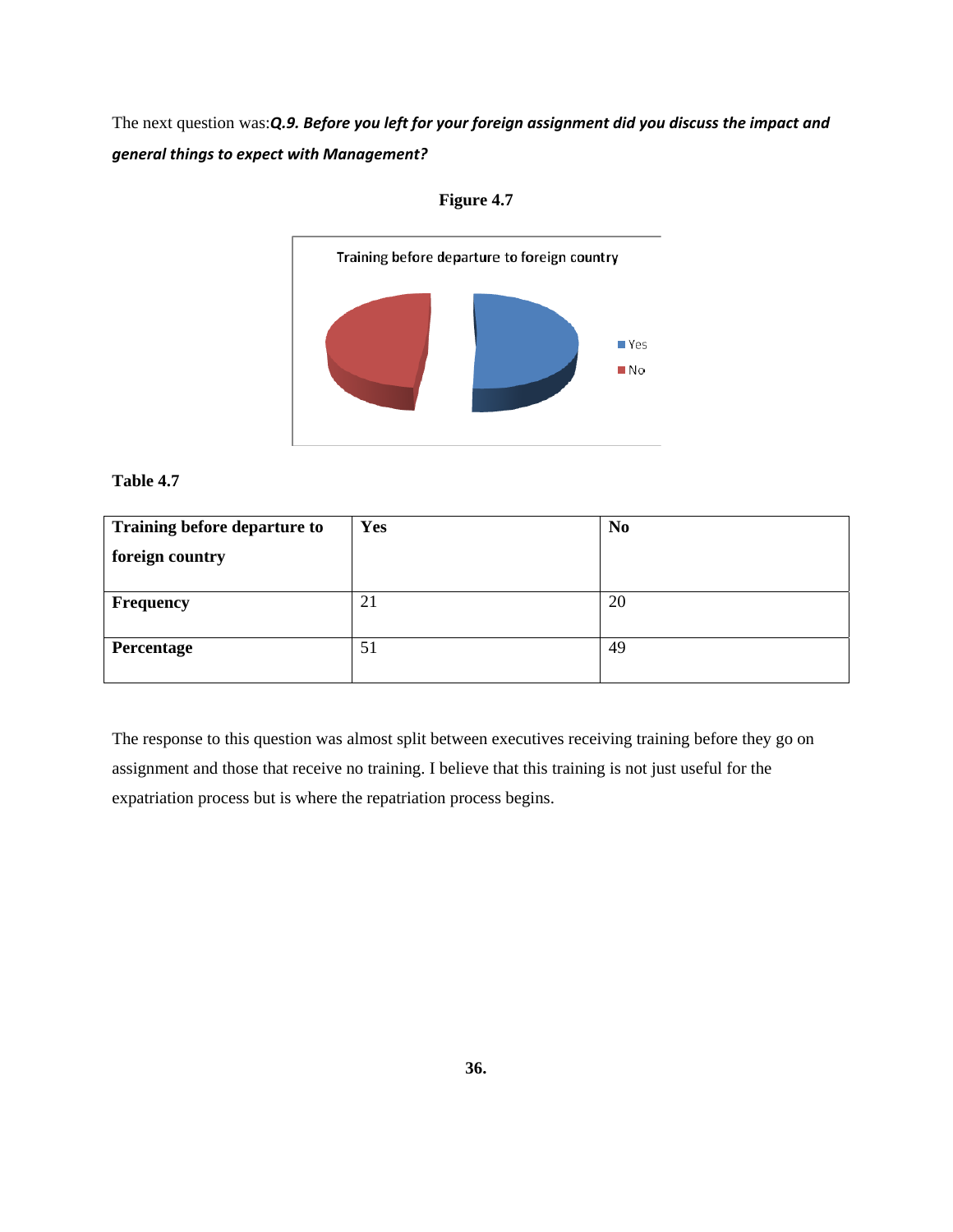# **Pre Departure Training**

# *Q.10. Was Pre Departure Training offered to you before returning to Ireland?*



# **Table 4.8**

| <b>Pre Departure Training</b> | Yes | N <sub>0</sub> |
|-------------------------------|-----|----------------|
|                               |     |                |
| Frequency                     | 15  | 26             |
|                               |     |                |
| Percentage                    | 37  | 63             |
|                               |     |                |

Out of the 41 candidates asked, 37% said that they did receive Pre-Departure training for their assignment and 67% of them said that no training was provided. The number of respondents and frequency can be seen in the chart and table above. Out of these responses a lot of the candidates that said they had no training returned early from abroad. "Based on the assumption that adequate training facilities effective development of the expatriate resource for company performance, a connection between insufficient expatriate training and both home-country and host-country performances can be drawn" (Lin & Wei 2005).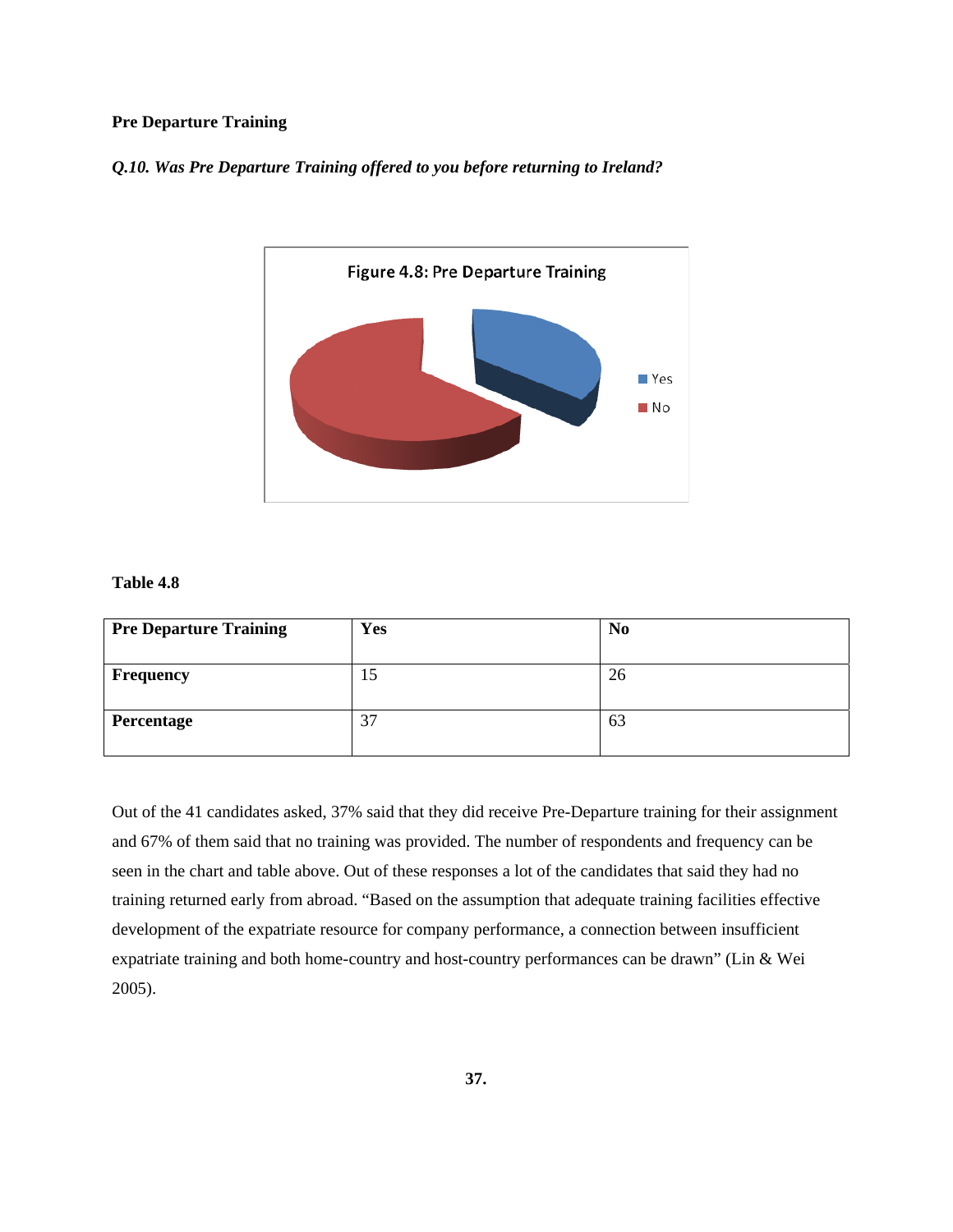It has been argued that insufficient pre-departure training can undermine the effective development of competent managers which leads to them coming home prematurely. Kealey and Protheroe, (1996); and Tahvanainen, (2000), have debated whether training actually influences the company's sales and may have a direct impact on company performance. We can then say that more training deficiencies predict a higher level of expatriate pre-mature return and more training deficiencies predict lower company sales.

My research shows evidence that there is a lack of Pre-Departure training provided by multinational organizations. These companies need to look at similar organizations that have a training program in place. When this is carried out properly, the potential expatriate will know what to expect when overseas. I felt that the lack of training could be due to the organization not willing to pay trainers and spend time on something that could be avoided. The reality is that if the executive receives this training they will do their job better in an environment that they were expecting, and will be happier in their placement. A happy worker is a good worker.

### *Q.11. How many hours of training did your company provide before returning?*

This question was not answered by any of my respondents as no training was provided.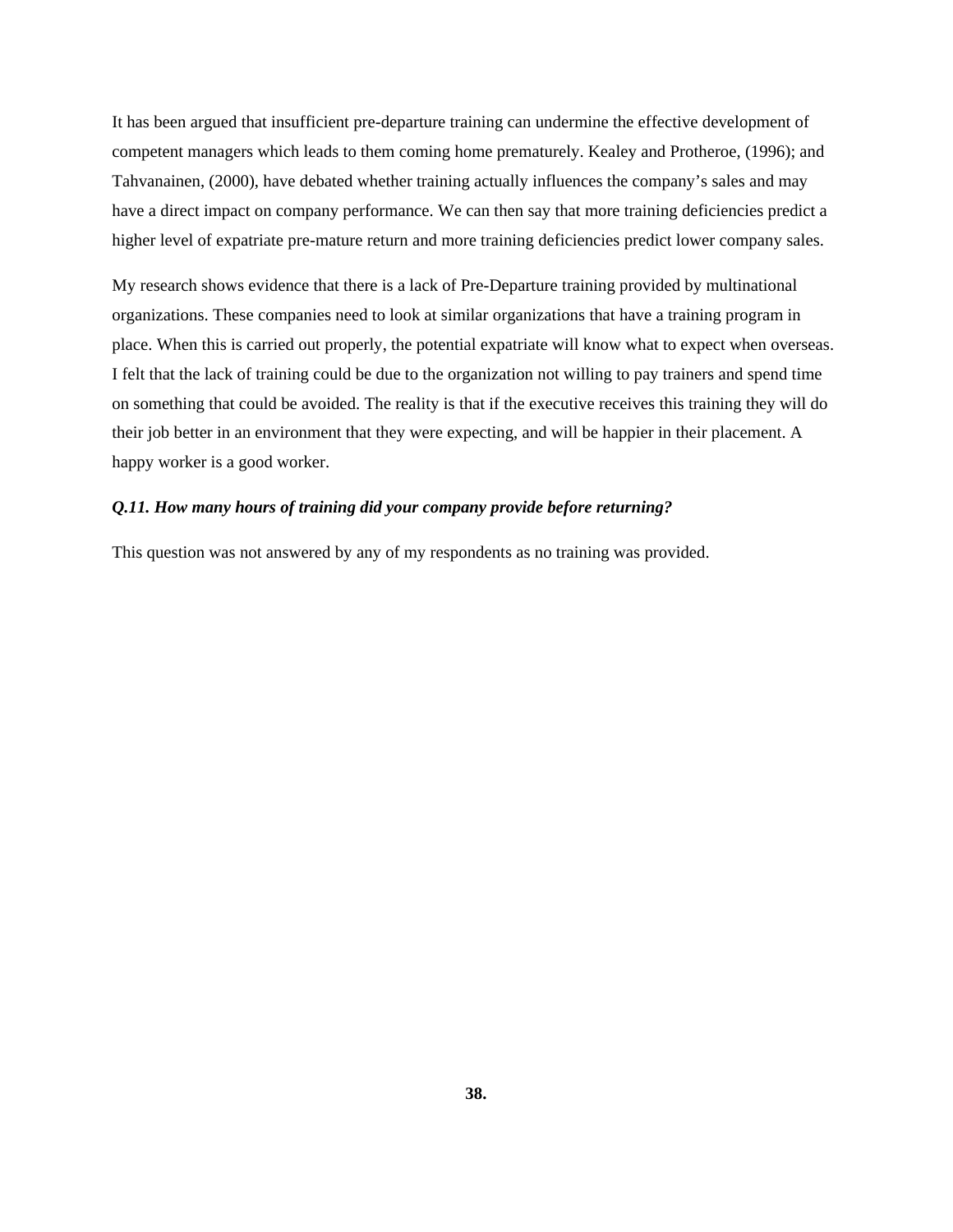*Q.12. Were there any other organizational supports/programs to help re-integration before you came home?* 

## **Post Repatriation Support**

Was Pre-Departure Training offered before returning to Ireland?



As can be seen from the chart not one of the respondents said that Pre-Departure training was provided at the time of expatriation. This response was key to my research. Up to now it is obvious that repatriates experience various problems when returning to their home country (Ireland). In my research I found that Solomon & Marmer 1995 have written a personnel Journal about repatriation training. It is about a business director in Brussels. His company takes international human resource planning seriously and when they returned to America they were met by a repatriation program. This consisted of a program in which they (him and spouse) learned what they should expect upon re-entry. "They were warned about the culture shock of returning home, about how colleagues and friends might be different, about how the office environment might have altered, about how much the expatriate experience had changed them and their three children." The business director and his wife were allowed to share the knowledge they have learned over their period abroad in a debriefing session. They then invited five people from the organization to share with them their experience of living abroad both personally and professionally, and what it was like to return home. His family admitted that when returning home, they were in a time warp meaning that they were in familiar surroundings but a lot had changed. This family was quite lucky in that their organization took an interest in their expats return.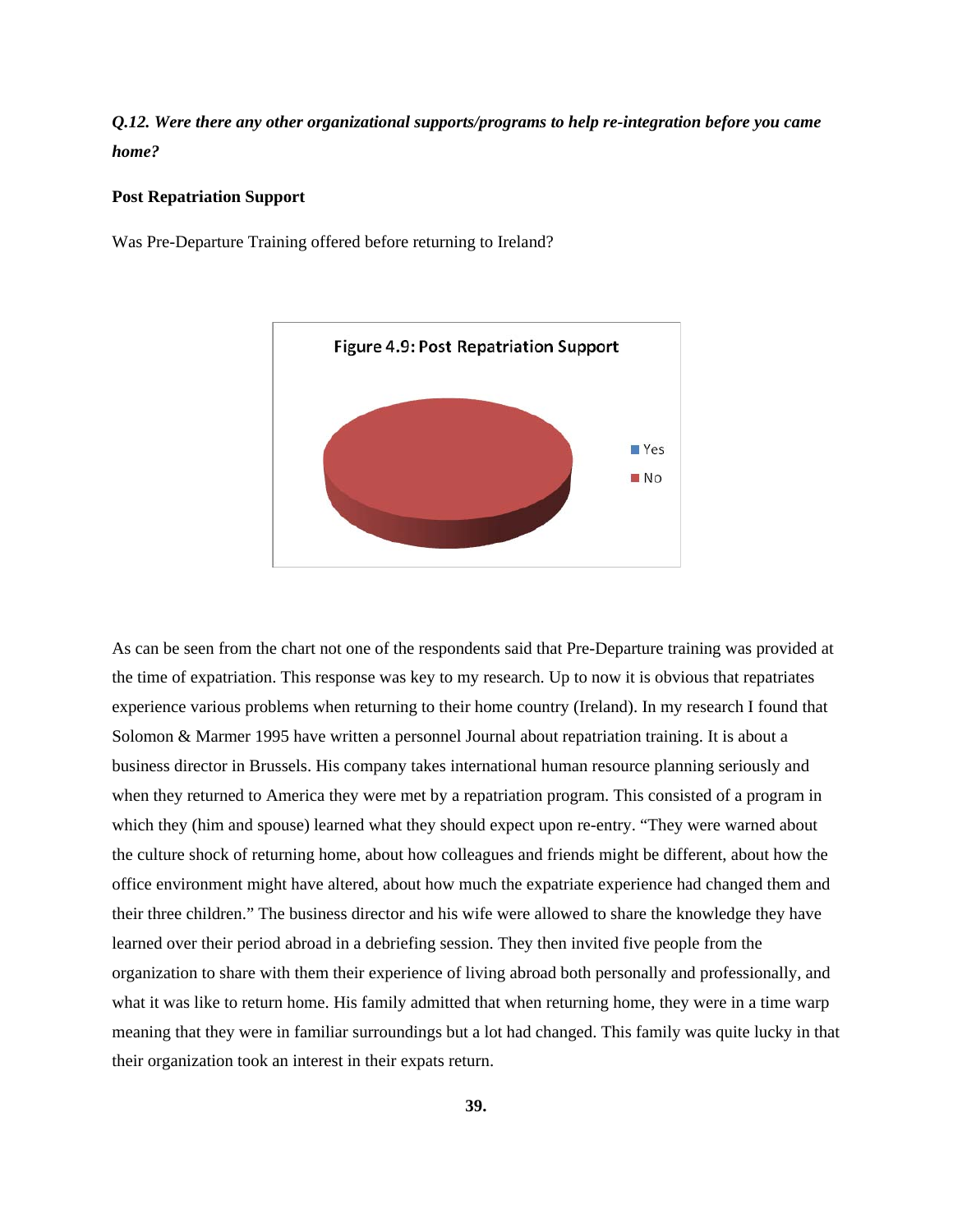The director was promoted to director of finance when returning which meant that his whole experience was a success and his reasons for going abroad in the first place were realized. In this personnel journal it is mentioned that "the vast majority of re-entering expatriates don't experience similar HR planning and repatriation programs to help them." This is evident from Solomon's research and my research.

Repatriation is a complicated process for the manager returning and for the organization, and successful re-entry means employees reaping payoffs and benefits from their assignment abroad. Also, the company reaps the international competencies of its employees. These problems vary from job type, industry and company.

At re-entry Solomon & Marmer (1995) have listed what the company must provide to their expatriate. I felt that if these were to be put into practice in every company in Ireland who have assignees returning home the repatriation process would be more successful:

- "Arrange an event to welcome and recognize the employee and family, either formally or informally
- Establish support to facilitate family reintegration
- Offer repatriation counseling or work-shops to ease adjustment
- Assist spouse with job counseling, resume writing and interviewing techniques
- Provide educational counseling for kids
- Provide employee with a thorough debriefing with a facilitator to identify new knowledge, insights and skills, forums to showcase new competencies, and activities that utilize competencies
- Offer international out placement to employee and re-entry counseling to entire family if no positions are possible
- Arrange a post-assignment interview with expatriate and spouse to review their view of the assignment and address any *repatriation* issues."

Solomon & Marmer, C. (1995) "Repatriation Planning Checklist", *Business Source elite*, Vol. 74, Issue 1

I would also provide information for the repatriate on what has been going on in Ireland since they have left. This could include political changes, the general state of the economy and even sports events which have taken place. For example, the company could have been involved in a sponsorship deal that the returning employee would need to know about just in case a client asks about it. The repatriate should be given this information both verbally and in some sort of literature.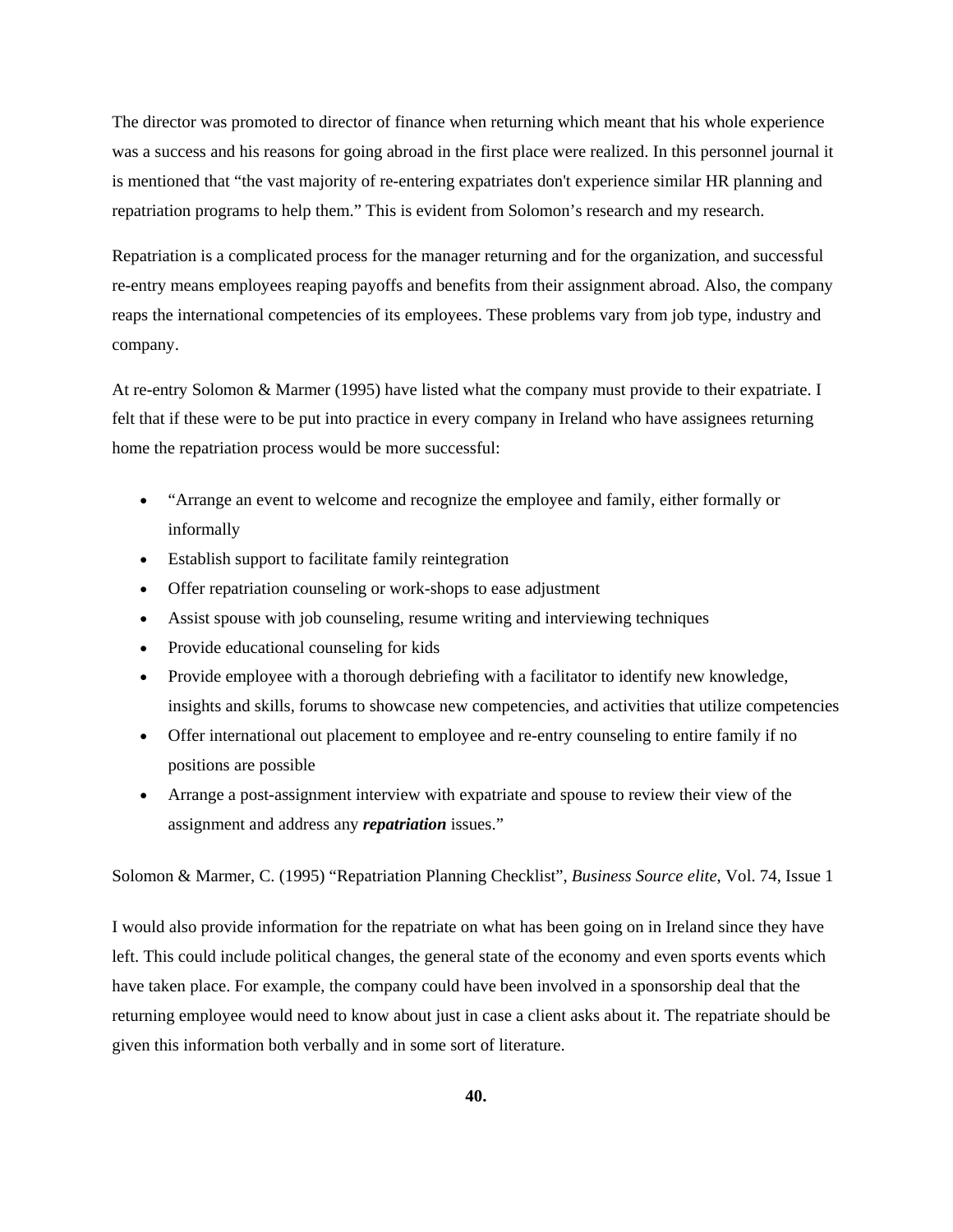It is also important for the company to plan out the expatriates financial planning and related activities. As can be seen in figure 4.6, 39% of managers go abroad for financial reasons. When they return it is important to have a process in place whereby the assignee will not lose out financially when returning home.

According to Solomon (1995) an expatriate should go through the following:

- " Coordinate with home and host offices prior to repatriation to identify repatriation date
- Run cost projection with anticipated repatriation date to determine the most cost-effective time frame for departure
- Arrange pre-repatriation home country house hunting/school enrollment trip to allow for reoccupying/securing home country housing and registering dependent children for school.
- Arrange for shipment of personal goods.
- Identify dates for temporary living in home and host countries.
- Arrange tax exit interview for employee with tax service provider to determine need for tax clearance/final host country tax return to leave the country.
- Provide tax service provider with year-to-date compensation data for tax clearance/return processing.
- Process any relocation payment.
- Process return incentive payment.
- Process payroll documents to remove employee from expatriate status and review need for actual withholding payments for remainder of year with tax service provider.
- Provide HR generalist in new location with necessary personnel files."

Solomon & Marmer, C. (1995) "Repatriation Planning Checklist", *Business Source elite*, Vol. 74, Issue 1

I believe that the above list covers everything an expatriate should go through before returning. Out of these options, I think the most crucial point is to arrange pre-repatriation home country house hunting, school enrollment and then securing the home country housing. These elements involve the repatriate's family which is usually the most important factor to the executive.

Question 13, 14 and 15 were not answered by any of my respondents as these questions were relevant to the executives having training programs.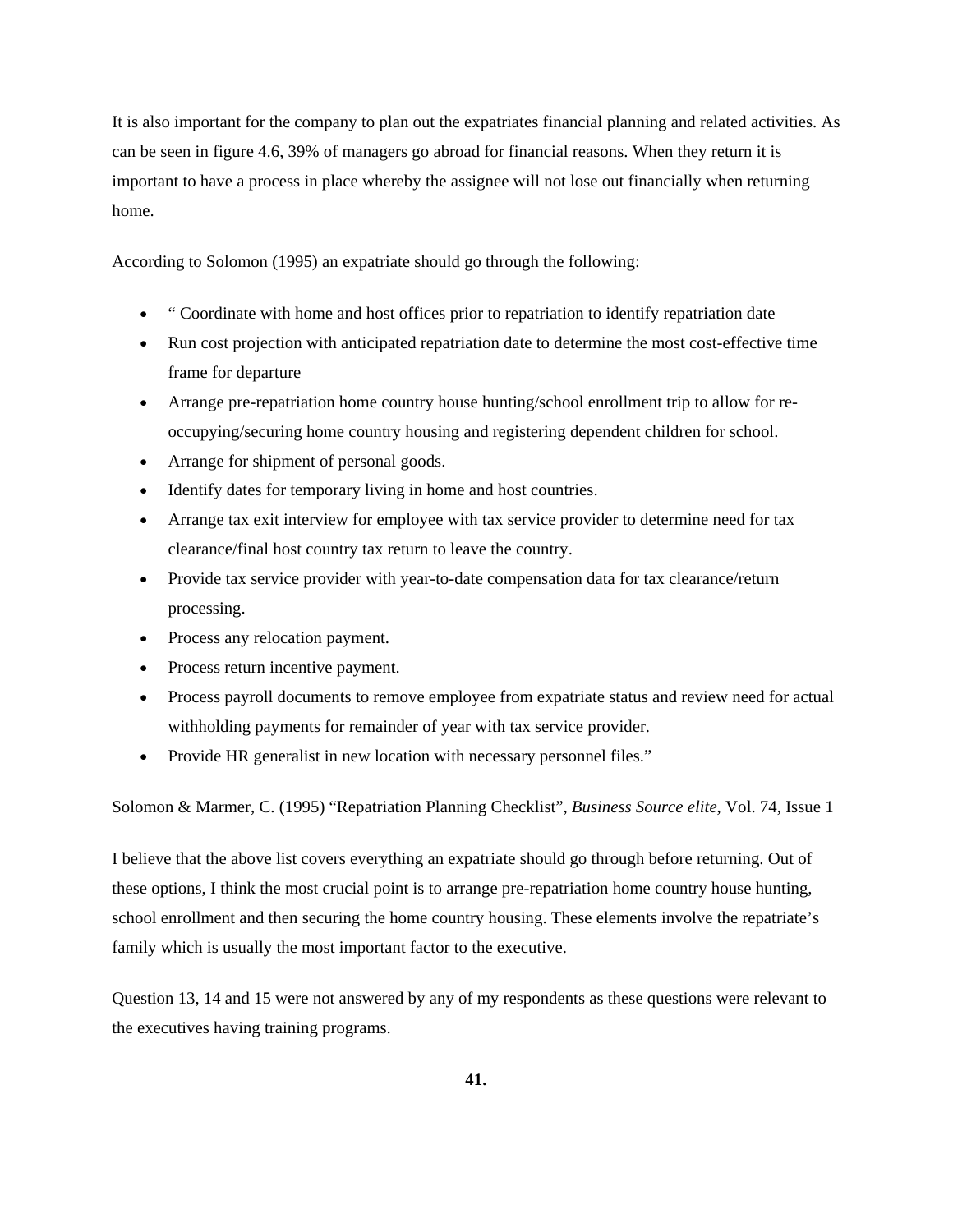### **Section 3 Barriers to re-entry**

## *Q.16. Please rate your response to each statement?*

### **Table 4.9**

| Rate                                           | 1             | $\overline{2}$ | 3             |               | 5             |
|------------------------------------------------|---------------|----------------|---------------|---------------|---------------|
|                                                |               |                |               |               |               |
|                                                | $\frac{0}{0}$ | $\frac{6}{9}$  | $\frac{0}{0}$ | $\frac{6}{9}$ | $\frac{6}{9}$ |
|                                                |               |                |               |               |               |
| <b>Financial Pressures When Returning Home</b> | 12.19         | 19.5           | 24.39         | 29.26         | 14.63         |
|                                                |               |                |               |               |               |
| <b>Family Problems when Returning</b>          | 14.63         | 56.09          | 21.95         | 4.87          | 2.43          |
|                                                |               |                |               |               |               |
| <b>Problem with re-establishment into firm</b> | 24.39         | 41.46          | 26.82         | 4.87          | 2.43          |
|                                                |               |                |               |               |               |
| Lack of training effected settling back        | 26.82         | 53.65          | 14.63         | 2.43          | 2.43          |
|                                                |               |                |               |               |               |
| Stress came as a result of the latter          | 26.82         | 48.78          | 14.63         | 7.31          | 2.43          |
|                                                |               |                |               |               |               |

 $1 =$  Strongly agree,  $5 =$  Strongly disagree

As can be seen in table 4.9, 26.82% of respondents felt that lack of training effected them settling back into their jobs when they returned home. This proves my previous point where all of my respondents felt that training is needed before returning. They also thought that Stress came as a result of the options given with a response rate of 26.82%. The highest percentage was 56.09% where the respondents agreed that they ran into various family problems when returning. Only 2.43% strongly disagreed that they had family problems, a problem with re-establishment into their firm, lack of training and stress as a result of the latter. The responses are illustrated in Table 4.9.

Research has shown that repatriation of managers was long neglected as a part of the assignment that was irrelevant. The increasing problems as is listed above have given rise to an increasing number of studies dealing with the repatriation process in general (Peltonen 1997). Standard of living, cultural readjustment and roles in work that are unclear are creating mental pressures for the repatriates and their families.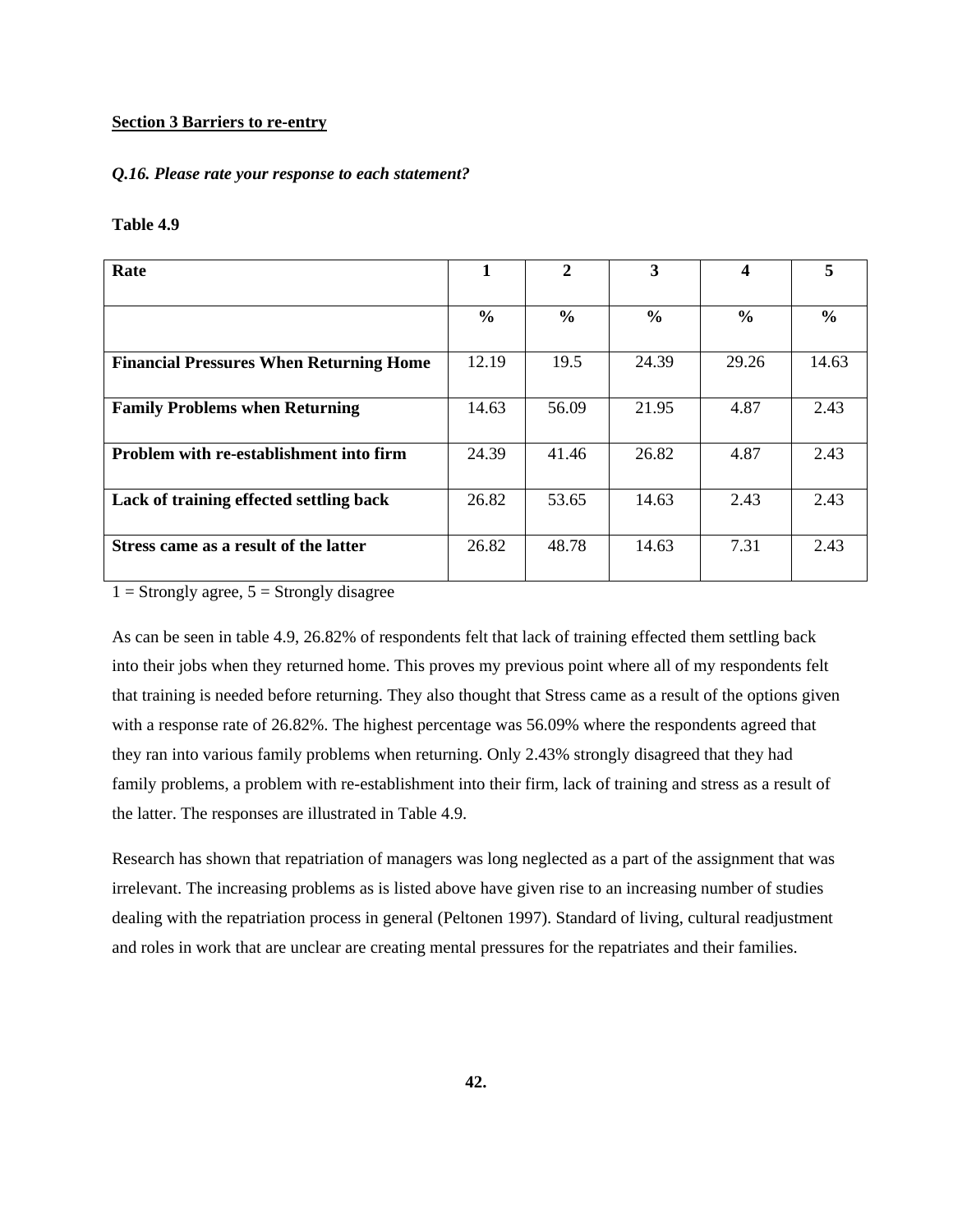# **Section 4 Independent Variables**

# *Q.17. How significant are the following factors in the successful repatriation process?*

Next, I asked the candidates how significant the following factors were in a successful repatriation process?

# **Table 4.10**

| Rate                                   | 1             | $\mathbf{2}$  | 3             | 4             | 5             |
|----------------------------------------|---------------|---------------|---------------|---------------|---------------|
|                                        |               |               |               |               |               |
|                                        | $\frac{6}{6}$ | $\frac{6}{6}$ | $\frac{6}{6}$ | $\frac{6}{9}$ | $\frac{6}{6}$ |
|                                        |               |               |               |               |               |
| Position they hold in the organization | 29.26         | 43.90         | 12.19         | 12.19         | 2.43          |
|                                        |               |               |               |               |               |
| The Duration of the Assignment         | 4.87          | 24.39         | 26.82         | 24.39         | 19.51         |
|                                        |               |               |               |               |               |
| Age                                    | 29.26         | 43.90         | 17.07         | 9.75          | $\Omega$      |
|                                        |               |               |               |               |               |
| <b>Previous Cultural experience</b>    | 7.31          | 36.58         | 19.51         | 14.63         | 21.95         |
|                                        |               |               |               |               |               |
| <b>Effect of family life</b>           | 29.26         | 48.78         | 21.95         | $\Omega$      | $\Omega$      |
|                                        |               |               |               |               |               |

 $1 = \text{Very Significant}, 5 = \text{Not Significant}$ 

# **Figure 4.10**

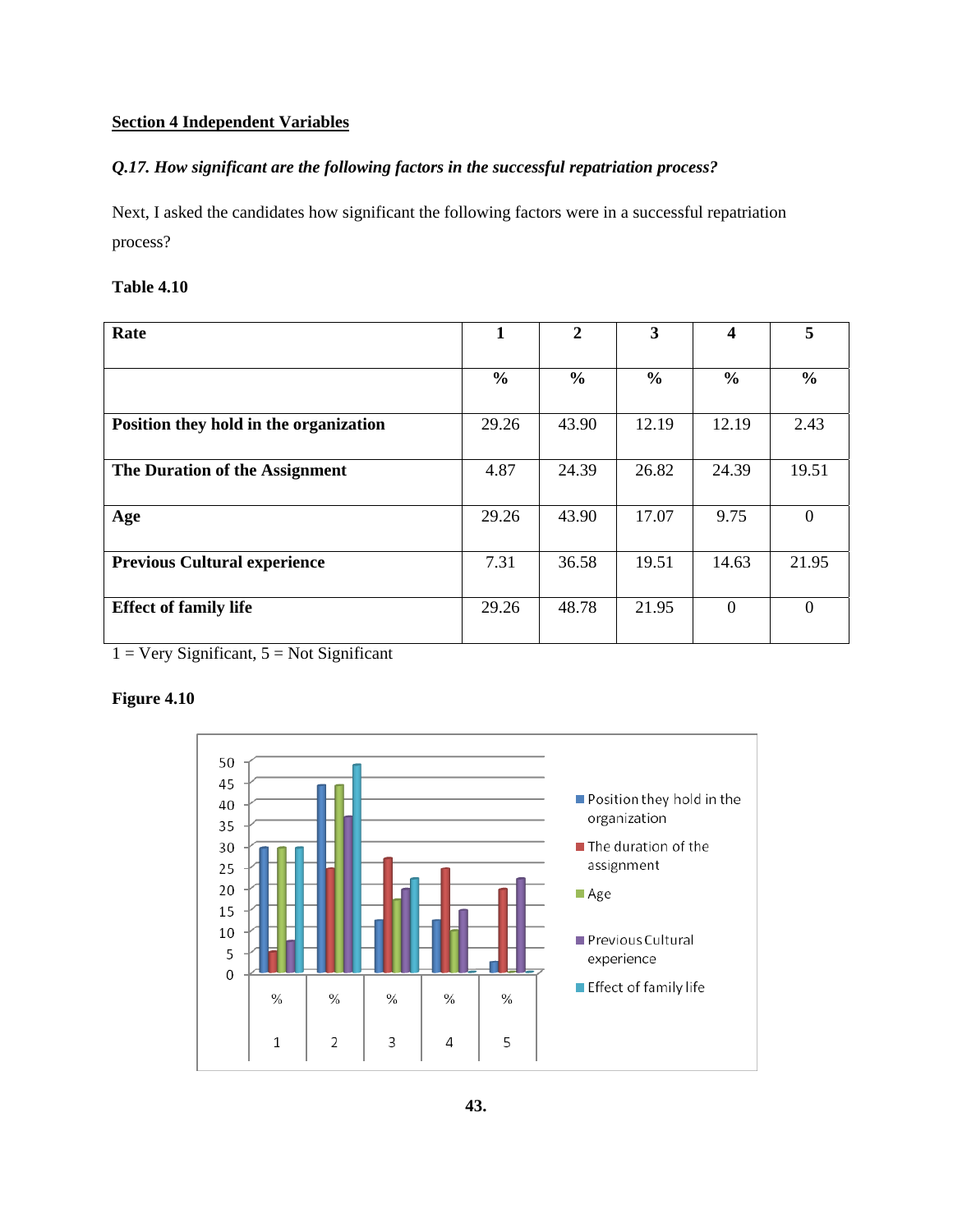Table 4.10 shows five different choices for the candidate to rate from 1 to 5. The candidates tended to think that the Position they held in the organization, Age and the effect the process had on their family were the most significant factors with high ratings of 1 and 2 for each of them.

Over 70% of the candidates said that the position they hold in the organization is important. I took from this that when they returned they expected to be promoted and that that was the main reason they went on the assignment in the first place. According to the managers then, failure to be promoted results in an unsuccessful repatriation process. Research from Lazarove  $\&$  Caligiuri (2000) has shown that some repatriates get forgotten about by senior management. A lot of their respondents said that the position they now hold was nothing to do with management but rather the reason was from knowing contacts and having an extensive network of business associates. The results showed that it was unclear whether the repatriate believed that the position they hold now is better or worse than before they left. The people that thought they advanced in their career were more likely to stay in their jobs because they were being supported by the organization. Upon returning home, many expatriates feel that they are given a position that feels like a demotion from their foreign assignment and are denied opportunities to use their skills developed overseas (Black and Gregerson 1999).

Also 70% of the respondents strongly agreed that age was a major factor in the repatriation process. I took from this that it is crucial to go on an assignment at a certain age. It is obvious from my research that the best age to go abroad and return is when the manager is not married and has no children. This results in less disruption to the executive's life. It means that schools for the children will not have to be looked for or paid for. Not having a spouse will mean not having to find a job in the new country or the need to get another one when returning. The manager going abroad can depend on when they don't have a spouse or family.

The effect on the manager's family also had a strong response rate with a response of 70%. A spouse that re-adjusts to their home environment well is more likely to take up another international relocation. This unfortunately is not the norm as repatriation is usually a forgotten element of the international assignment. Like repatriates, spouses returning to their home country face challenges. They find that the perks, extra money and general living conditions have all changed (Stroh et al., 1998). It can be seen then, that the expatriation process is similar to repatriation for the spouse. The repatriate and their spouse may also experience problems within the organization such as organizational culture, colleagues and friends and power structures as well as problems in society such as technology, social norms and economic conditions.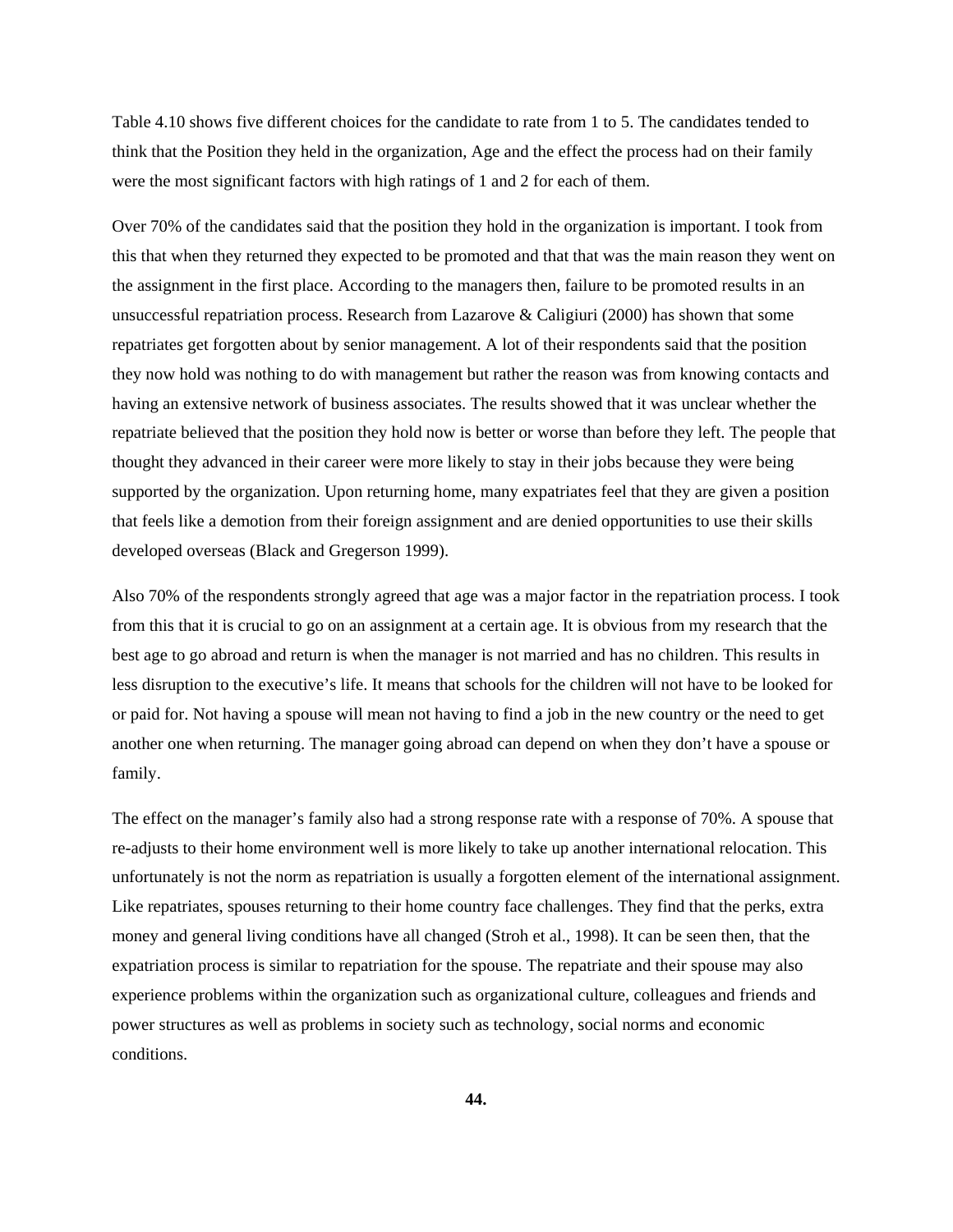# *Q.19. Please rank the importance of the following factors in successful expatriation?*

I asked the candidates to rank the importance of the following factors in successful expatriation

# **Table 4.11**

| Rank                                          | 1             | $\mathbf{2}$  | 3             | 4             | 5             |
|-----------------------------------------------|---------------|---------------|---------------|---------------|---------------|
|                                               |               |               |               |               |               |
|                                               | $\frac{6}{6}$ | $\frac{6}{6}$ | $\frac{0}{0}$ | $\frac{6}{6}$ | $\frac{0}{0}$ |
|                                               |               |               |               |               |               |
| <b>Living Expenses</b>                        | 17.07         | 48.78         | 29.26         | 2.43          | 2.43          |
| <b>Effect on family life</b>                  | 36.58         | 43.9          | 9.75          | 7.31          | 2.43          |
|                                               |               |               |               |               |               |
| <b>Living Arrangements</b>                    | 24.39         | 17.07         | 24.39         | 26.82         | 7.31          |
| <b>Relationship with Senior Management</b>    | 21.95         | 12.19         | 24.39         | 21.95         | 19.51         |
| <b>Relationship with Colleagues</b>           | 4.87          | 17.07         | 9.75          | 29.26         | 39.02         |
|                                               |               |               |               |               |               |
| $5 =$ Least Important<br>$1 = Most Important$ |               |               |               |               |               |

# **Figure 4.11**



## **The important factors in successful expatriation**

 $1 = Most Important 5 = Least Important$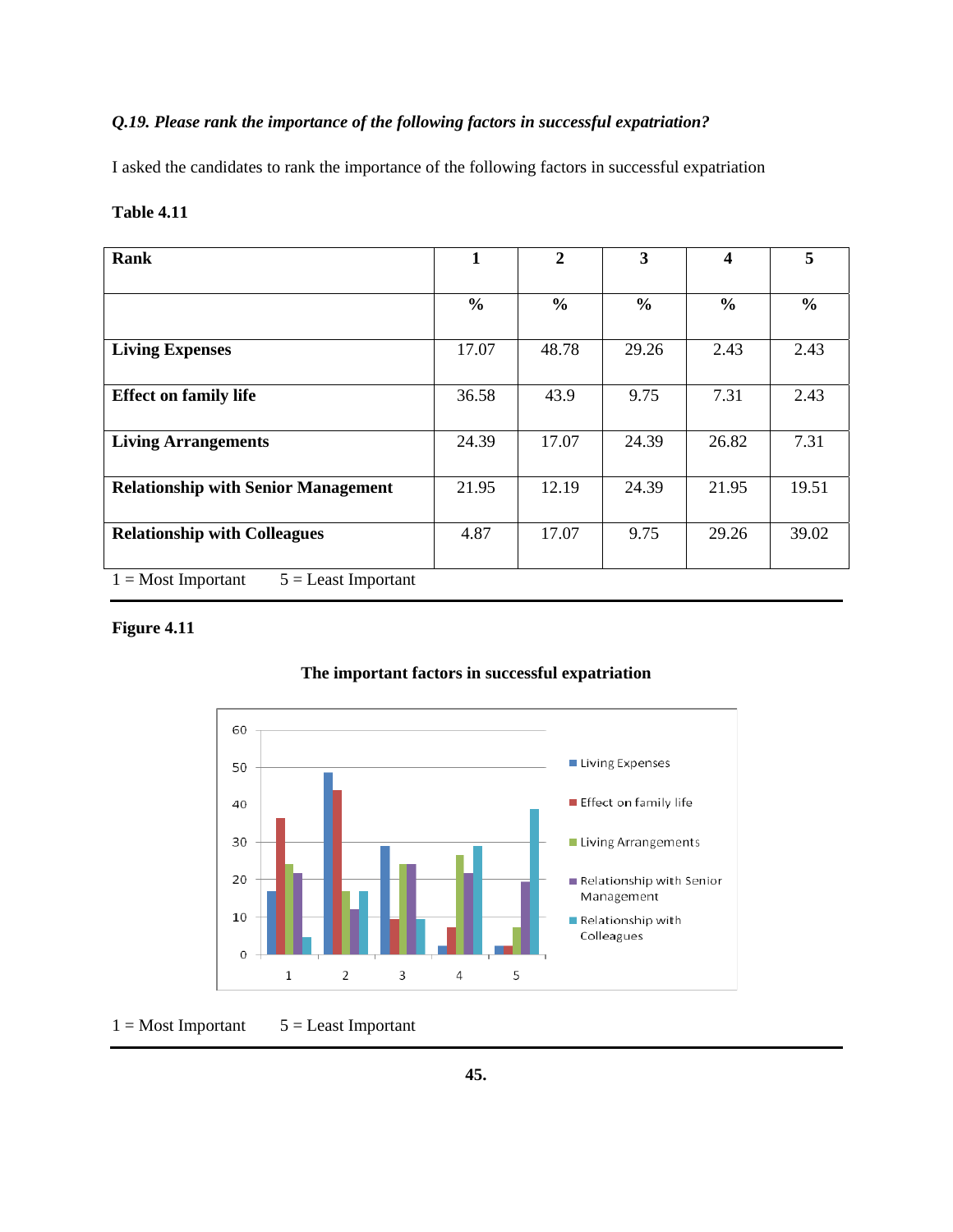Successful expatriation is the key to candidates coming home at the time they are supposed to and not pre-maturely. An expatriate returning early is considered a failed assignment and can cost the organization thousands of euros. As can be seen from table 4.11 my respondents felt that the effect of expatriation on family life was the most important factor with 80% between option 1 and 2. When answering this question a lot of respondents added in comments mentioning things about their spouse and children in relation to them settling into a new environment.

"Expatriate failure rates suggest the need for more robust support programs"(Jack and Stage, 2005). Douglas and Stage believe that it's not only getting results in business but how these results are achieved. These results must be achieved by the expatriate in a way appropriate to the business environment and culture. The following tips are what Jack and Stage produced for expatriates to be successful:

- 1. To offer different sources of information and resources to help the expatriate on-boarding process to the assignment.
- 2. Provide post-arrival care when the executive has arrived in their new environment thereby increasing effective support efforts.
- 3. Look for outside behavior change specialists to support key segments of the coaching process.
- 4. Have a good relationship between the expatriate and the coach so that the expatriate feels that they can reach out when most needed during the foreign assignment.
- 5. Join the local Chamber of Commerce in the particular foreign country. i.e., the Irish Chamber of Commerce in Brussels.

Jack and Stage have set out five very important elements that should be contained in a support program. I thought post-arrival care when the executive has arrived in their new environment was of paramount importance. It means that once the expatriate arrives they will not feel that they have been forgotten about and any questions they might have after arrival can be answered. Joining the Chamber of Commerce is also advisable as it is a good source of information and statistics that the expatriate may find useful.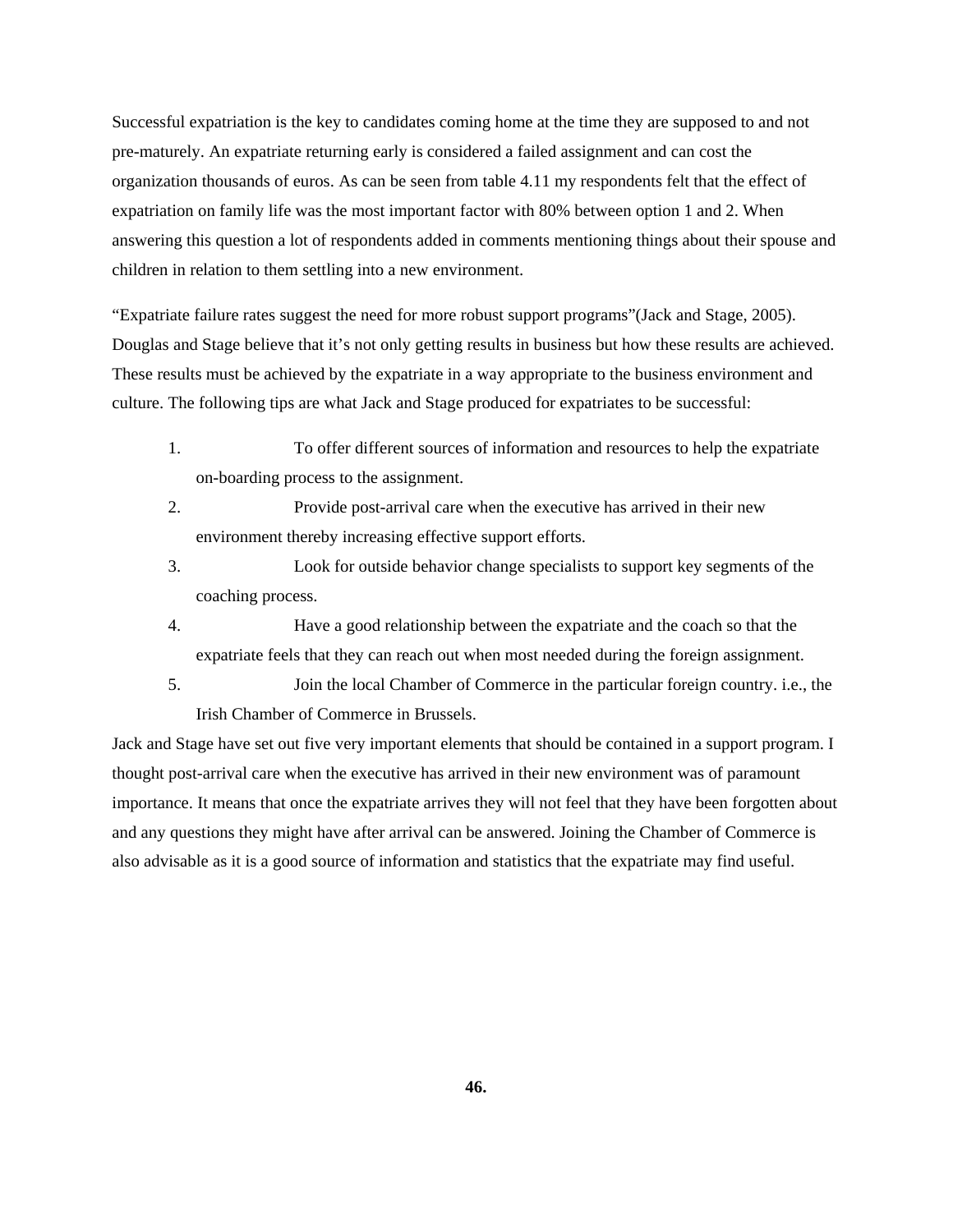#### **Successful Expatriation**

Expatriates are quite an expensive asset to an organization and have proven to be even more expensive if they fail. "Most executives agree losses are substantial, affecting up to 40% of all expatriate assignments" (Jack and Stage, 2005). The main reason for these failures is that there is a lack of support when working and living in these foreign countries. This is adapted from Jack and Stage who have identified five essential conditions for development:

*Insight:* This is the first step towards change. The expatriate candidate must know what is expected of them so that they can reach goals and develop skills. Three questions must be asked; what is the definition of success in this particular job? What has failed in the past? Do they have these skills? All development must address these questions. The executive must know where their strengths and weaknesses fit the requirements of the job. They must adapt their leadership style to their new environment and to take into account cultural differences when trying to read people. A lot of enterprises are failing to attend this expatriate development.

¾ *Motivation*: is said to be paramount to success in expatriation. Usually the person who takes the position of an assignee is already well motivated. There can be many different motivations for an expatriate such as trying to impress senior management, a desire to see the world, experience different cultures and experience new things. The personality characteristics of the executive must be taken into consideration and it has been noted that a 360 degree assessment and selection system should be in place to separate the potential expatriates and those that would not be eligible. "Compared to non-expatriates, personality data shows that managerial expats express more need to move up the corporate ladder quickly and achieve a highlevel position. Expats also score higher than non-expats in the personality trait scales of taking initiative, influencing others, take charge and what we call 'thought focus,' that is, their ability to spot trends and issues quickly" (Jack and Stage, 2005). Researchers called Nilsen, Kowske and Anthony (2005) have noted that there is data that shows managerial expatriates are more open which suggests they would be better at adapting to new situations and environments. This is compared with non-expatriates scoring higher on self-confidence, trust, and independence. Data collected from multinational companies says that bosses tend to rate non-expatriate managers better than expatriates on communication skills. These include speaking effectively, listening to others and managing disagreements.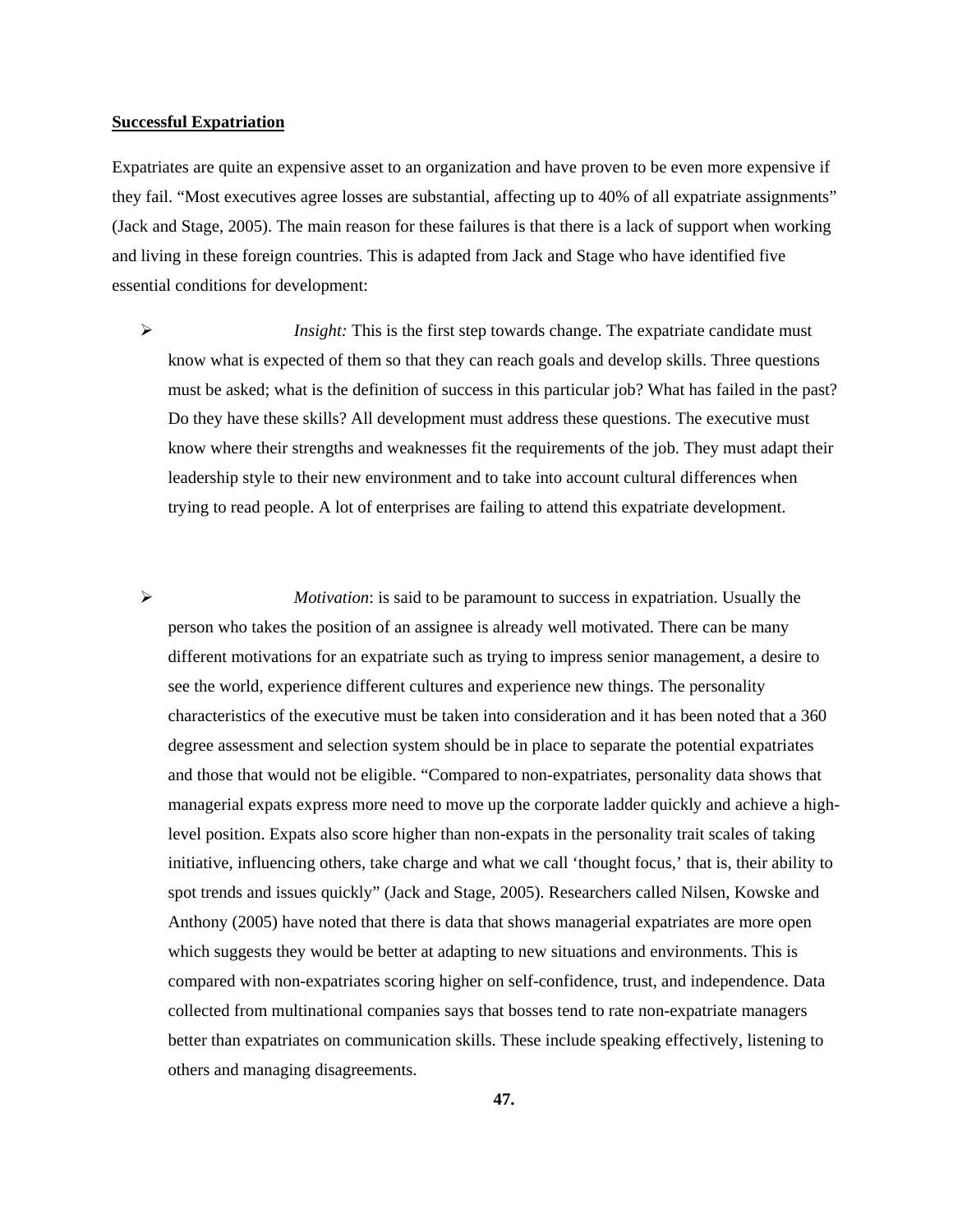¾ *Capabilities:* This is where, through the expatriation process employees can determine their skills to put them into practice. Mentoring, on-site development and coaching all help the expatriate to acquire knowledge and develop skills. Other resources that can be used are classes, performance support tools and development suggestions. When the expatriate goes abroad the organization needs to put them and their family into a pre-planned support network. At the moment most companies only offer the employee pre-departure preparation and maybe cross cultural training. Also, basics like transportation information, housing and banking are supplied. The companies need to supply cursory language training, family support programs and cultural sensitivity programs. It is recommended that support programs are provided throughout the employee development process.

¾ *Real-World Practice:* The employees need to apply the skills they have learned and then reflect on those experiences to create new behaviors. Some enterprises use a mentor which they call a "buddy". This buddy is used to assist the employee in managing the new business environment or as a sounding board. A behavioral change specialist or an outside coach can help the expatriate through change on a more formal or measured basis. These people guide the expatriate so that they can see the big picture and answer questions like, what they want to learn and achieve while they are there, what strengths will they leverage and what areas the need most development in. The president of a company called Sauer-Danfoss-Daikin Ltd., was a German working in Japan following an assignment in China. He (Koenig) looked for coaching as a follow up to a managerial leader development program. He was said to be a good performer and someone who has high leadership potential and sees coaching as a major part of investing in his future. "Working and living in a different culture and leading a cross-cultural team representing several business cultures and nationalities requires special emphasis and attention" Koenig said (Jack and Stage, 2005). He also says that his manager provides him with good feedback allowing him to learn from his mistakes and is helping him to adapt to his new business environment.

**48.**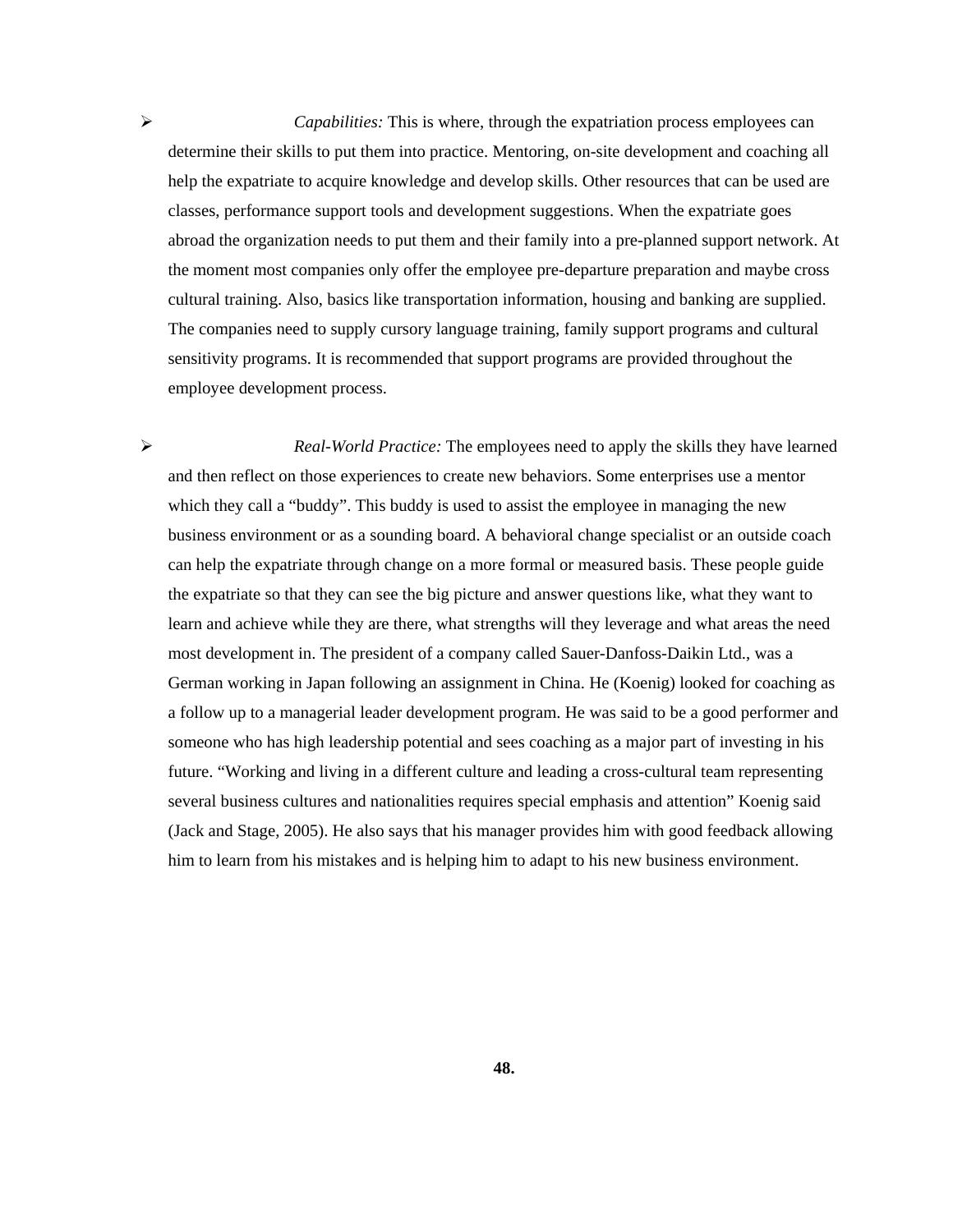¾ *Accountability:* Coaches, mentors and a well rounded expatriate program support accountability efforts in far-flung countries (Jack and Stage, 2005). When the organization sets goals and has a good feedback system in place it can then hold the executive accountable for their performance. The expat is bound to fail if there is lack of support from the organization, not having enough knowledge about the country or the business culture and a poor repatriation method.

Business in today's world is fast and cost-conscious and as a result companies generally don't think of expatriate support programs. The best time to support these expatriates is when they are on the assignment in their particular country and not before they leave. It is at this point where mentors and coaches are most needed both by the executive and by his or her family. "Repatriation activities- such as post assignment career planning, frequent visits to the home country, as well as an ongoing bridge to the home office and repatriation discussions-are essential to avoid de-motivation or attrition during, or after, the assignment. The rest is up to the expatriate", Jack and Stage (2005).

To sum up, I thought that successful expatriation is paramount for a multinational company. Failure can result in a substantial amount of money being lost and the loss of an employee. I felt that the most important condition listed in the latter was the company determining what motivates a particular executive for a particular assignment. This will separate the candidates that would suit the assignment and the ones that won't. Jack and Stage thought that expatriate program support accountability should be essential in far-flung counties. I feel that these programs should be present in every country even if it is as close as the U.K or as far as China.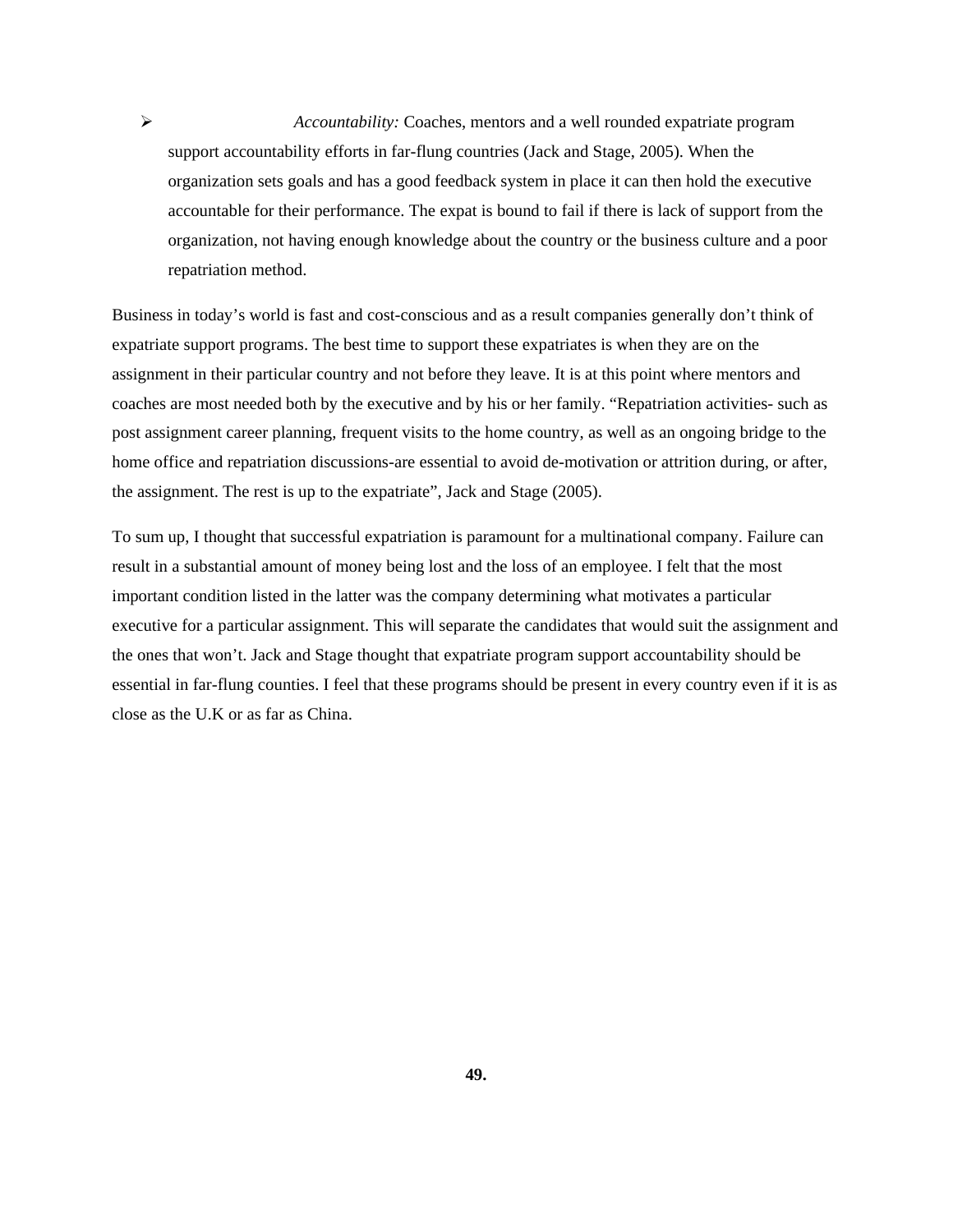# *Q.18. Which was easiest for you?*

I needed to see which what the easiest time for the candidate in the expatriation, repatriation process so I gave them the following options.

## **Table 4.12**

| Answer                                 | <b>Number</b> | Percentage |
|----------------------------------------|---------------|------------|
| Adjustment to the foreign assignment   |               |            |
| abroad                                 | 27            | 65.39      |
| Re-Adjusting when returning to Ireland | 10            | 24.39      |
| <b>Equally Difficult</b>               |               | 9 75       |



It is obvious from the pie chart that my respondents found adjusting to the foreign assignment abroad easier then re-adjusting when returning to Ireland. This option had a response rate of 24% with 66% saying they found the expatriation of the assignment easier and 10% saying they were both equally difficult. These results have suggested that a proper repatriation program needs to be in place for organizations to retain their employees. Research indicates that repatriation can be more difficult than expatriation (Forster, 2000). 25% of repatriates leave their company within one year of coming home and over 50% of managers said they experienced social re-entry problems when returning and that returning can be hazardous to the organizations and repatriates (Bland, 2002).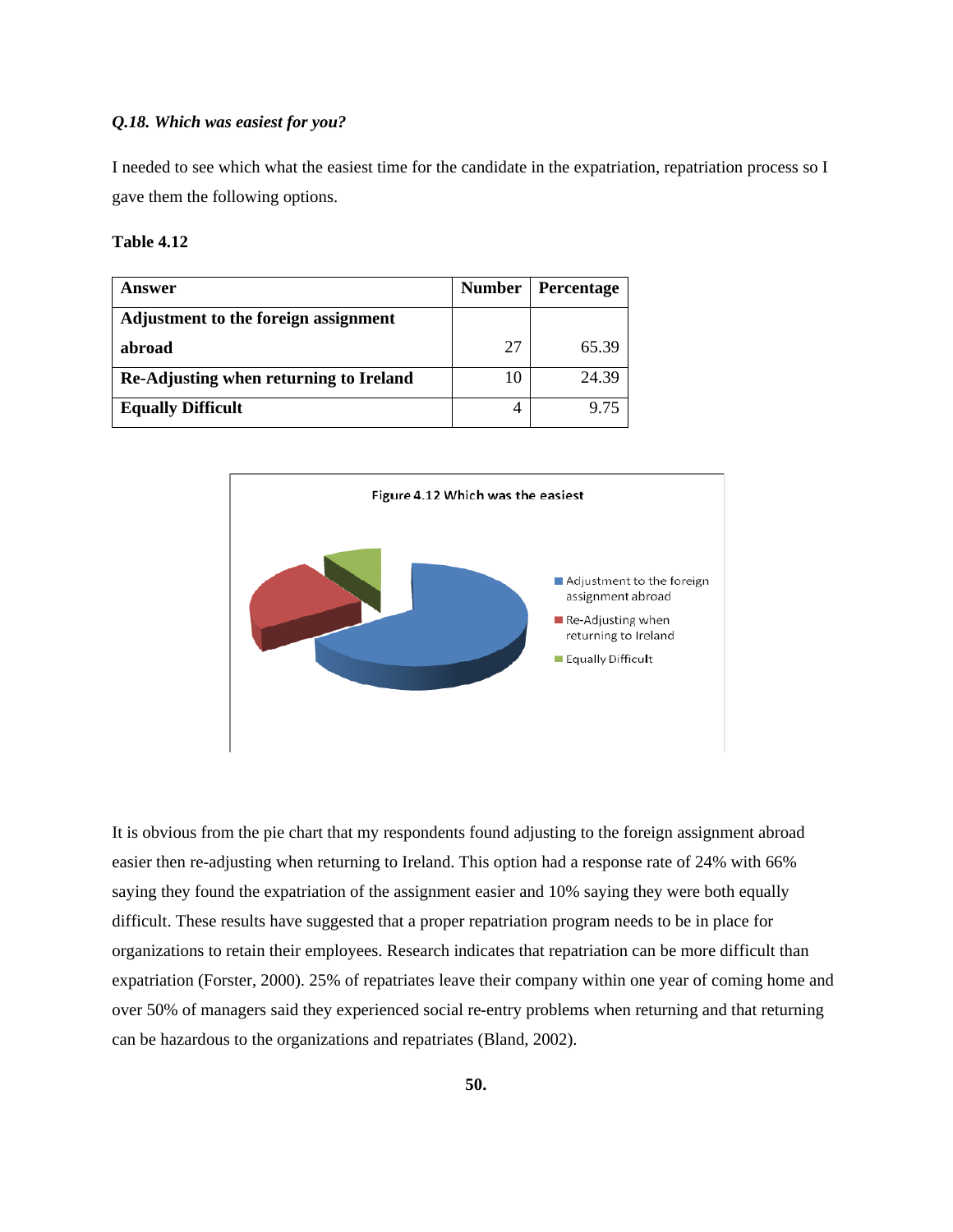There seems to be a lack of respect for acquired skills from foreign assignments, loss of the repatriate's status and reverse culture shock by organizations (Stahl, Miller, & Tung, 2002). Organizations must facilitate these repatriates by understanding the whole process creating a smooth transition from expatriation to re-entry. Research on repatriation found that the culture shock of coming home is usually more difficult than the culture shock of going abroad (Adler, 1981; Black, Gregerson, Mendenhall & Stroh, 1999).

# **Repatriation Adjustment**

This issue was first identified in the 1950's and 60's (Gullahorn & Gullahorn, 1963). Ogberg (1960) produced the term "culture shock" and viewed it from a coping and stress perspective . He produced four stages the repatriate will go through upon re-entry. These are the honeymoon stage, the hostility stage, the recovery stage and the adjusted stage. This culture shock makes the repatriate feel isolated and have a lack of current behavioral understanding. When the candidate enters their foreign country their perception of the world has changed and different cultural values are realized. This can make the executive selfaware and uncomfortable with previously accepted cultural norms that they experience on return. The two most affected areas in work of repatriation adjustment are performance and turnover according to Black, Gregerson and Mendenhall (1992). When the repatriate adjusts well on re-entry the job performance is usually high and also leads to the employee staying with the firm.

Job satisfaction is an important facet for the employee. "The context of the work environment is multidimensional, with the major constructs being job/task characteristics, organization characteristics, and worker characteristics. The interaction of these constructs collectively results in an environment unique to a particular organization and set of employees. Thus, the workers attitude may result from the expatriate's characteristics in interaction with the job/task characteristics and organizational characteristics"(Lee, & Liu, 2006). Also, organizational commitment is a major factor for the repatriate and focuses on how the manager perceives their alignment with or attachment to their whole organization (Buchanan, 1974).

To sum up, my research has shown that executives found returning home after the assignment to be the most difficult process. This emphasizes how important the repatriation process is. It must be executed properly by the organization and is crucial in retaining the employee.

**51.**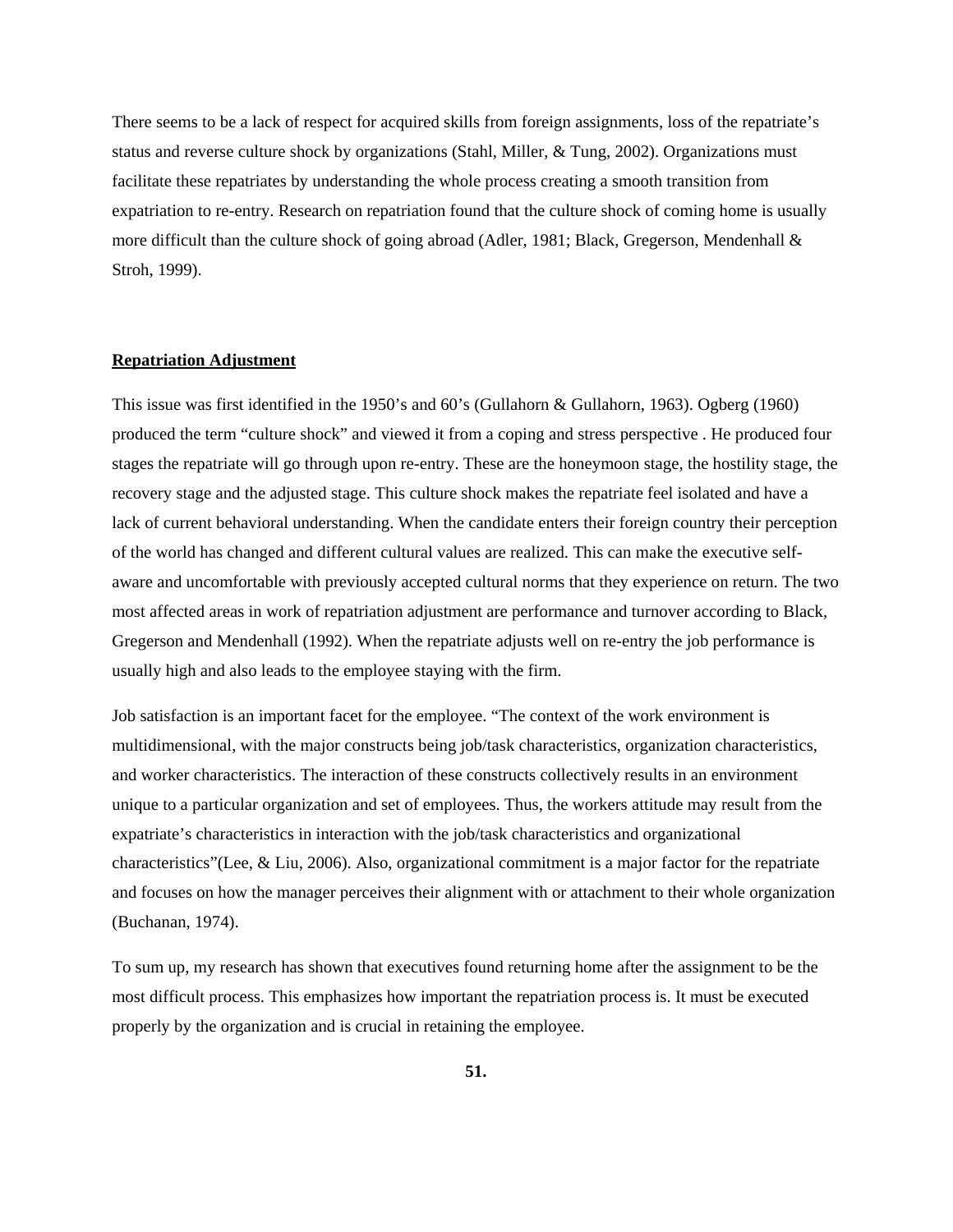The response rate of 66% finding problems with re-entry tells me that these programs are not in place and if they are, they are not being executed properly. I believe that when the employee returns, the organization should have a meeting arranged to hear feedback from the executive. This meeting can also be used to inform the employee and their spouse about any possible adjustments that they can expect in the coming weeks. With the rise of globalization and the size of Ireland's economy the experience of expatriates is becoming a crucial asset for global organizations. "International assignment experience is rare, valuable and hard to imitate" Lazarove & Caligiuri (2000). The company needs to capitalize and value on the skills and knowledge of their repatriates. This will result in a contribution to the strategic development of the company (Lazarove & Caligiuri 2000). "This question points to the possibility that factors that facilitate expatriation adjustment may in turn inhibit repatriation adjustment (Black & Gregerson, 1991)". I also noticed that the longer the employee is away from their home country the harder it was to readjust. This is evident from table 4.4 where 49% of the executives were away for 3 years or over.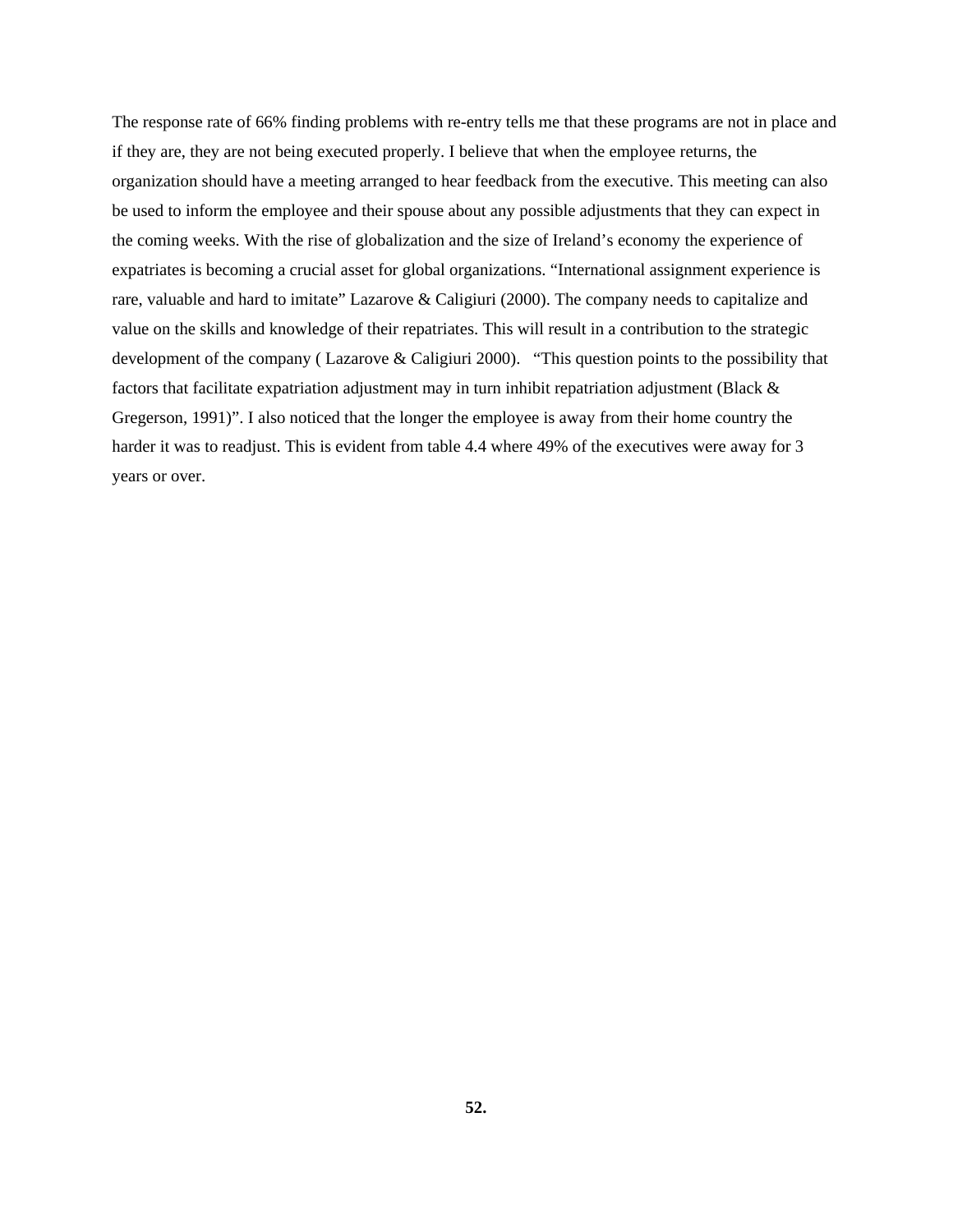### *Q.20. Would you advise your colleagues to take up a similar foreign assignment?*

The candidate was finally asked if they would advise their present colleagues to take up a similar assignment. This was their response.



**Table 4.13** 

| Answer        | Yes  | N <sub>0</sub> |  |  |
|---------------|------|----------------|--|--|
| <b>Number</b> | 13   | 28             |  |  |
| Percentage    | 31.7 | 68.29          |  |  |

Out of the 41 candidates, 68% of them said that they would not advise their colleagues to take up a similar assignment. This was seen as a very informative response. It gives the impression that the repatriates did not enjoy either, the expatriation process, the repatriation process or both.

 Some of the respondents told me that if they were to advise their colleagues on going abroad it is advisable to assess risks and their likelihood of success. Research suggests "that the major contributing factor to expatriate failure is an inability to adjust to the foreign environment rather than a lack of technical competence" Andreason (2003). The first step should be to see the manager's ability to adapt to a different culture. There are a few programs that exist to screen for success factors and predispositions indicating an ability to adjust to an overseas posting (McCallum, & Olson, 2004). The second step is to assess any other professional considerations for expatriation and any issues related to repatriation.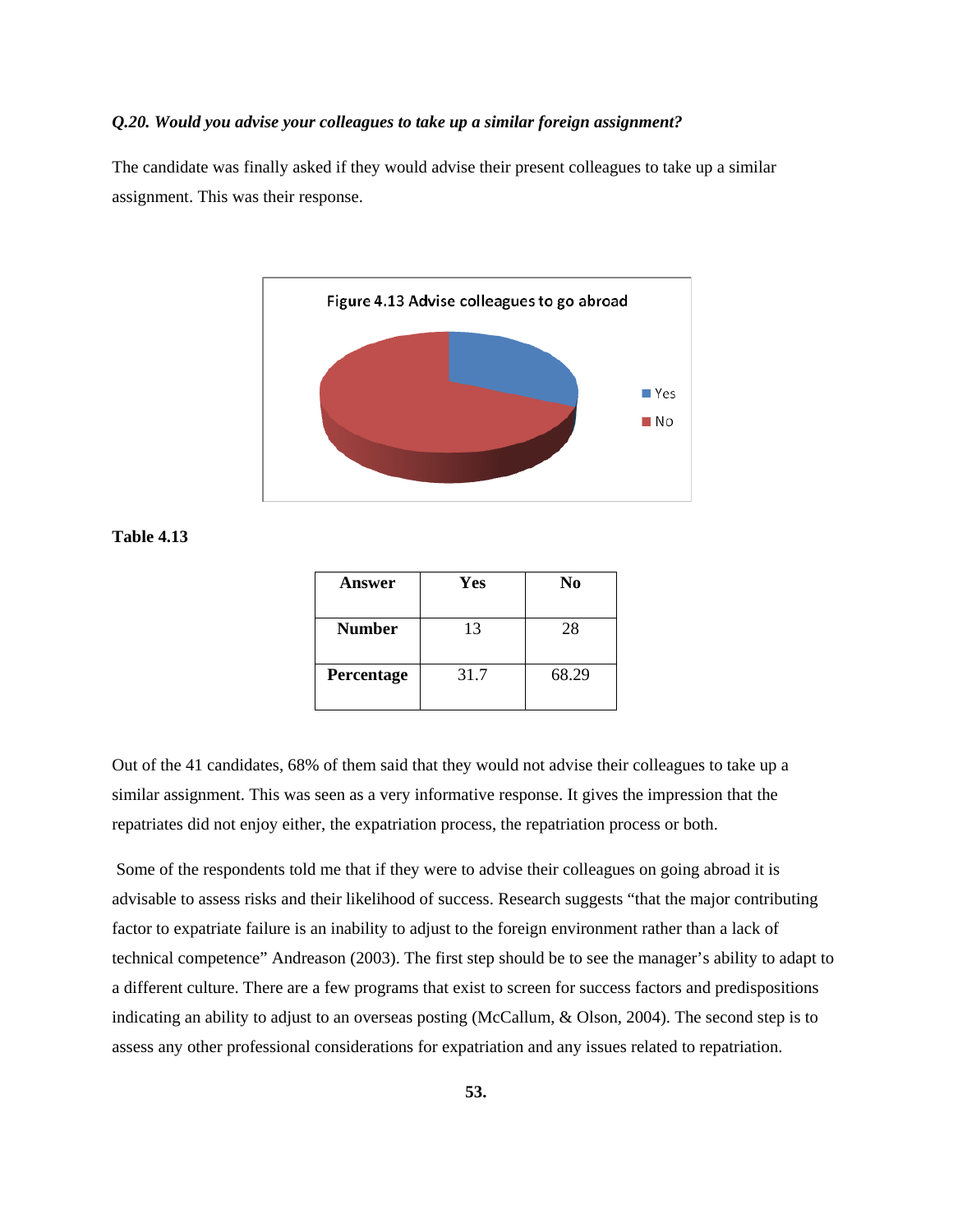Looking at expatriates that have previous expatriate experience can help the executive before he takes up his/her assignment. If the expatriate has greater discretion and lower initial performance expectations it can result in a higher likelihood of success (McCallum, & Olson, 2004).

My respondents also said they would advise their colleague on language training, continue to engage in career development activities, look at a possible mentoring program, receive some sort of culture training, adjustment assistance for their spouse and have an involvement in anchoring such as schools, religious organizations and international clubs.

The other 13 candidates said that they would advise their colleagues to go on an international assignment, (38%). I took from this that these respondents had a good experience when in their host country and also when returning. It could also mean that they would like their colleague to leave the parent company. This might make way for them to be promoted. McCallum, & Olson (2004) have researched and interviewed expatriates and have suggested several reasons for working abroad.

- 1. Have a good compensation and benefits package
- 2. Long-term wealth-building opportunities
- 3. Have an enhanced career path
- 4. Career opportunities for their spouse or partner
- 5. The acquisition of new and useful skills
- 6. Employer-paid trial run for retiring overseas
- 7. Investment opportunities abroad
- 8. Improvement in quality of life: better travel opportunities, good schools and overall have a slower pace of life.

As can be seen in Figure 4.12 the majority of respondents replied no, to advising their colleagues on going abroad. It is noted that they said no despite the benefits listed above. This would lead me to believe that the repatriates may have experienced some of these benefits and not others. I felt that certain factors could be deal-breakers depending on the individual, i.e. they may have most elements on the list but if there is no career opportunity for their spouse they might as well have nothing.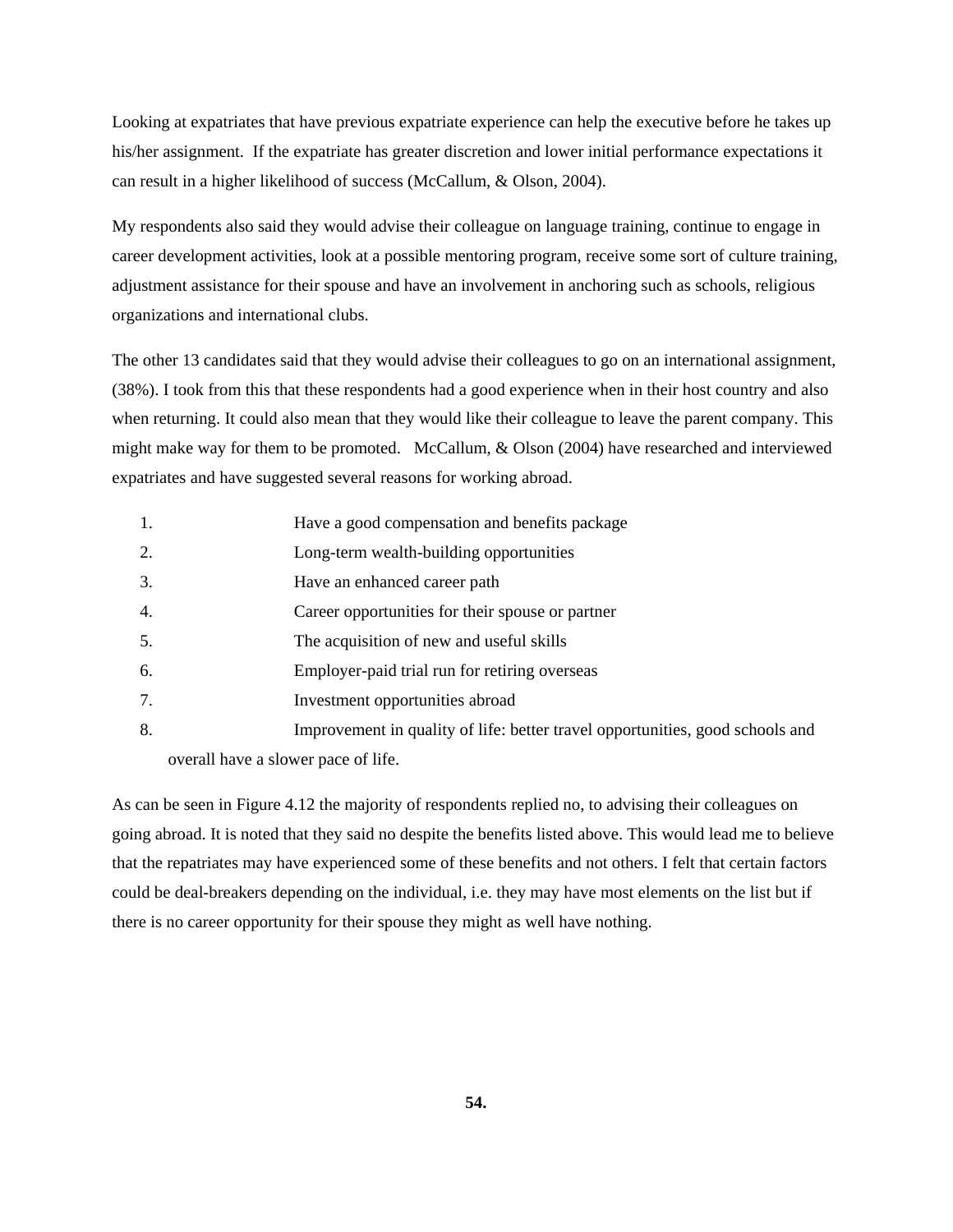



Here I conducted a breakdown of male/female respondents, their age and whether they were married or not. Their replies to whether they would advise their colleagues to go abroad or not are evident in Figure 4.14. I noticed a trend of male respondents who were aged between 20 and 29 that were single who said yes. I thought that this was very relevant to the expatriation/repatriation process. These individuals are young males without families and without many responsibilities. It was easier for them to take up the international assignment as they had little reason for staying in their home country. I believe that these individuals were highly motivated by money and career opportunities and could prove to be the best possible expatriation/repatriation candidate for an organization.

It is interesting to see that males aged between 40-59 who were married answered "no" to advising their colleagues to go abroad. This is not surprising as this sort of executive has many responsibilities including a family and spouse. They must take careers for their spouse and schools for their children into consideration.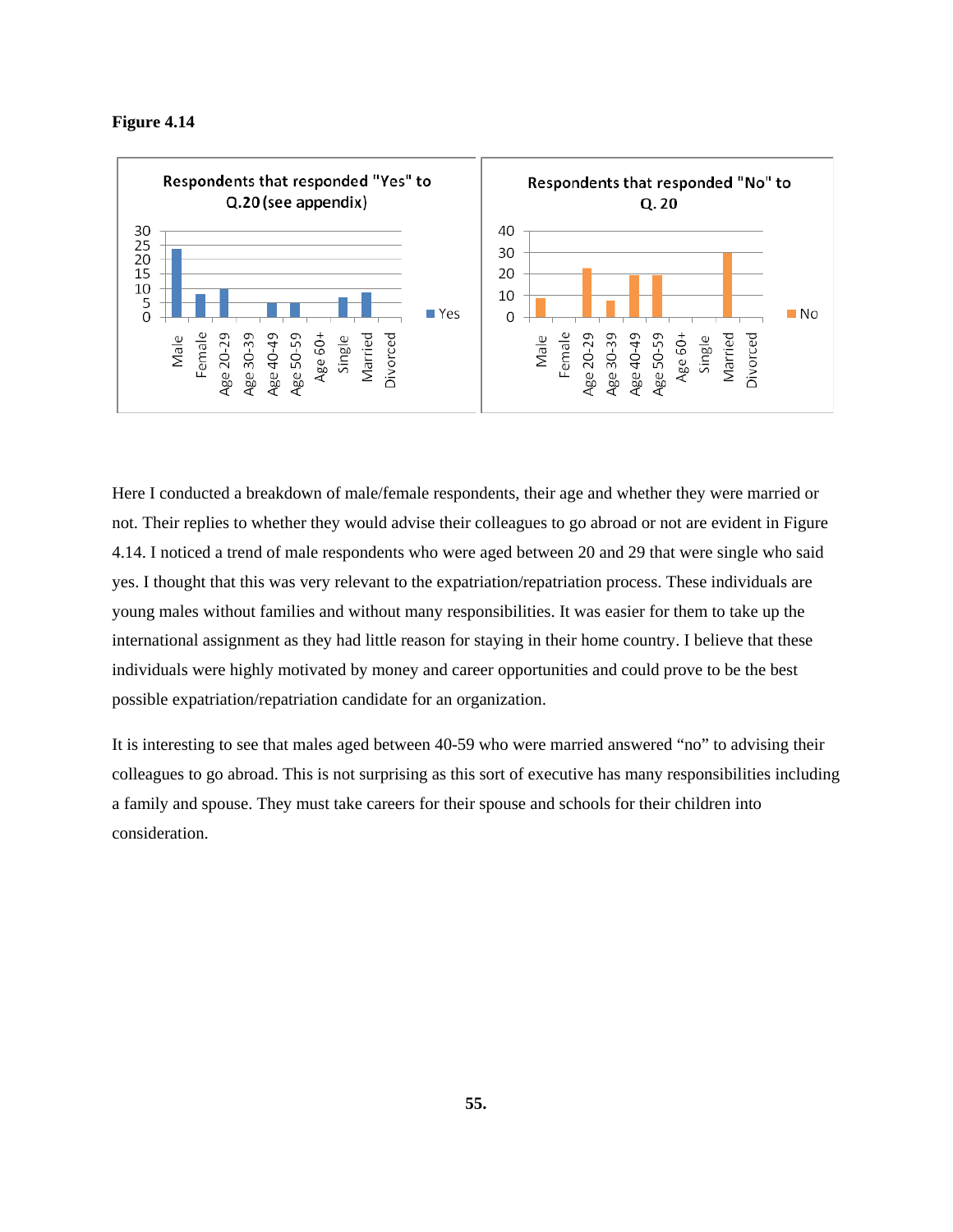# **Table 4.14**

|                | <b>Yes</b><br>abroad | <b>No</b><br>abroad |                    |              |        |
|----------------|----------------------|---------------------|--------------------|--------------|--------|
| <b>Single</b>  | $\overline{7}$       | 0                   |                    | p=0.00008334 | p<0.01 |
| <b>Married</b> | 9                    | 30                  |                    |              |        |
|                |                      |                     |                    |              |        |
|                | <b>Financial</b>     | <b>Foreign</b>      | <b>Advancement</b> |              |        |
| under 40       | 13                   | 3                   | 19                 | p=0.00480547 | p<0.01 |
| $40+$          | 27                   | 13                  | 11                 |              |        |
|                |                      |                     |                    |              |        |
|                | <b>Financial</b>     | Foreign             | <b>Advancement</b> |              |        |
| under 50       | 19                   | 10                  | 28                 | p=0.00606634 | p<0.01 |
| $50+$          | 21                   | 6                   | $\overline{2}$     |              |        |
|                |                      |                     |                    |              |        |
|                | <b>Yes</b><br>abroad | <b>No</b><br>abroad |                    |              |        |
| <b>Male</b>    | 24                   | 9                   |                    | p=0.09455877 |        |
| <b>Female</b>  | 8                    | $\overline{0}$      |                    |              |        |
|                |                      |                     |                    |              |        |
|                | <b>Financial</b>     | Foreign             | <b>Advancement</b> |              |        |
| <b>Single</b>  | 5                    | 5                   | $\overline{2}$     | p=0.0869867  |        |
| <b>Married</b> | 28                   | 6                   | 11                 |              |        |

## **Pearson Chi-square test of significance**

Using pearson's chi-square test of significance and setting p at < 0.01, I can reject the null hypothesis that the two samples are independent i.e. that they could have occurred by chance. Therefore there is a statistically significant relation between marital status and recommendation or between age and reasons for going abroad". For the nearly significant ones the last two in my spreadsheet the chi-square test works best with larger sample sizes, so my relatively low sample size has affected the result. With a larger sample I am confident that it would have been significant.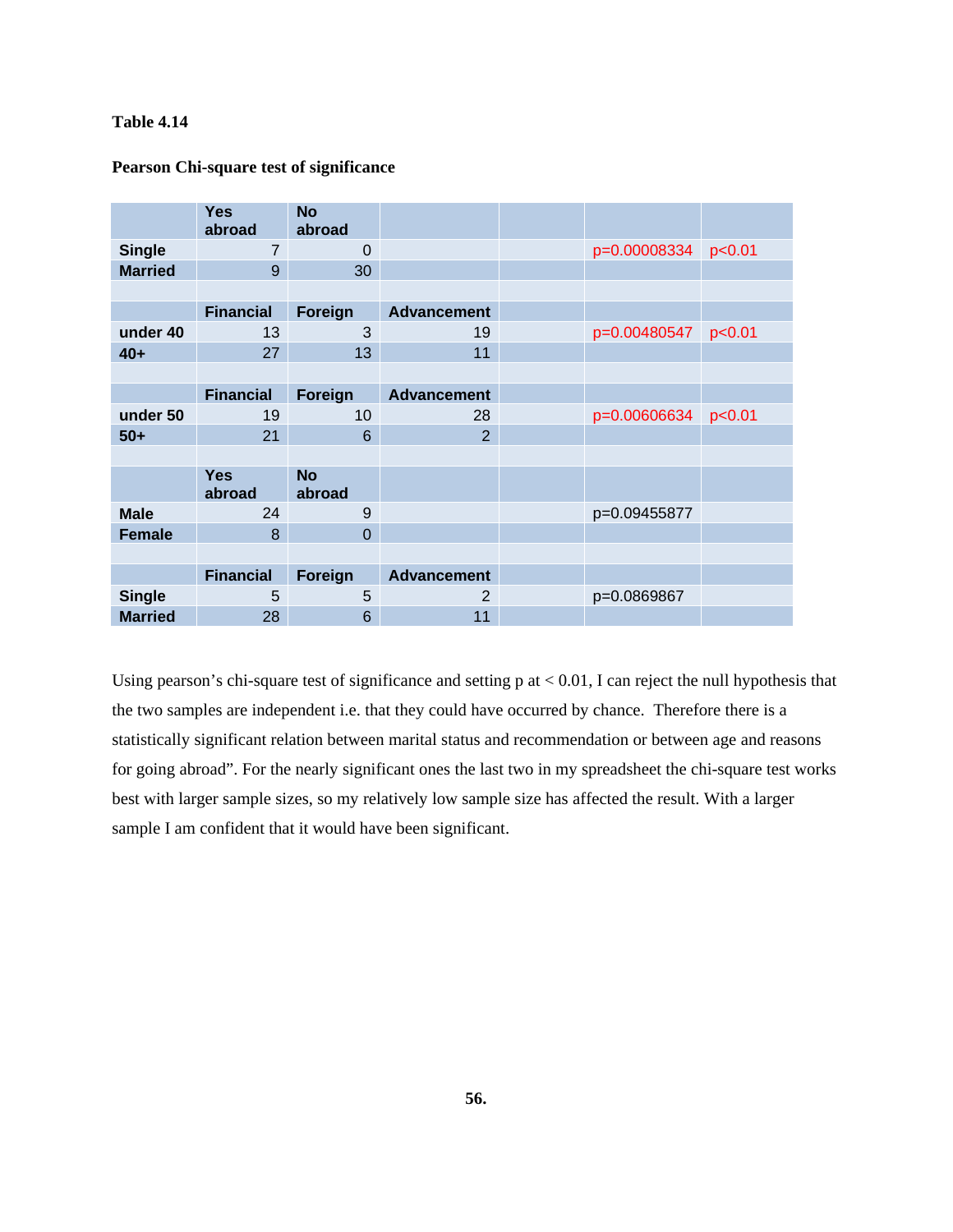### **Conclusion**

This primary research illustrates how executives in multinational companies experience problems with repatriation. It is obvious from the overall results that repatriation was seen as being more difficult than adjusting to an environment abroad. In this study the reasons for taking up the foreign assignment were found and discussed. The respondent was also asked if these reasons were fulfilled. Next, pre-departure training and post-repatriation support was discussed and examples were provided. The study went on to provide results from repatriates on possible barriers to repatriation.

The next section dealt with the factors involved in a successful expatriation and repatriation process. It can be seen from this study that repatriates are experiencing problems with their family when returning. The study shows how the organization should provide an effective repatriation program that deals with both the manager and their family. I also thought that maybe the negative effects of repatriation overshadowed the positives of expatriation, i.e. I may have received a different response breakdown if I had surveyed current expatriates rather than repatriates. Finally, the executive must ask themselves if they value the placement, recognize it and if the management reward it.

The following chapter will provide the conclusions and recommendations from my study.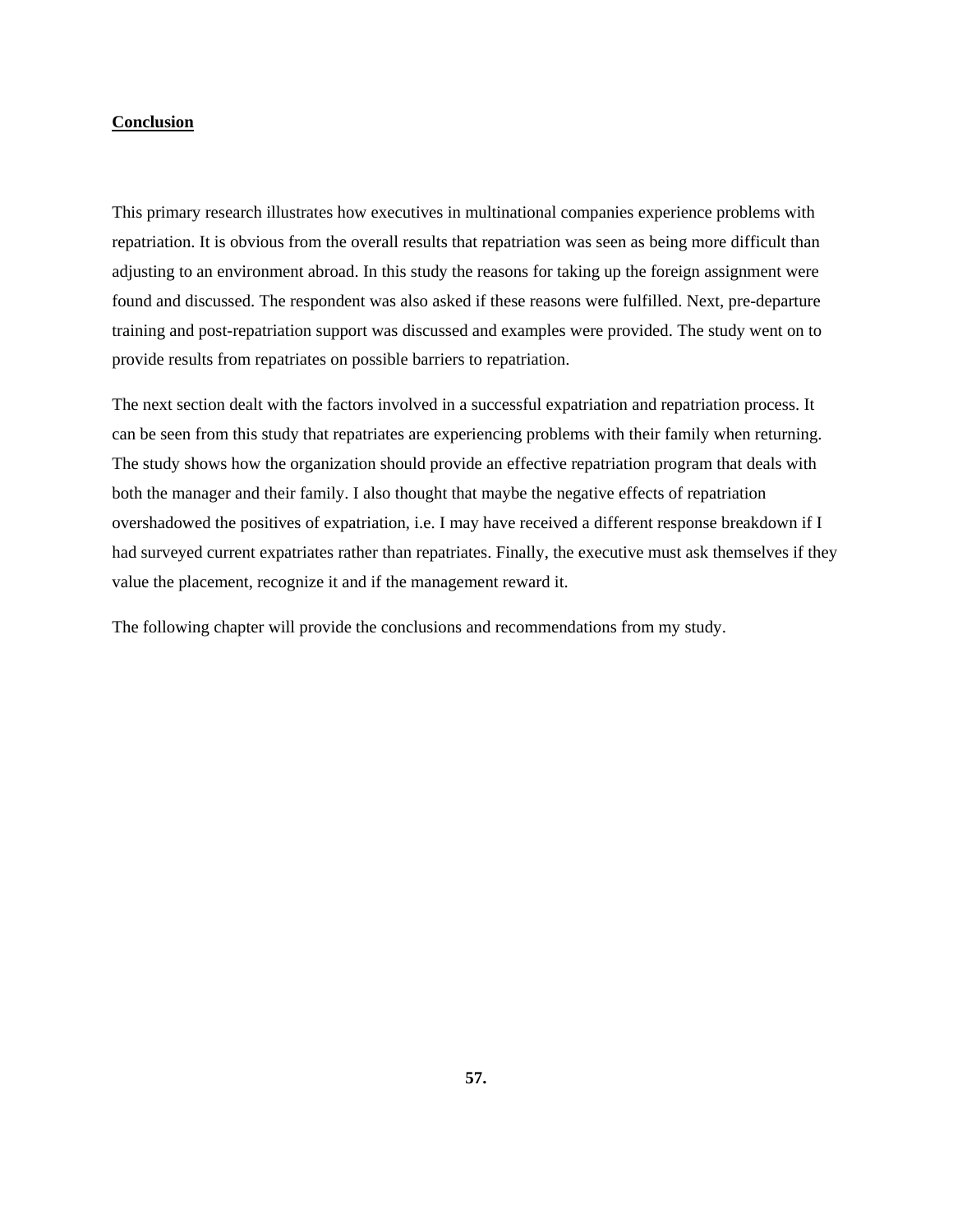#### **Chapter 5 Conclusions and Recommendations**

#### **Introduction**

From this research, it is obvious that there are many barriers to the repatriation process in Ireland. My primary research questionnaire is evidence of this. This research shows a lack of support on the part of the organization when an assignee returns to their home country. It is apparent that if there is a support program put in place, organizations will increase their chance of retaining their executive. This research can be used by companies both in Ireland and abroad to assist in the expatriation/repatriation process.

#### **Expatriation Selection**

The first objective was to establish the reason why managers took up these foreign assignments and if these motivations were realized. The following are what I ranked in order of importance when a manager is taking up their assignment and whether these motives were realized.

- 1. *Financial issue-* My research shows that going abroad for financial gain was quite popular among executives. I felt that my respondents would not have even thought about going abroad unless there was some sort of financial incentive. It is evident from my research that the younger managers aged under 40 went abroad because of a financial issue, not taking into account promotion in their job or an international experience. I would recommend these employees to consider their future when deciding on their assignment as well as financial gain.
- *2. Advancement in career-* A substantial amount of my respondents went on their assignment to advance in their career. The majority of these executives told me that this motive was not realized. This meant that the manager had been promised a higher position in the company if they were to go abroad and return. I would advise the manager to have a written agreement arranged, stating the organizations intent to promote the employee upon return.
- *3. Foreign experience –* It is evident from my research that a substantial amount of executives go on these assignments to gain foreign experience. Some of them told me that their plan was to gain the experience and then use their skills and knowledge for the benefit of the business. The reality was that the organization did not use these skills and this knowledge when the repatriate returned.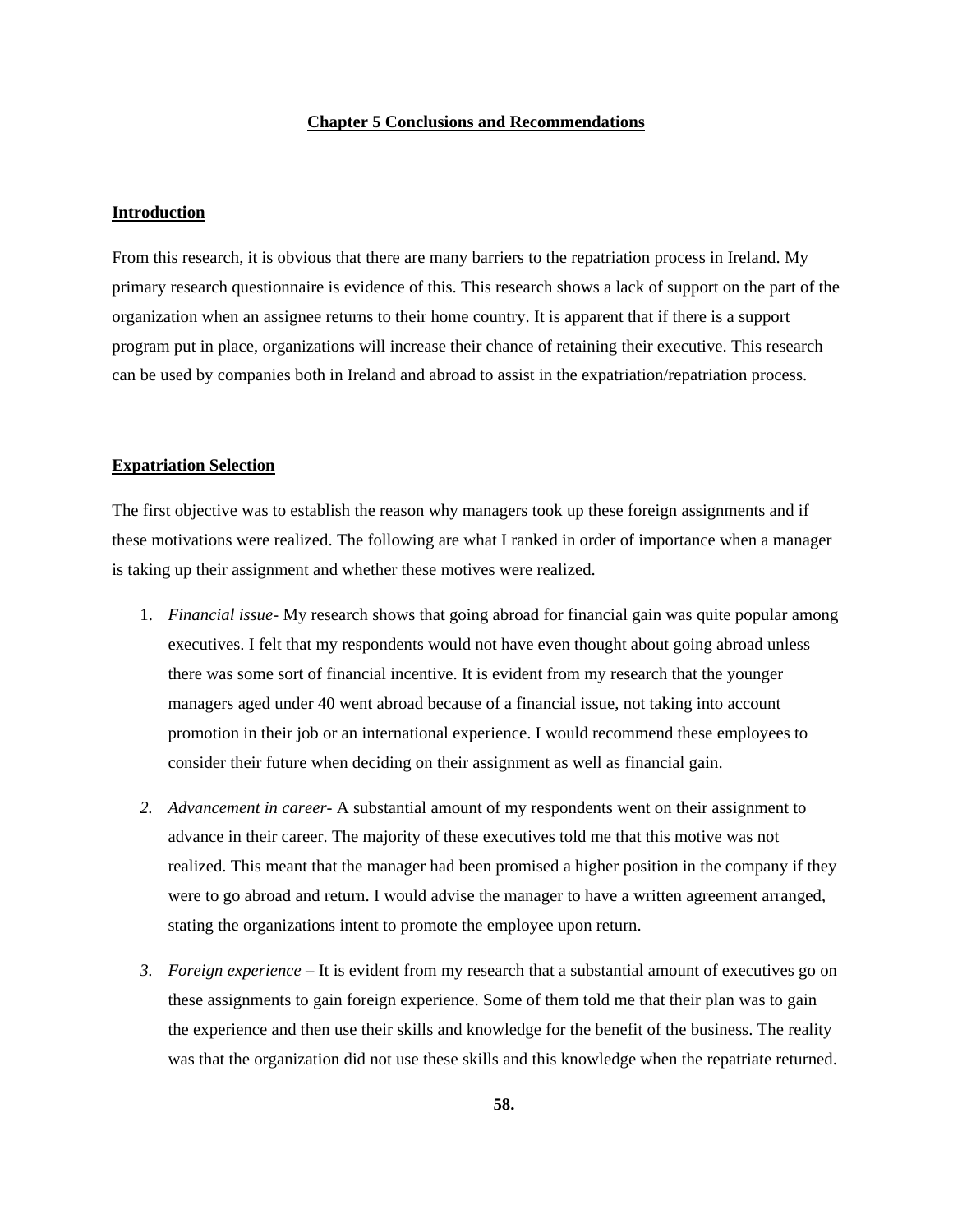This made the employee feel unappreciated and as if their assignment was pointless. I would recommend that the organization know that the employee is going on the assignment to gain foreign experience and to acknowledge and use their skills upon return. This all comes back to the type of support program the organization is willing to put in place to utilize their employees and to retain them.

4. *Family issues-* are a key factor in the expatriation process. I labelled this response as "other" but felt family issues was the most important response I received from the executives. As is shown in my research, an executives spouse can have a major influence on proceedings and can determine whether they take up the assignment. If the spouse feels that leaving their home country may disrupt or end their career, candidates can pull out of going abroad. It has been reported by human resource professionals that spouse resistance is one of the main issues when it comes to expatriation. Children can also have a major influence on the executive going abroad. Schooling and general life disruptions are taken into account here before a decision is made. I would recommend that the multinational companies have a support program in place containing data of everything that the executive's family will expect in their new environment. This will prevent premature return of the assignee. Also, I believe that there are situations where the manager takes up an assignment for the benefit of their spouse and children. I would also recommend that the executive taking up the assignment should consider going abroad for the benefit of their spouse and children. If the family is happy the executive is happy.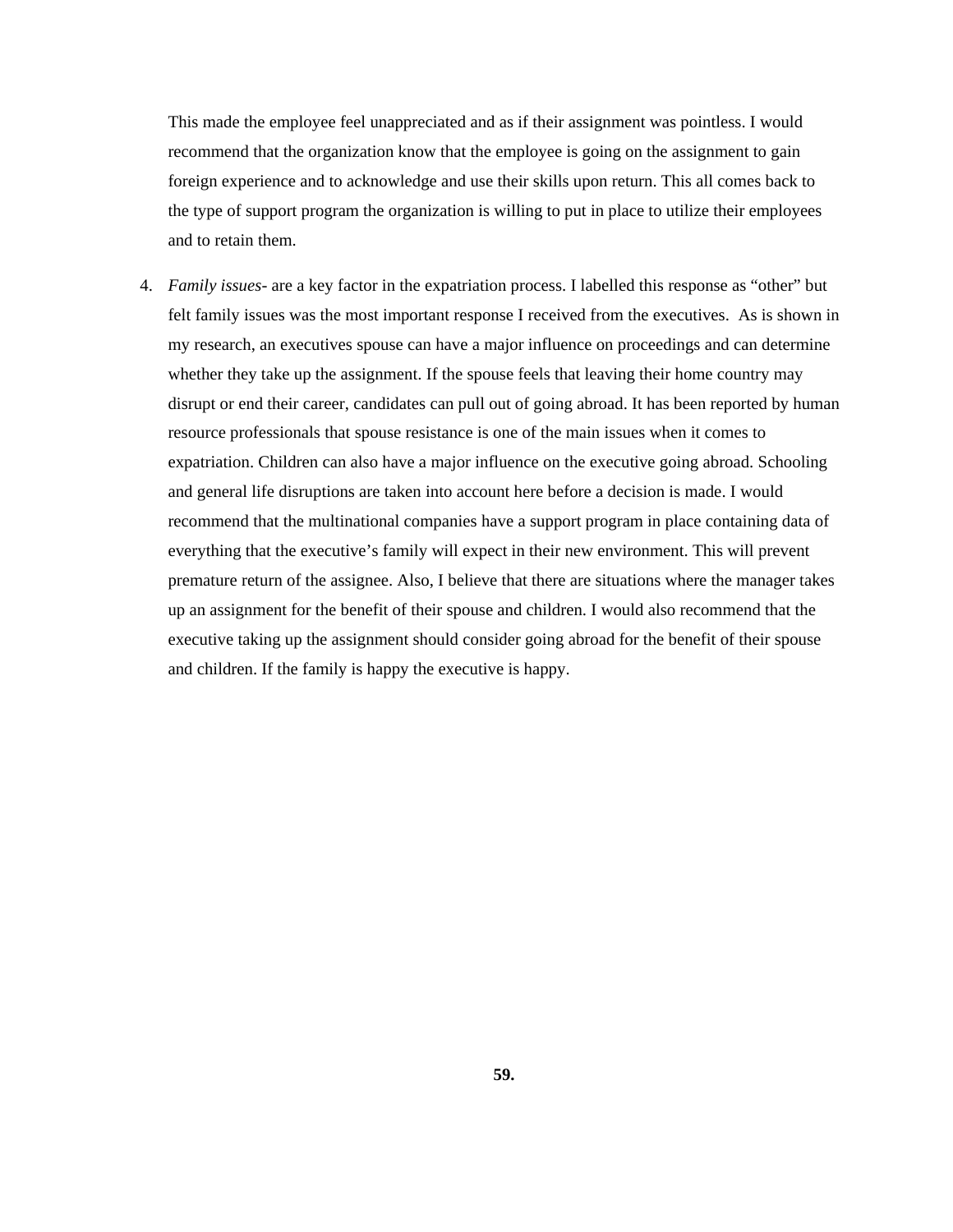#### **Pre-Departure Training**

This study has indicated that there is a lack of training and support programs for executives before they go on their assignment. It can be seen that the companies who have these programs in place have less turnover than those companies who choose to ignore it and that the companies choosing to ignore it end up with employees coming home prematurely. There are many barriers an employee needs to be prepared for upon return to their home country. If these repatriates were well prepared for these barriers the number of employees leaving there jobs would fall.

# **Repatriation**

#### **Post Repatriation Support**

 My research showed there to be typically no post repatriation support available to the returning manager. This lack of training is another reason why managers are leaving their jobs. These executives are returning home not knowing what changes have happened in their organization and their home country since they have been gone. Relocation, financial problems, stress and re-entry into the home organization are all part of the repatriation process. Having a support program in place will insure a smooth transition upon re-entry.

#### **Repatriation Barriers**

*Financial Pressures*- Most of my respondents felt that they did not experience financial pressures when returning home. I found this surprising when looking at the present state of the Irish economy. A salary in most foreign countries would be substantially less than it would be in Ireland. I concluded that most of the respondents were offered the same salary/wage plus bonus money for taking up the foreign assignment.

*Family Problems when returning –* The research proved that repatriates run into problems with their families upon return. The standard of living, cultural readjustment and roles in work that were unclear are creating mental pressures for the repatriates and their families. I thought that the whole process of repatriation could result in family break ups and divorce.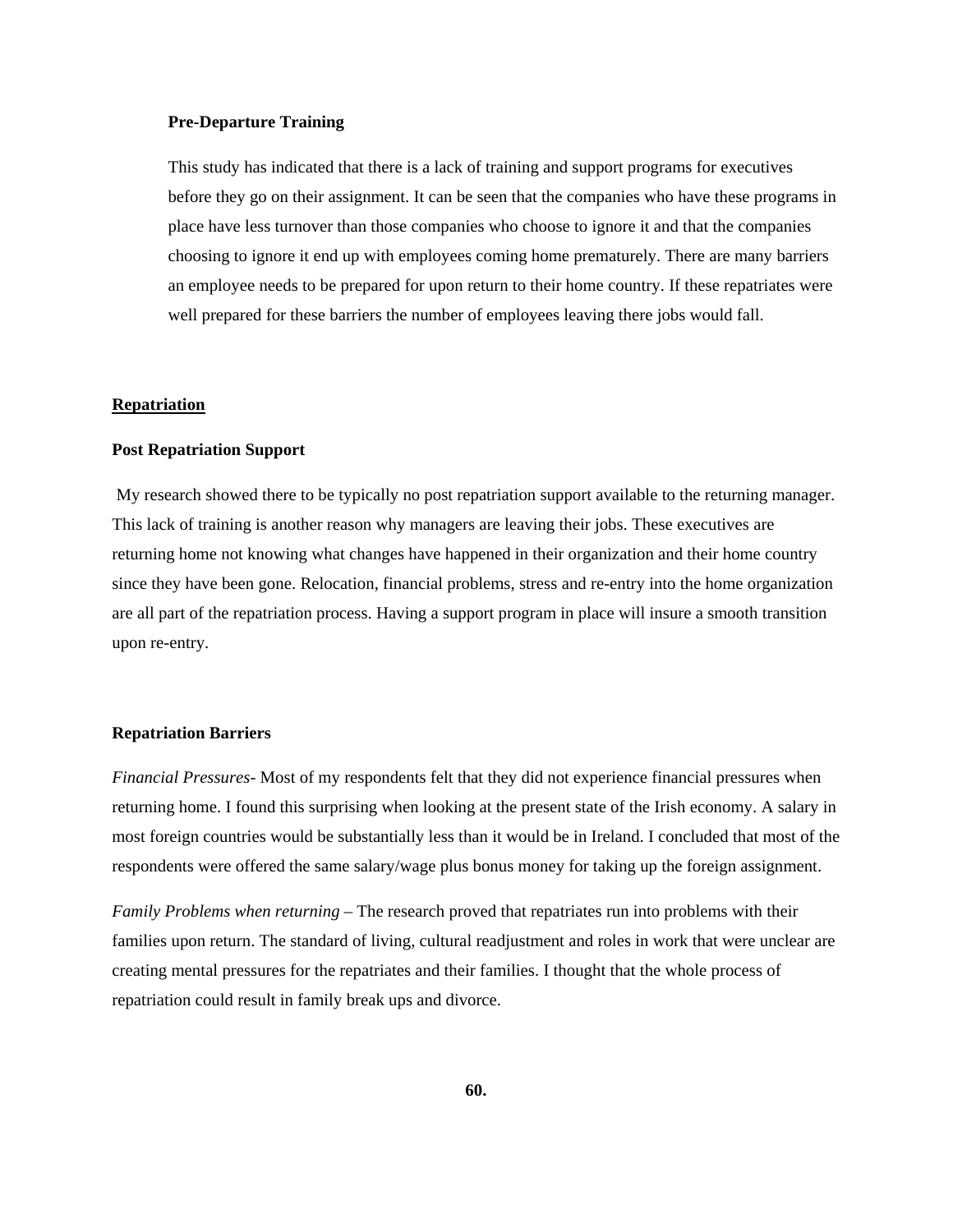*Problems with re-establishment into firm-* The majority of my respondents told me that they had problems when trying to re-establish themselves into their firm. The executives felt that they were a stranger in their own company and some felt that their skills and knowledge picked up on their assignment was not being appreciated by senior management and not being put into practice. From a psychological perspective I concluded that the firm needs to make the repatriate feel welcome. This will make the repatriate feel that even though they have been gone for a substantial amount of time they are still an important part of the organization.

*Lack of Training affected settling back*- There was also a strong response to this question with respondents agreeing that lack of training affected them settling back. This training is the most important process an organization needs to put their employee through. From my research it is obvious that companies are doing nothing when executives are settling into their previous positions.

*Stress came as a result of the latter-* I asked the respondents this question because I wanted to know how they were psychologically after the whole repatriation process. Nearly half of the executives told me that they did feel stress after coming home, that it was affecting them at home and that at times was physically draining. This stress could be dealt with by a company psychologist or someone hired by the organization. I believe that companies should be knowledgeable about stress and know how to deal with it if they ever encounter it. Ogberg (1960) did research into the repatriate coping with stress from an executive's perspective.

*The duration of the assignment-* I felt that the duration of the assignment did not affect the executive when returning. From the response of the managers I got the impression that they would feel the same no matter how long they were away for. The most popular time to be abroad was between 1 and 2 years and a lot of the respondents had been home over a year.

*Age-* Age seemed to be an important factor when returning. The younger the executive was the more enthusiastic they sounded about the repatriation process. The older executives seemed to have more problems. I put this down to them having more responsibilities upon return.

*Previous cultural experience*- About half of the executives believed that their experience abroad was useful when going through the repatriation process. I would advise any repatriate to utilise any skills or knowledge obtained abroad to help them and their family settle back into Ireland.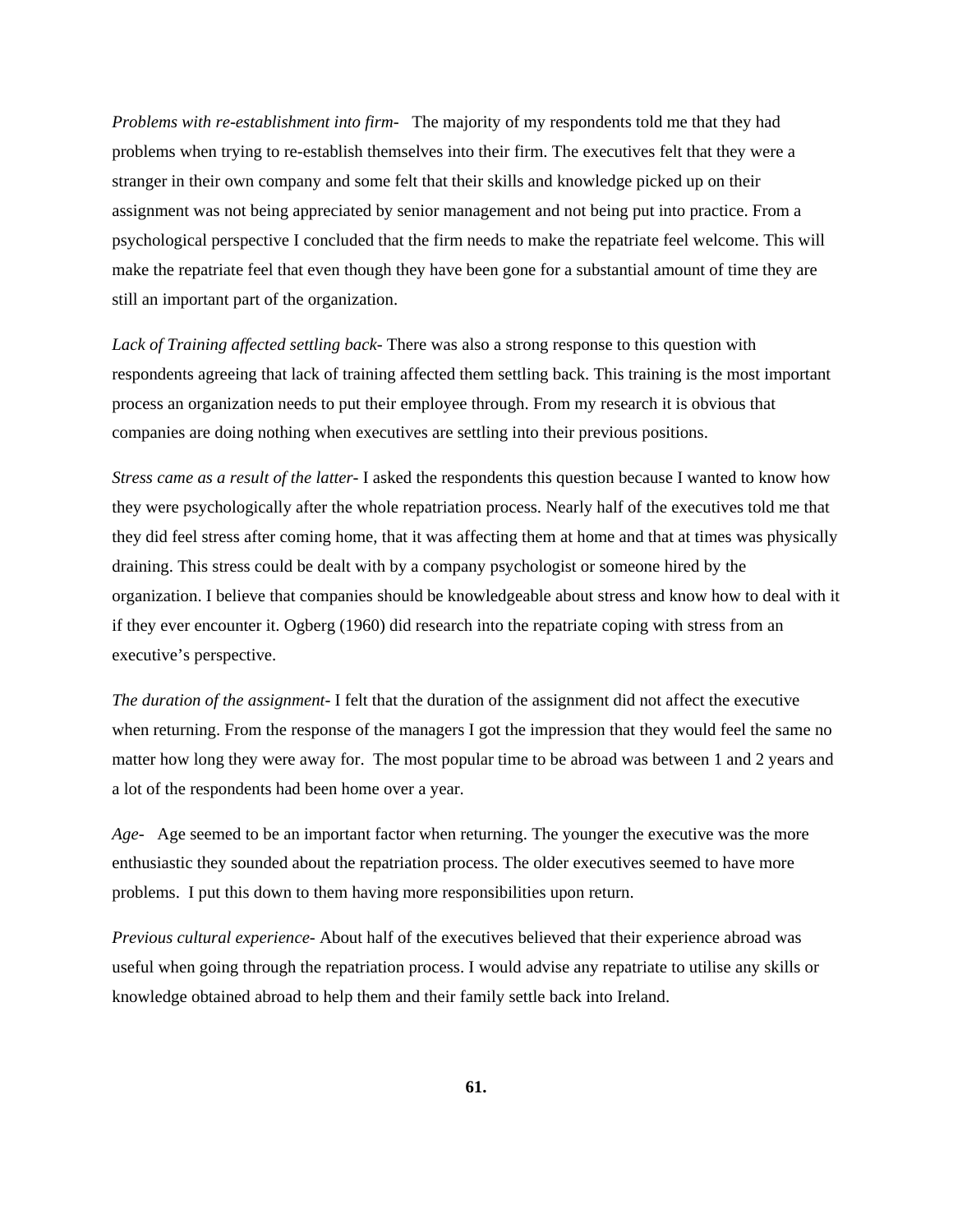*Effect of Family Life*- Upon returning the executive and their family are going to experience problems and this is evident from the response I got. They need to be ready for changes in the economy, social changes, possible changes in organizational power structures, and changes in technology. The children may experience difficulties when settling into a new school and if the spouse has put their career on hold for the duration they were abroad it may be difficult for them to pick up where they left off. Even though there was nothing offered to my respondents in the way of information on what to expect upon return, I would advise the executive to at least find out what to expect in relation to their family.

#### **Successful Repatriation**

My research has shown that repatriation is the most important process when it comes to a manager going overseas and returning to Ireland. The organization must have a training/support program in place covering all aspects of repatriation. The company needs to invest time and money into this process in order to retain the employee because to lose a repatriate costs more then training them. I believe that the employee needs to be kept up to speed on events in their home country so that when they do return they will not experience a shock, either personally or professionally.

The repatriate needs to be brought through a structured process as soon as they return and have any questions they may have answered. The organization needs to recognise the skills and knowledge that the repatriate has obtained while abroad making the employee feel appreciated.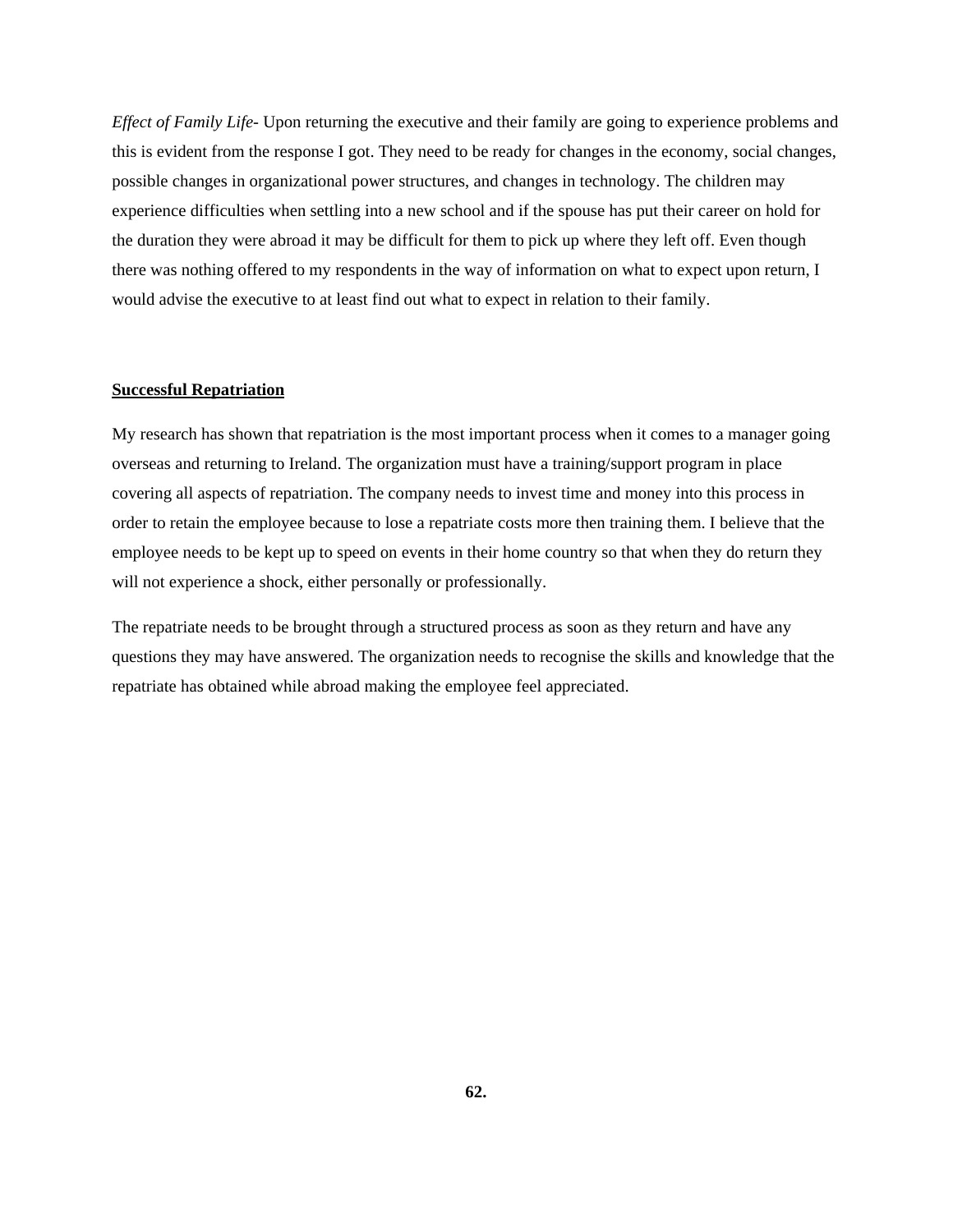#### **A recommended repatriation program**

I believe that successful repatriation should contain the following:

- $\triangleright$  Assistance about the employee's career path needs to be provided. This should contain many options on where the executive can go in the organization upon re-entry.
- $\triangleright$  Financial and tax assistance will help the executive manage their money well without any loss of earnings or tax incentives.
- $\triangleright$  Information on possible changes in corporate culture can prevent the executive coming home to a culture shock. This will contain every change in the organization since the manager has been abroad, especially changes in authority.
- $\triangleright$  Stress management will help both the executive and their family deal with every aspect of stress upon return. There are so many elements to take into account when returning and stress can be one of them. This is evident in table 4.8 where the candidates strongly agreed that they experienced stress due to repatriation barriers.
- $\triangleright$  There is also a need to establish a networking opportunity. This will help the executive get back to having contacts that they may have lost over the period abroad.

### **Future Research**

This research explains the repatriation process and the motives involved in going abroad. Even though the study advises the use of a training program for repatriates there are other aspects that need to be researched. The length of this training needs to be decided and if the manager needs to be in a repatriation program before they go abroad, during the assignment or before returning to their home country. Also, the management of these programs need to be evaluated closely. Finally, who should be included in these repatriation programs? Should the family be included to reduce stress? A survey by Harvey (1989) concluded that 75% of his respondents said that only the executive should be included. Based on my research the family should be included as well as the executive.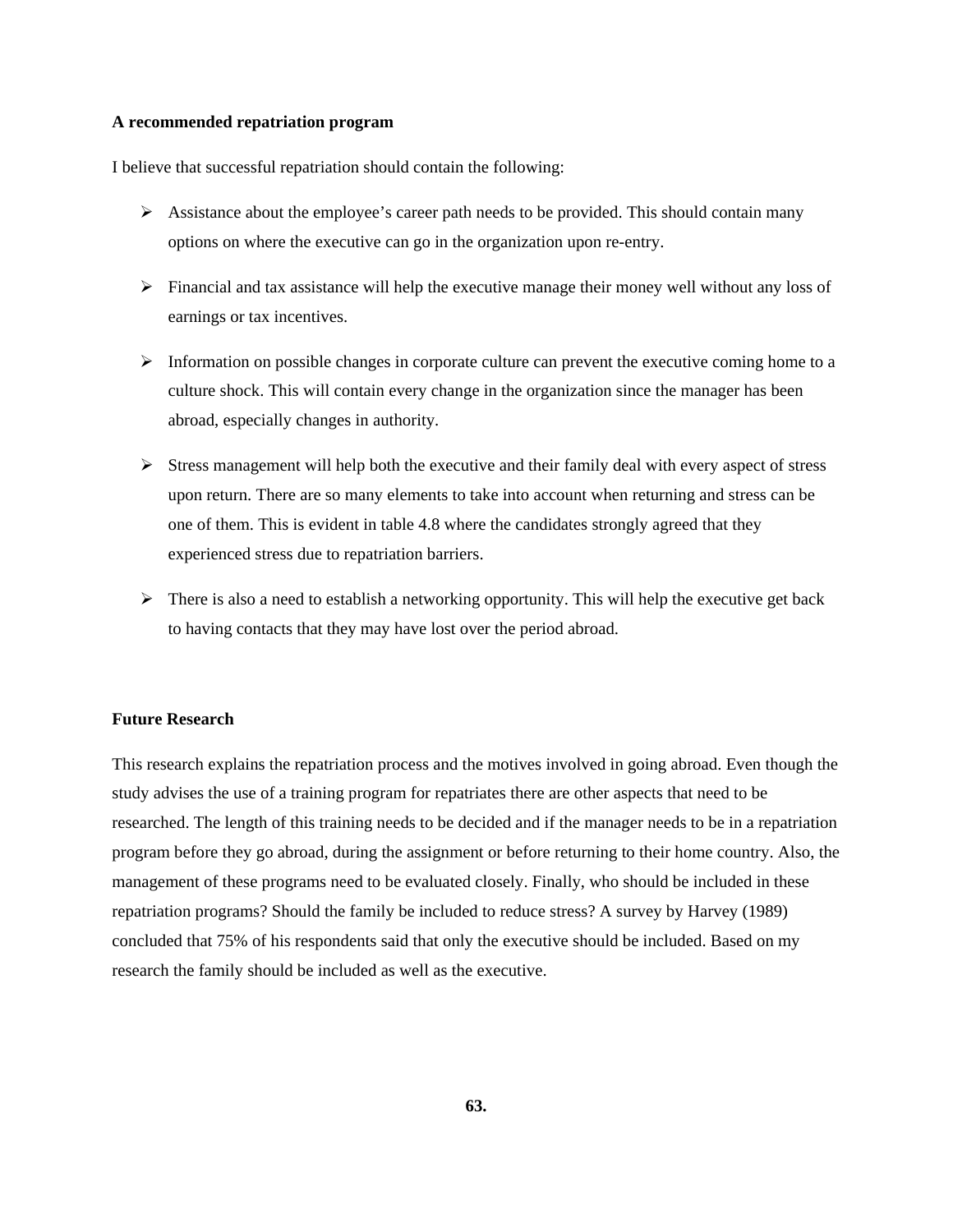# **Conclusion**

This study has identified the main aspects of repatriation and what executives need to be aware of when returning to Ireland. It has outlined the main reasons why managers take up foreign assignments and whether these motives were realized. I believe that this information could be useful to an Irish organization who are sending employees abroad and bringing them home again. It would especially help in regards to retaining their employees and making them feel safe in their jobs. The problems experienced by the repatriate may have a negative effect on the willingness of future assignees.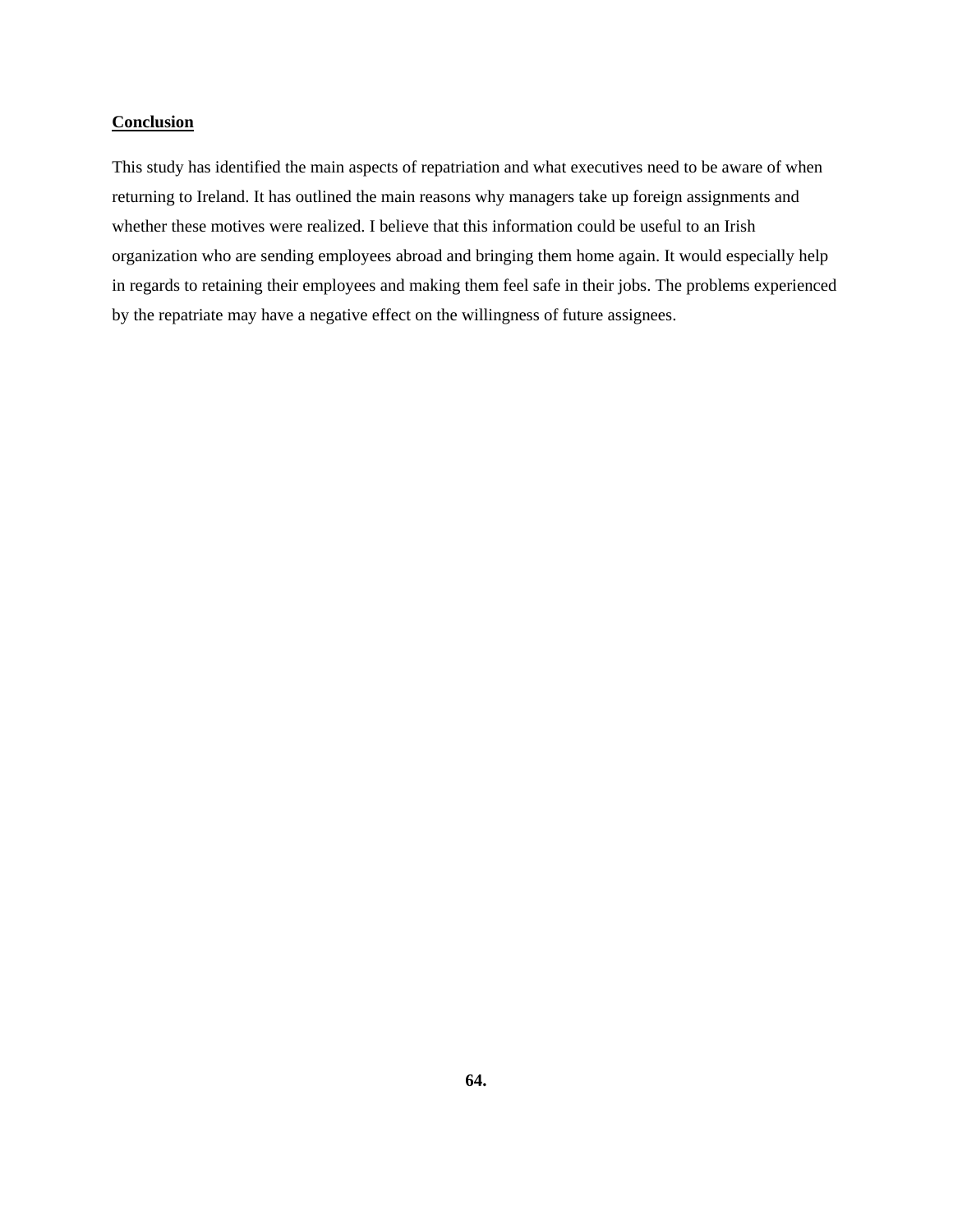#### **Bibliography**

Adler, N.J (1981). 'Re-entry: Managing Cross Cultural Transitions. Group and Organisation Studies', 6 (3),  $341 - 356$ .

Andreason and Kinneer. 2004. Bringing Them Home Again, Pg. 13 – 19.

Andreason, A. W. & Kinneer, K. D. 2005 'Repatriation adjustment problems and the successful reintegration of expatriates and their families'. *Journal of behavioural and applied management*; Glendale, Pg 109.

Arthur, W. Jr. and Bennett, W. Jr. (1995) 'The International Assignee: The Relative Importance of Factors Percieved to Contribute to Success'. *Personnel Psychology*, 48 (1): Pg. 99 – 114.

Black, J.S. and Gregerson, H.B 1991. 'When Yankees Come Home: Factors related to Expatriate and Spouse Repatriation Adjustment'. *Journal of International Business Studies*: Vol. 22, Issue 4.

Black, J.S. and Gregerson, H.B. (1999). 'The Right Way to Manage Expatriates', *Harvard Business Review* 77 (2), Pg. 52 – 61

Black, J.S. and Gregerson, H.B. and Mendenhall, M.E. (1992). 'Global Assignments: Successfully Expatriation and Repatriating International Managers.' San Francisco, CA: Jossey – Bass.

**65.**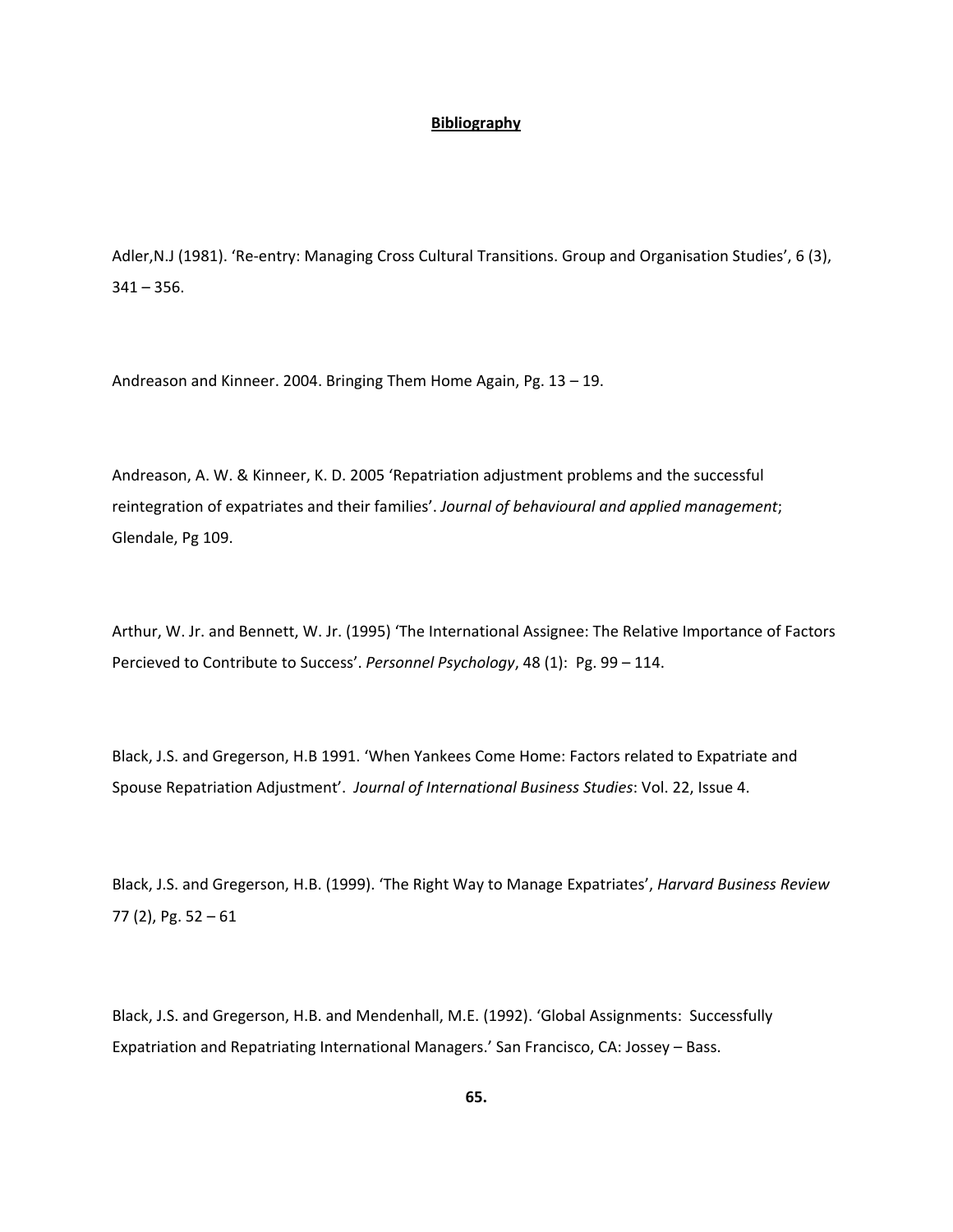Black,J.S., Gregerson, H.B. Mendenhall M.E., and Strom, L.K. (1999). 'Globalizing people through international assignment', Reading, MA: Addison – Wesley Publising Inc.

Black, J.S. and Stephens, G.K. (1989). 'The influence of the spouse on american expatriate adjustment and intent to stay in the Pacific Rim overseas assignments.' *Journal of Management*, 15 (4): 529 – 44.

Boies. K. (1999) 'The influence of work attitudes on managers intention to accept an international assignment.' *Faculty of Graduate Studies, University of Western Ontario,* Pg. 12 – ?

Borg, 1988, Table 9.4 Page 193. *International HR Management*, Ann – Wil Harzing and Juris Van Ruysseveldt 1995.

Borg, (1988) 'International Human Resources Management' Table 9.3 Pg. 191.

Brett, J.M. & Stroh, L.K. (1995) 'Willingness to relocate internationally.' Human Resource Management. *Human Resource Management*, 34 (3), Pg. 405 – 424.

Buchanan B. (1974). 'Building organisational commitment: The socialisation of managers in work organisations.' *Administrative Science Quarterly,* 19, 533 – 546.

Clague, L. & N Krupp. 1978. 'International Personnel: The repatriation problem.' Personnel Administration, 23: 29 – 33.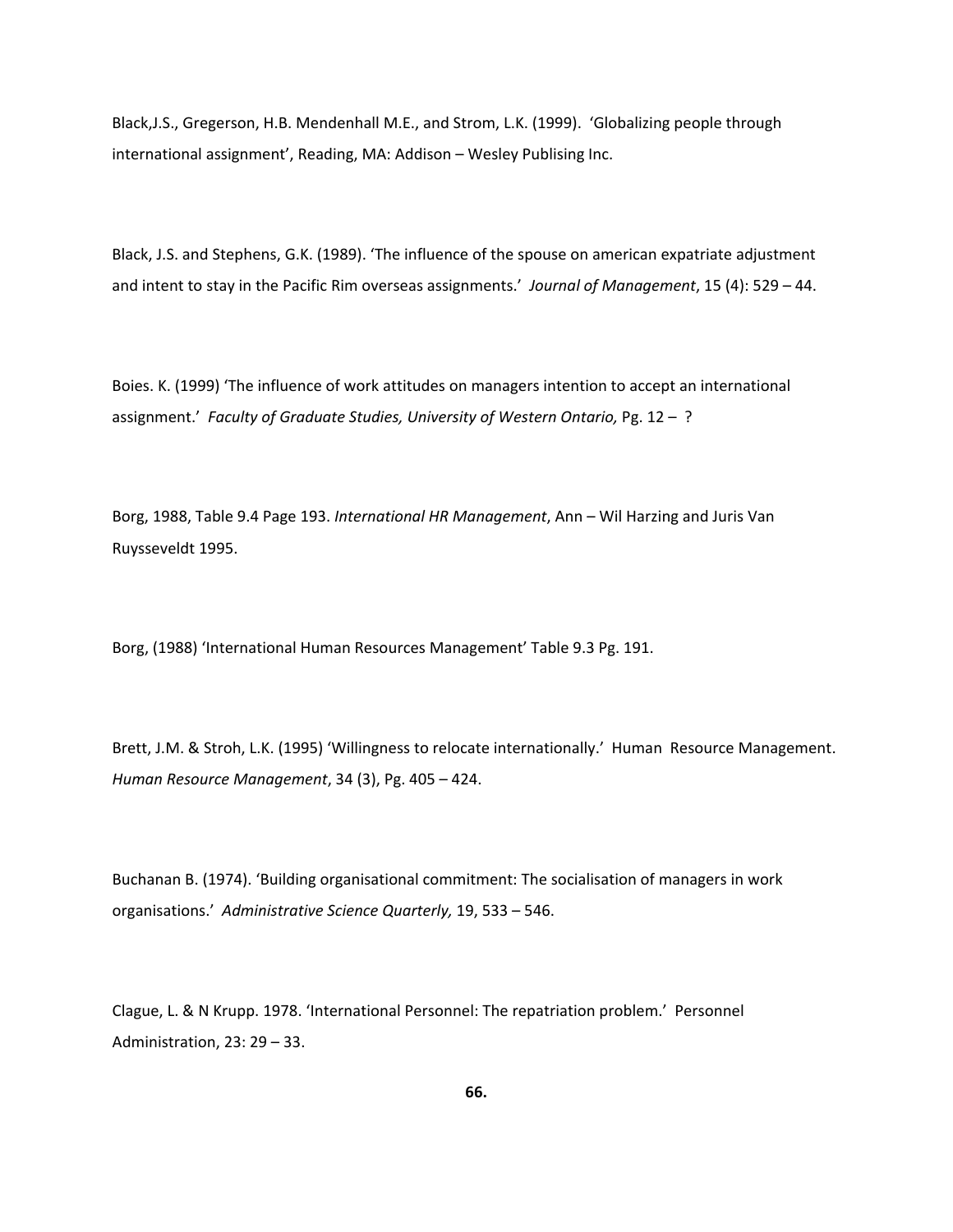Dowling, P.J.: Schuler, RS and Welch, D.E. 1994. 'International dimensions of HR Management.' Boston: PWS – Kent.

Feldman, D.C., & Tomas, D.C. (1992). 'Career management issues facing expatriates'. *Journal of International Business Studies*. 23 (2), 271 – 293.

Fink, G. & S. Meierewert (2001). 'The use of repatriate knowledge in organisations'. *Human Resource Planning* Pg. 30 – 34.

Forster, N. (2000). 'The myth of the International manager'. *International Journal of Human Resource Management*, 11 (1), 126 – 142)

Furnham. A, and Bockner. S, (1986) ' The friendship patterns of overseas and host students in an Oxford student residence'. *The Journal of Social Psychology,* 125 (6), Pg. 689 – 694.

Guman, C.K. (1994). 'Managing Global Organisations: Keys to success in a changing world'. Menlo Park, CA: Crisp Publications

Gullahorn, J. I. & Gullahorn, J. E. (1963). 'An extension of the U‐Curve hypothesis'. *The Journal of Social Issues, July*. Pg 33 – 47

Guptara,P. (1986) ' Searching the organisation for the cross‐cultural operators'. *International Management,* 41 (8): Pg. 40 – 42.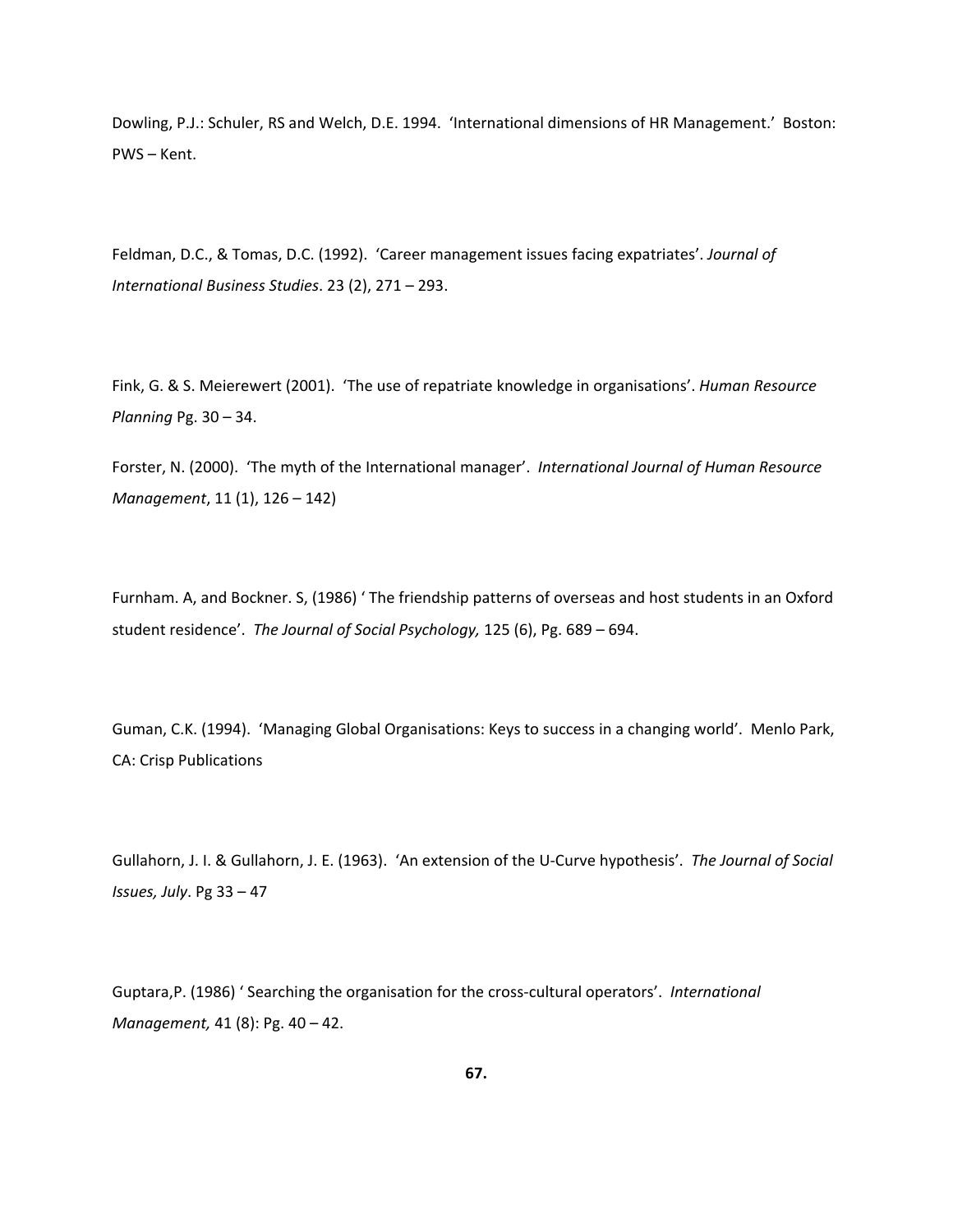Halcrow, A. (1999) ' Expatriates: The squandered resource' Workforce, 78 (4): Pg. 42 – 48.

Hammer, R. Hart & Rogan, R. 1998 'Can you go home? An analysis of the repatriation of corporate managers and spouses', *Management of the international review*, Jan, V. 38

Harvey. G. (1989). 'Repatriation of corporate executives.' *Journal of International Business Studies*. Pg. 131

Heller. J. 1980. 'Criteria for selecting an international Manager', *Personnel*; May

Anne – Wil Harsing and Joris Van Ruysseveldt (1995).

Jack, D.W. and Stage. V.C. (2005). ' Success strategies for expatriates.' *American Society for training and development.* Pg. 48 – 51. (Pg. 49)

Kealey, D.J. and Protherne, Dr. (1996) 'The effectiveness of cross-cultural training for expatriates: An assessment of the literature on the issue'*. International Journal of Intercultural Relations*. 20 (2): Pg 141 – 65.

Larson. D.A. (2006) 'Here we go again: How a family's cross-cultural and repatriation adjustment relates to the employee's receptivity to future international assignments'. *Montana State University – Billings*, Pg. 46 – 57.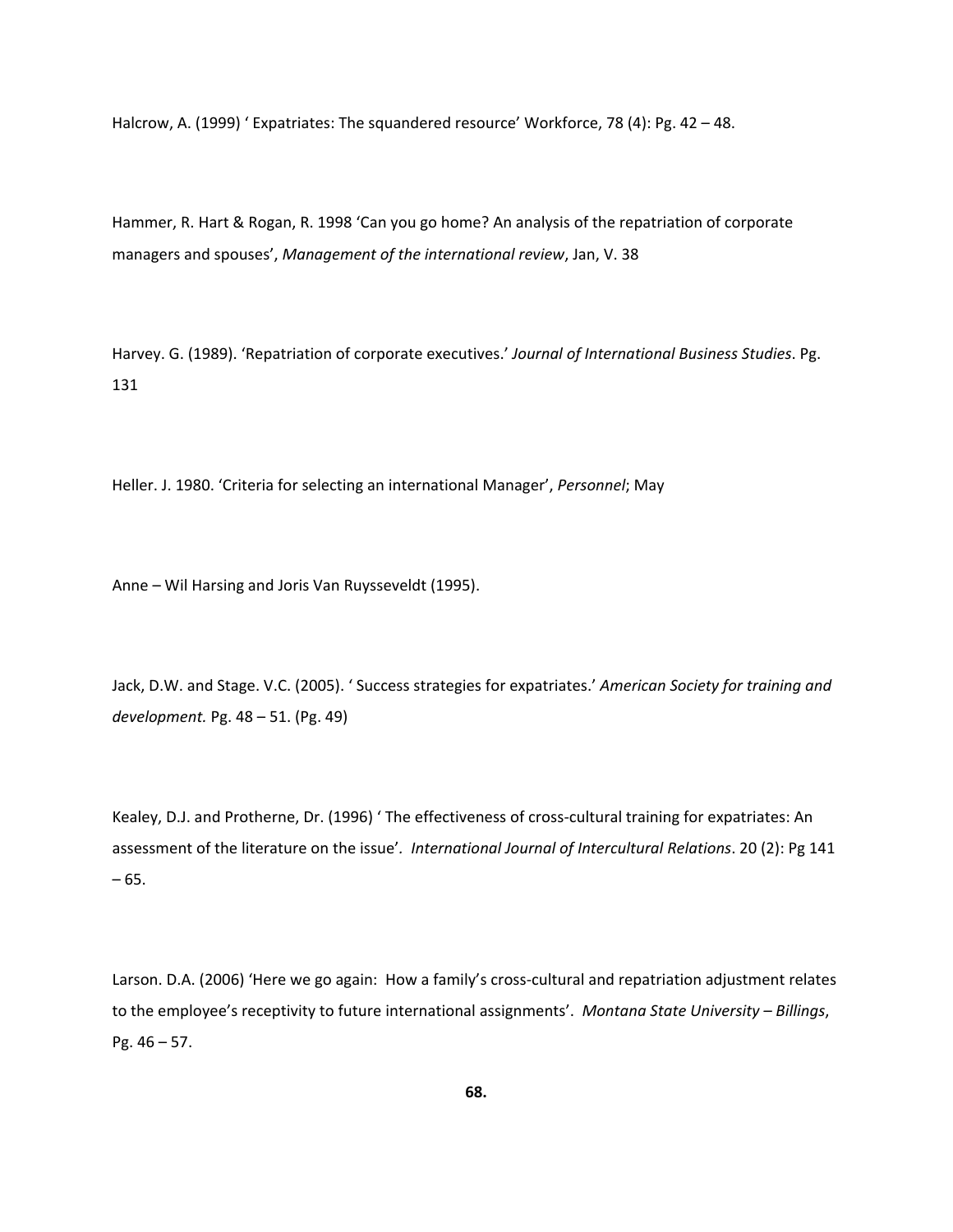Lazarove, M. & Caliguiri, P. (2000) ' Retaining repatriates: The role of organisational support practices'. *Journal of World Business.* 389 – 401.

Lee, H.W. Liv, C.H. (2006). 'The determinates of repatriate turnover intensions: An empirical analysis.' *Journal of Management*. Pg. 754, 5 (3).

Lin, C.Y.Y. & Wei, Y.C., (2005). 'An eastern and SME version of expatriate management: An empirical study of small and medium enterprises in Taiwan.' *Journal of Human Resource Management*. Pg. 1431 – 1453.

McBride, L.,& Webb,N.(2007). "Bringing them all back home": *Sunday Independent*, 7/10/07, Business section, Pg 3.

McCallum. B. Olson, D. (2004). 'Advising potential expatriate clients: A case study.' *Journal of Financial Planning*, Pg. 72 – 79.

Mendenhall, M., Punnett, B.J. & Ricks, D. (1995). Global Management. Cambridge, MA: Blackhall Publishers.

Nielsen, D. & Kowske, B. & Anthony, K. (2005). 'Managing a diverse, global environment is critical today – How you do it depends on where you are'. *HR Magazine*: Pg. 111 – 115.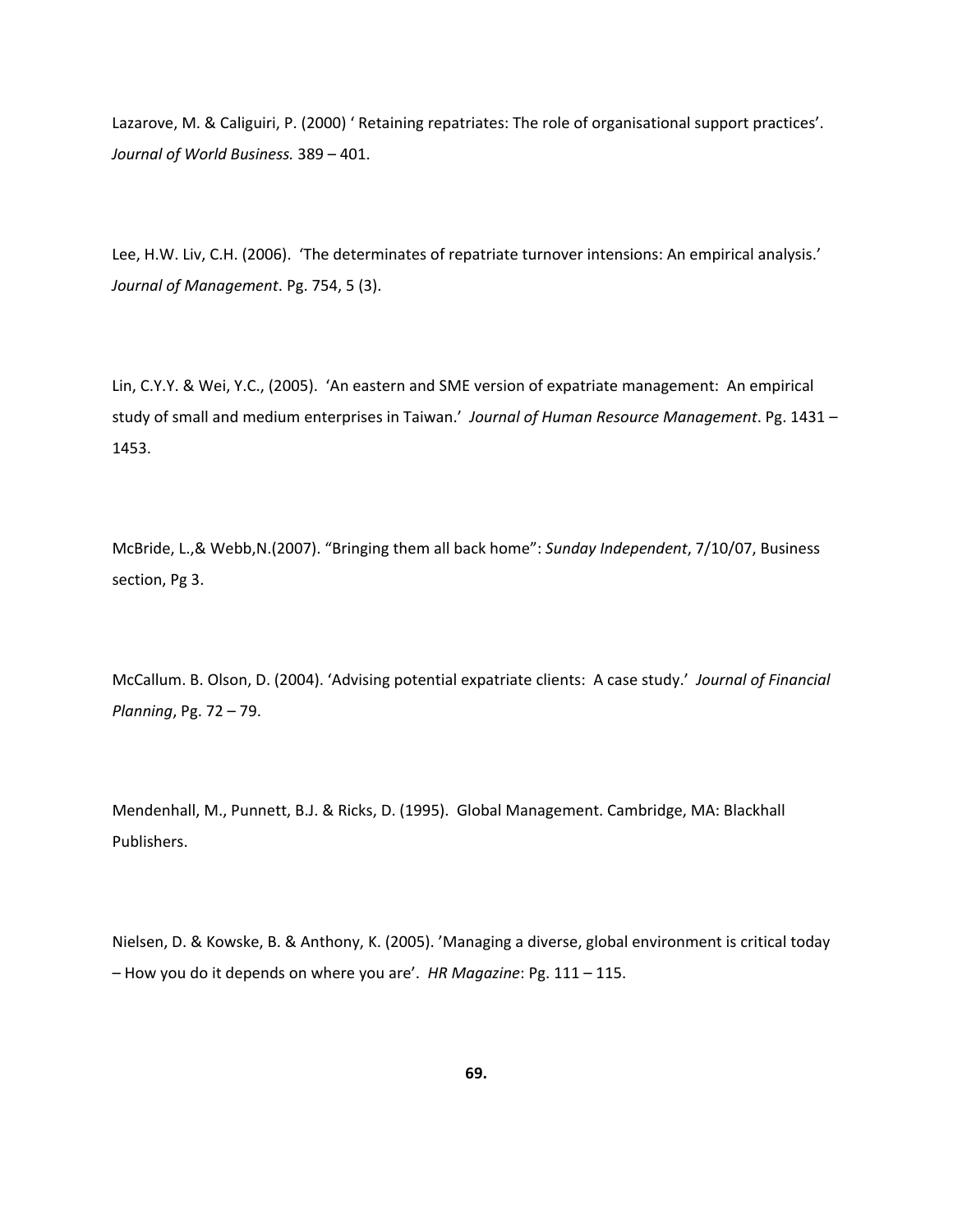Noe, R.A. Steffy, B.D., & Barber, A.E. (1988). 'An investigation of the factors influencing employees willingness to accept mobility opportunites.' *Personnel Psychology*. 41, Pg 599 – 580.

Ondrack, R. 1985. 'International Staffing; *Academy of Management Review'.*

Peltonen, T. (1997) ' Facing the rankings from the past: A Tournament perspective on repatriate career mobility'. *International Journal of Human Resource Managemen*t. Pg. 107 – 123.

Jan Selmer (2001). ' Expatriate Selection: Back to Basics'. *International Journal of Human Resource Management*. Pg. 1219 – 1233.

Solomon & Marmer, C. (1995). 'Repatriation planning checklist'. *Business Source Elite*, Vol. 74, Issue 1.

Solomon & Marmer, C. (1995) ' Repatriation: Up, Down or Out?'. *Business Source Elite*, Vol. 74, Issue 1.

Stakl, G.K., Miller, E., & Tung, R. (2002). 'Towards the boundaryless career: A closer look at the expatriate career concept and the percieved implications of an international assignment.' *Journal of World Business.* 37 (3), Pg. 216 – 217.

Stroh, L.K.., Gregerson, H.B., and Black, J.S. (1998). ' Closing the gap: Expectations versus reality among repatriates'. *Journal of World Business*. 33, Pg. 111 – 123.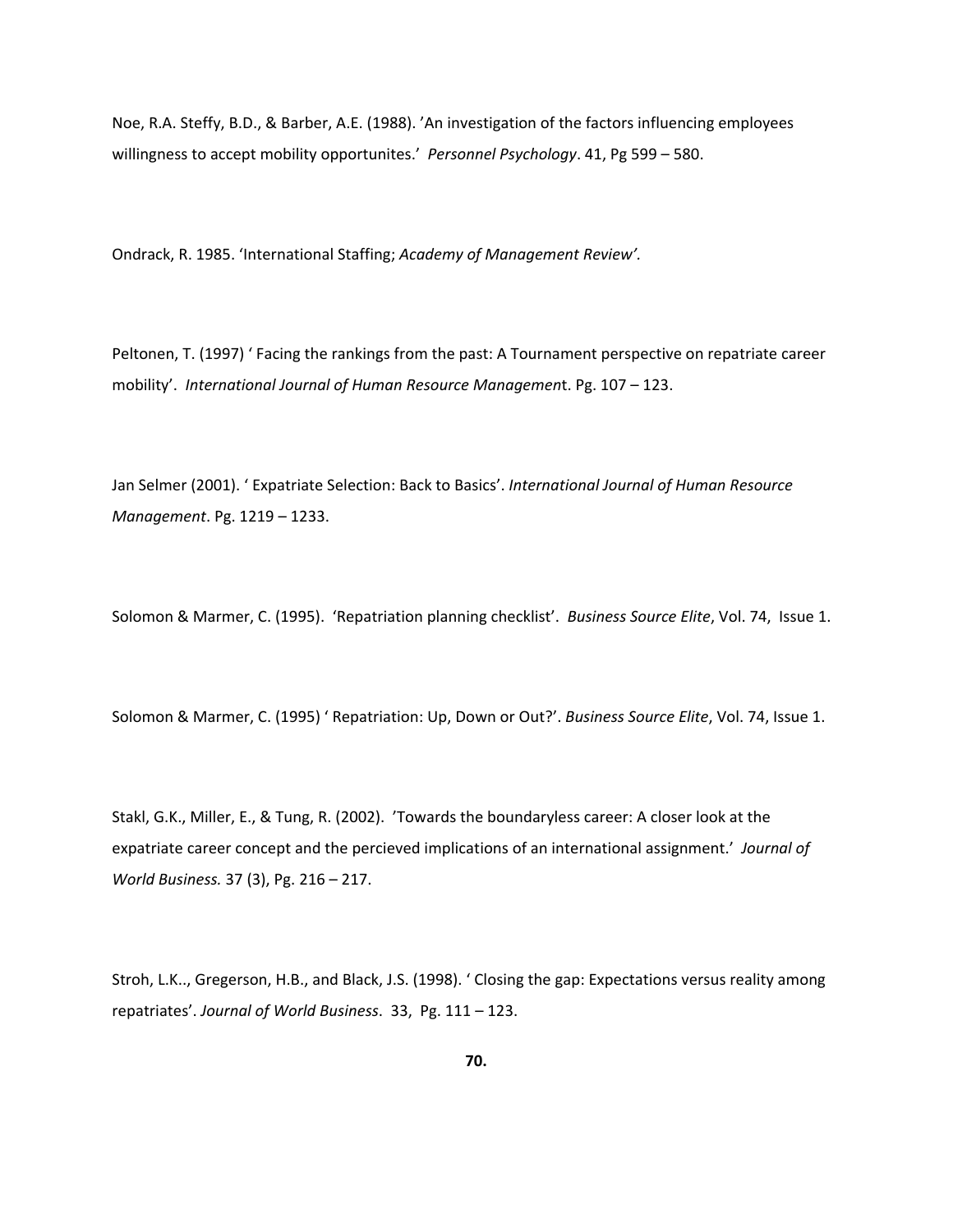Sussman, N. M. 1986. 'Re‐entry research and training: Methods and implications'. *International Journal of Intercultural Relations*, 10, Pg. 235.

Tung, R. (1998). 'American expatriates abroad: From neophytes to cosmopolitans.' *Journal of World Business*, 33, Pg 125 – 144.

Tung. R.L. & Andersen. A 1997. 'Exploring international assignees' Viewpoints: ' A study of the expatriation/repatriation process', Chicago, IL: Arthur Anderson, *International Executive Services.*

Tett, R.P. Meyer, .P. (1993). ' Job satisfaction, organisational commitment, turnover intention, and turnover: Path analyses based on meta – analytic findings'. *Personnel Psychology*, 46. Pg. 259 – 293.

Ward, C, and Kennedy. A, (1992). ' Acculturation and corss – cultural adaptation of British residents in Hong Kong.' *The Journal of Social Psychology*, 133 (3), Pg. 395 – 397.

Weeks, D.A. (1993). 'Reluctant Expatriates'. Across the board, 30 (2), Pg. 47 – 50.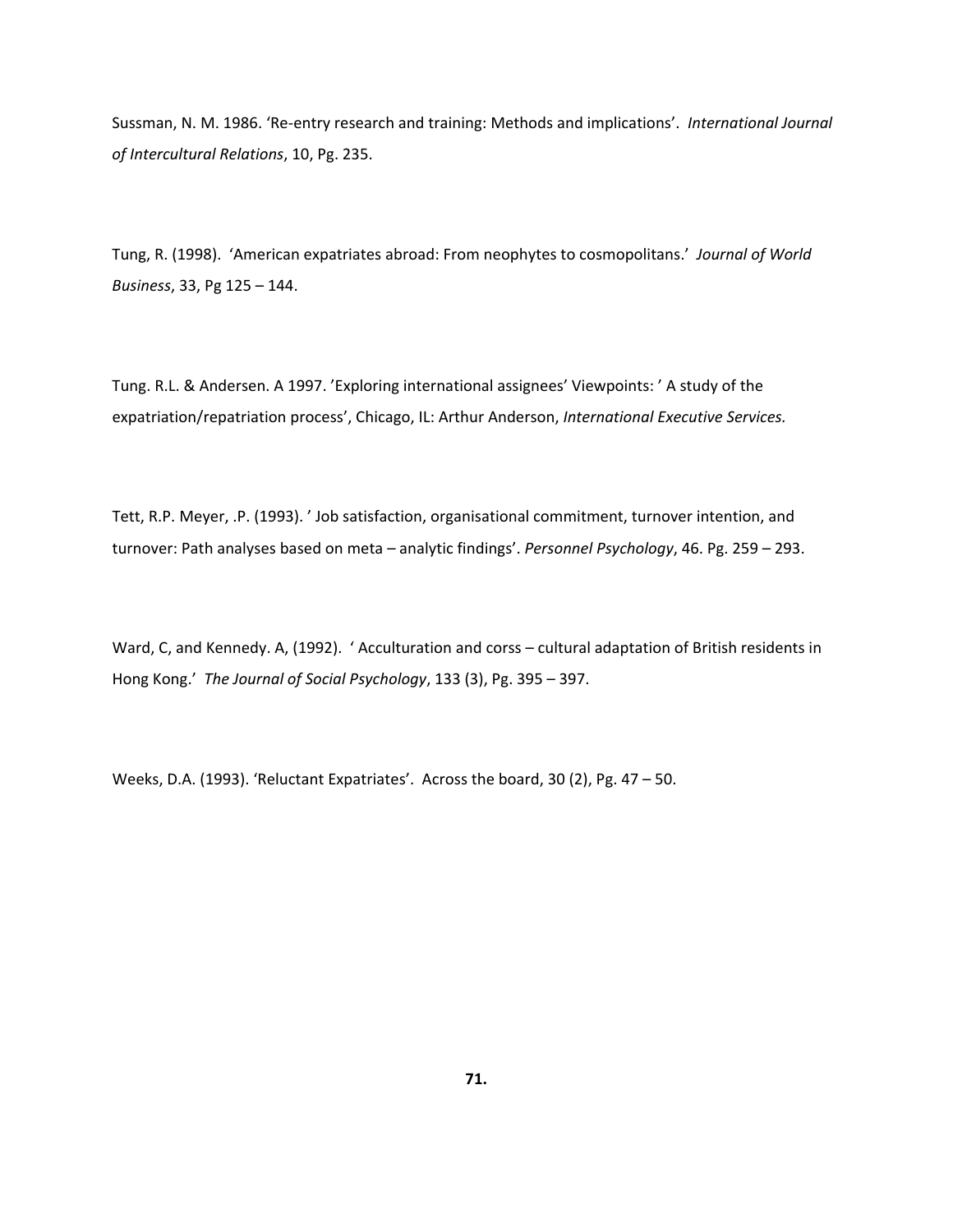#### **Internet Reference**

Bland, M. (2002). Retrieved from <http://www.ecclk.org/repatriation.htm>.

[www.expat.com](http://www.expat.com/)

[www.eatonconsultinggroup.com](http://www.eatonconsultinggroup.com/)

[www.expat.repat.com](http://www.expat.repat.com/)

.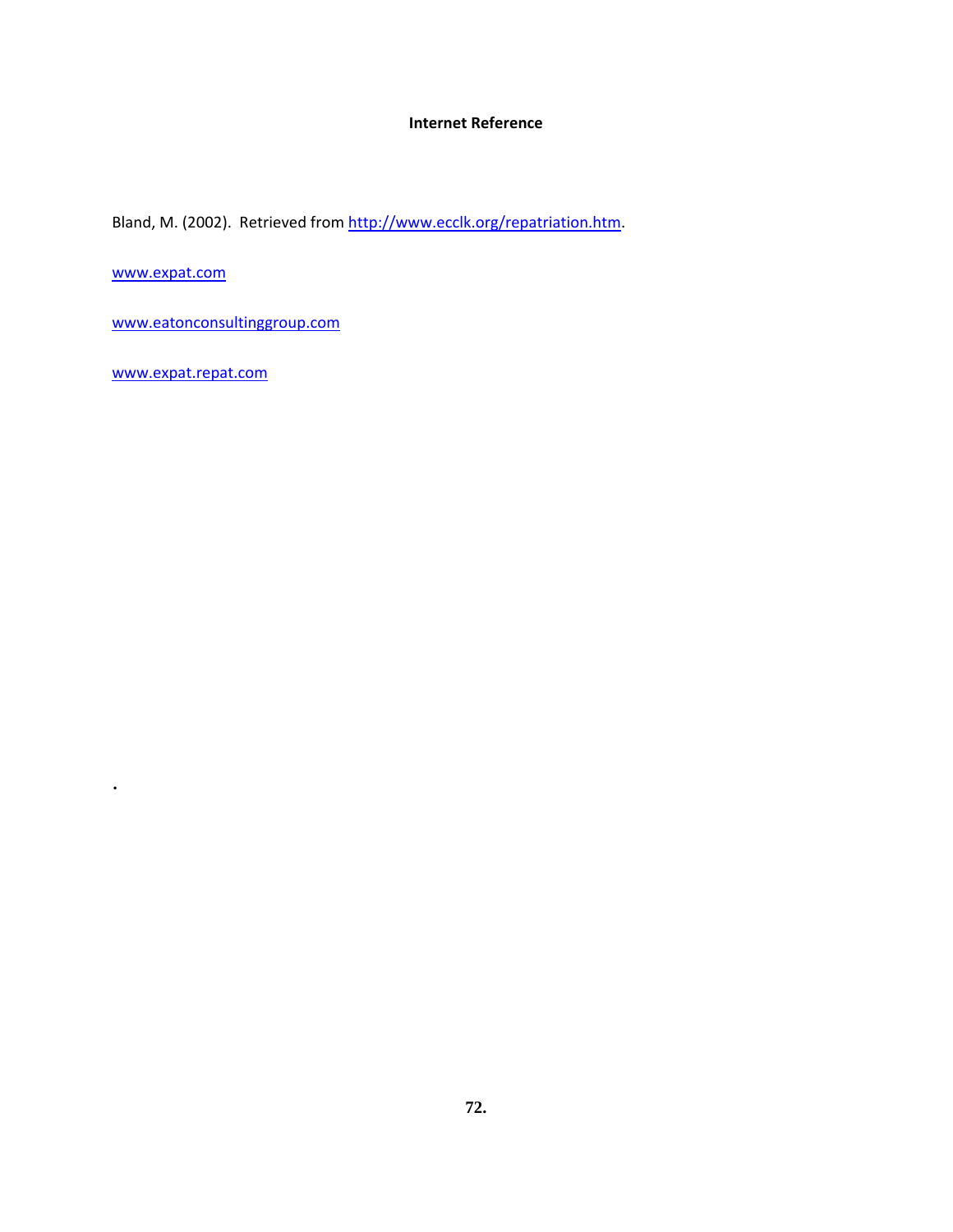#### **Appendix 1**



# Portobello College Dublin

#### **Officers Married Quarters**

 Cathal Brugha Barracks Rathmines

Dublin 6

Phone : 0876458822

E‐Mail: murrayothomas@hotmail.com

Dear Sir/Madam,

I am currently completing a Master's thesis in the Portobello College Msc in International Business program. I am looking to collect information on the repatriation process of managers who have returned home from foreign assignments.

The objective of the thesis is to examine the manager repatriation process. Specifically I am interested in the process expatriates go through when returning home. Programs in place for this process would interest me greatly and the barriers to repatriation that some employees encounter. Any information about programs you have in place to facilitate this process would be much appreciated.

I would be very grateful if you could fill out the questionnaire as best you can and return it to the above address. It should take no longer than ten minutes and all the information will be kept confidential and only used for academic purposes.

Thank you for your time and cooperation

Yours Sincerely

Owen Murray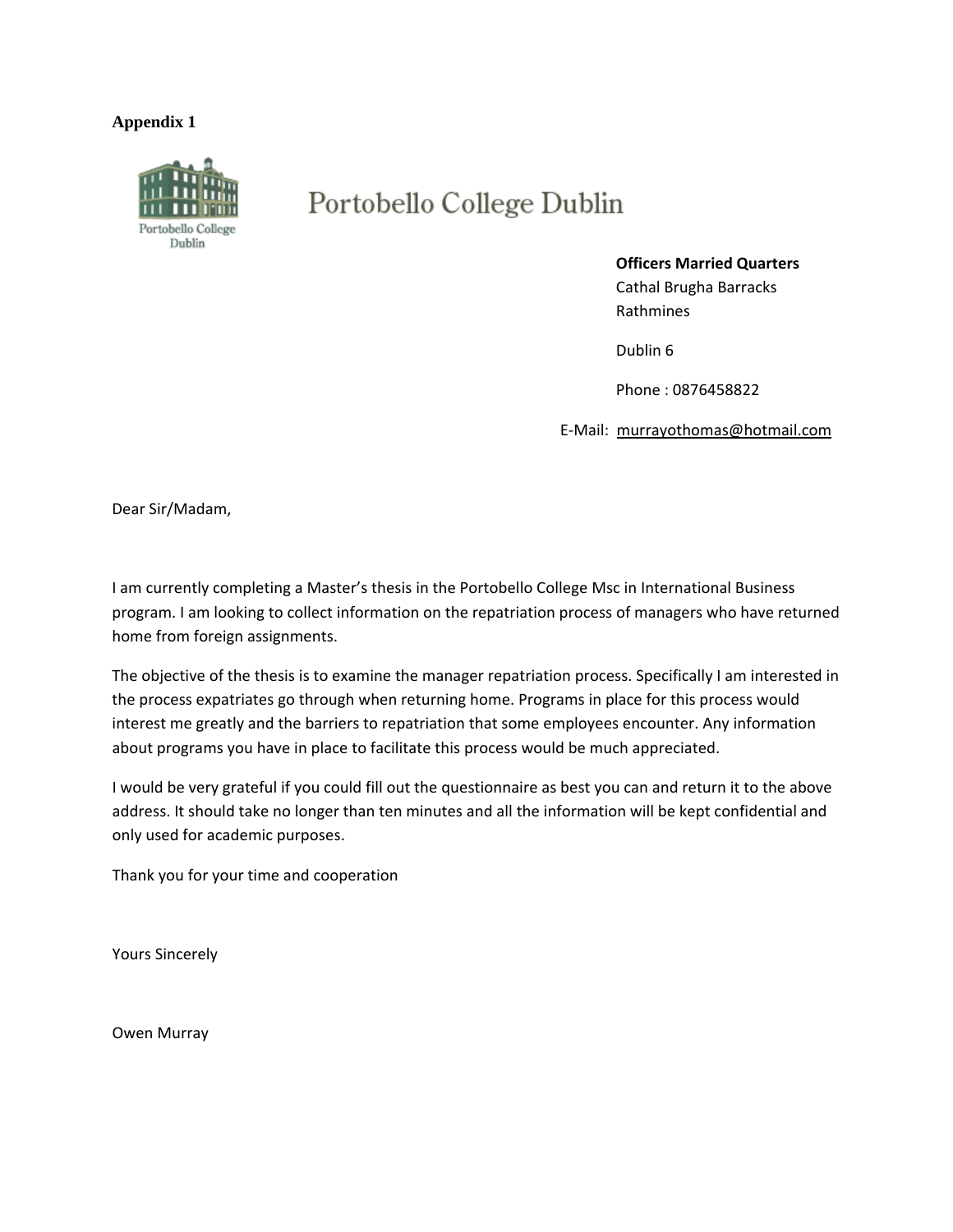## **Appendix 2**

## **Quantitative Survey on the Effects of Repatriation on Managers Returning From Foreign Assignments**

Please mark the appropriate response with any mark you wish i.e (.\*#)

If you cannot mark the appropriate box a mark beside it is sufficient

## **Section 1 ‐ Demographic variables**

| 1. Gender                                                                                                   |                                  |                  | Male $\Box$       | Female $\Box$  |           |
|-------------------------------------------------------------------------------------------------------------|----------------------------------|------------------|-------------------|----------------|-----------|
| 2. Age                                                                                                      |                                  | $20-29$ $\Box$   |                   | $30-39$ $\Box$ | $40 - 49$ |
|                                                                                                             |                                  | $50-59$ $\Box$   |                   | $60+$          |           |
| 3. Marital Status                                                                                           |                                  |                  | Single $\Box$     | Married $\Box$ |           |
|                                                                                                             |                                  |                  | Divorced $\Box$   |                |           |
| 4. Where did you spend your last foreign assignment and how long was that assignment?                       |                                  |                  |                   |                |           |
| Country__________                                                                                           |                                  |                  |                   |                |           |
| $<$ 6MTHS $\Box$                                                                                            | 7-12MTHS $\Box$ 13-24MTHS $\Box$ |                  | $25+MTHS$         |                |           |
| 5. What is the total number of years you have spent working on foreign assignments for any<br>organization? |                                  |                  |                   |                |           |
| $\lt1$ Yr $\Box$                                                                                            | 1-2Yrs $\Box$                    | 3-4Yrs $\Box$    | $5Yrs + \Box$     |                |           |
| 6. How long have you been back in Ireland or your home country since your foreign assignment?               |                                  |                  |                   |                |           |
| <6MTHS                                                                                                      | $6-12$ MTHS                      | 13-18MTHS $\Box$ | 19MTHS+ $\square$ |                |           |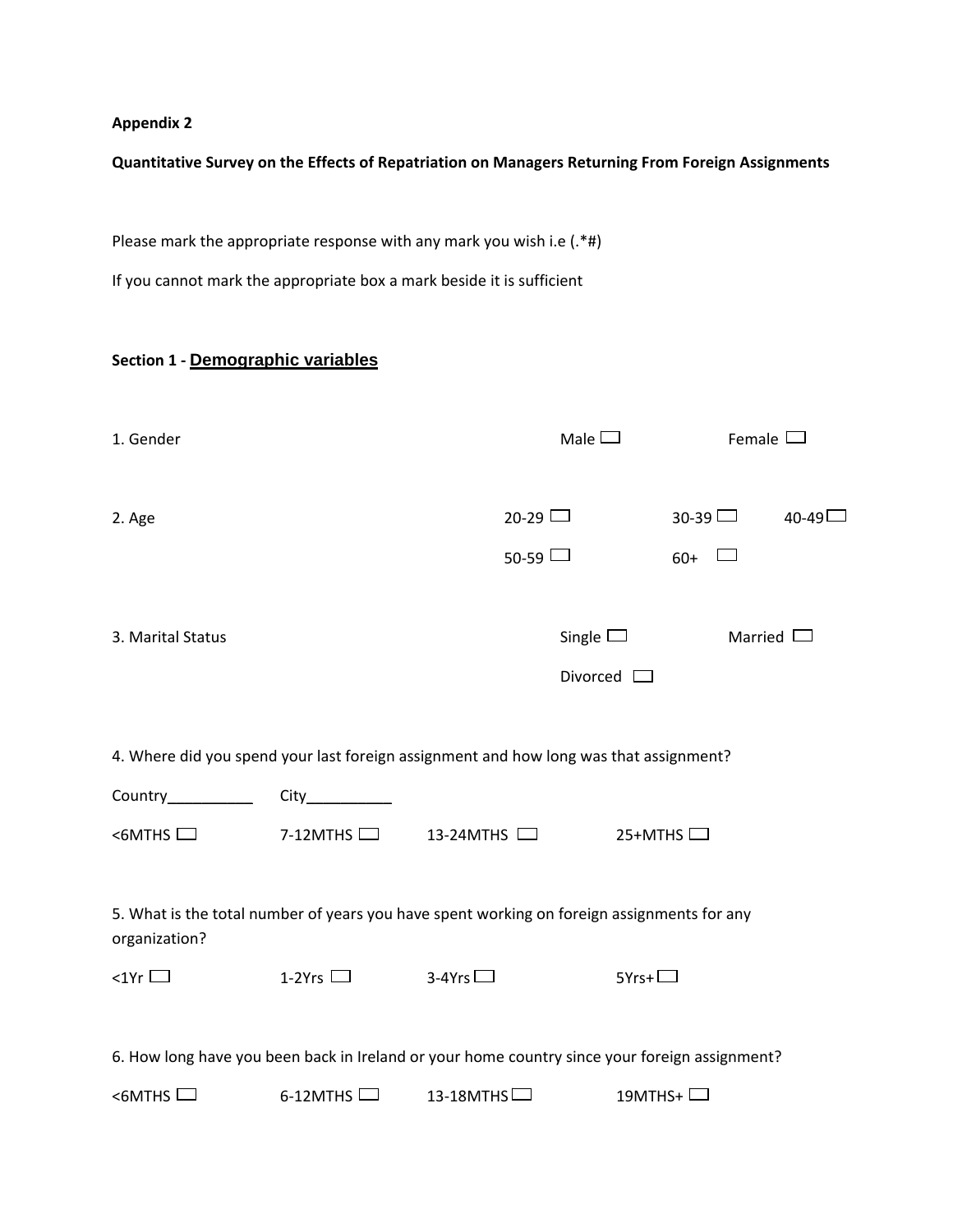# Section 2 - Expatriation/Repatriation Process

7. What were your main reasons for taking up a foreign assignment?

| Finance issue                    |     |  |
|----------------------------------|-----|--|
| Foreign experience               |     |  |
| Advancement in Career $\Box$     |     |  |
| Other                            | a s |  |
| If "Other" Please List           |     |  |
|                                  |     |  |
|                                  |     |  |
|                                  |     |  |
|                                  |     |  |
| 8. Were these reasons fulfilled? |     |  |
| Yes $\square$<br>No<br>$\Box$    |     |  |
| Why if Yes?                      |     |  |
|                                  |     |  |
|                                  |     |  |
|                                  |     |  |
|                                  |     |  |
|                                  |     |  |
| Why if No?                       |     |  |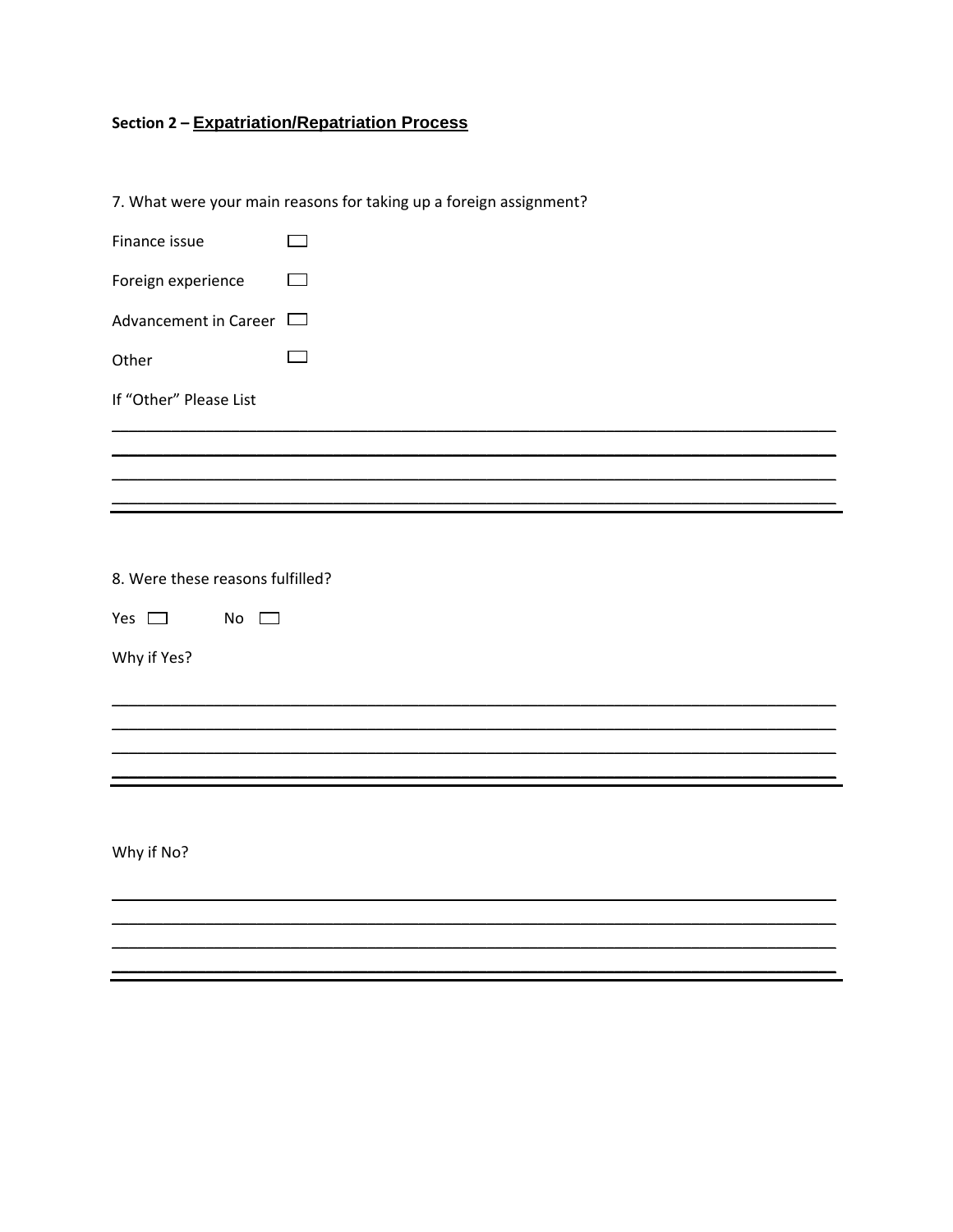| 9. Before you left for your foreign assignment did you discuss the impact and general things to expect |  |
|--------------------------------------------------------------------------------------------------------|--|
| with Management?                                                                                       |  |

| N<br>ρς | N٥ |
|---------|----|
|         |    |

10. Was Pre-Departure Training offered to you before returning to Ireland?

(If Yes Proceed to Question 11, If No go to Question 12)

11. How many hours of training did your company provide before returning home?

 $\leq$ 3HRS  $\Box$  3-6HRS  $\Box$  7-12HRS  $\Box$  13+HRS  $\Box$ 

12.Were there any other organizational supports/program to help re‐integration before you came home?

\_\_\_\_\_\_\_\_\_\_\_\_\_\_\_\_\_\_\_\_\_\_\_\_\_\_\_\_\_\_\_\_\_\_\_\_\_\_\_\_\_\_\_\_\_\_\_\_\_\_\_\_\_\_\_\_\_\_\_\_\_\_\_\_\_\_\_\_\_\_\_\_\_\_\_\_\_\_\_\_\_\_\_\_\_

\_\_\_\_\_\_\_\_\_\_\_\_\_\_\_\_\_\_\_\_\_\_\_\_\_\_\_\_\_\_\_\_\_\_\_\_\_\_\_\_\_\_\_\_\_\_\_\_\_\_\_\_\_\_\_\_\_\_\_\_\_\_\_\_\_\_\_\_\_\_\_\_\_\_\_\_\_\_\_\_\_\_\_\_\_ \_\_\_\_\_\_\_\_\_\_\_\_\_\_\_\_\_\_\_\_\_\_\_\_\_\_\_\_\_\_\_\_\_\_\_\_\_\_\_\_\_\_\_\_\_\_\_\_\_\_\_\_\_\_\_\_\_\_\_\_\_\_\_\_\_\_\_\_\_\_\_\_\_\_\_\_\_\_\_\_\_\_\_\_\_

 $Yes \Box \qquad No \Box$ 

13. If Yes, what form did the programs or supports take?

14. Were these programs effective for you?

| N٥ |
|----|
|    |

15. If Yes, what part of the program did you find most beneficial?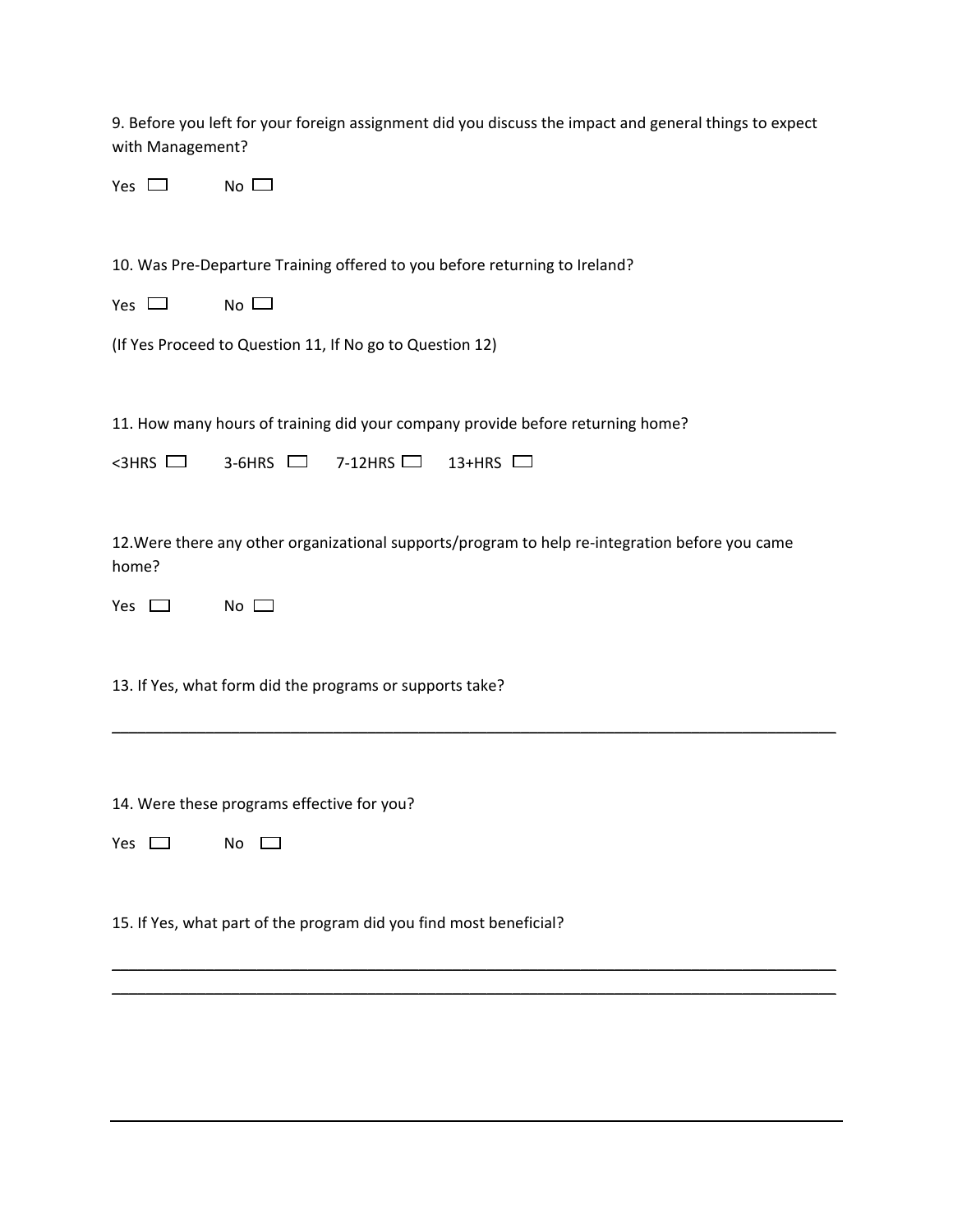## **Section 3 ‐ Barriers to Re-entry:**

|  |  |  |  | 16. Please rate your response to each statement below on a scale between 1 and 5 |  |
|--|--|--|--|----------------------------------------------------------------------------------|--|
|--|--|--|--|----------------------------------------------------------------------------------|--|

\_\_\_\_\_\_\_\_\_\_\_\_\_\_\_\_\_\_\_\_\_\_\_\_\_\_\_\_\_\_\_\_\_\_\_\_\_\_\_\_\_\_\_\_\_\_\_\_\_\_\_\_\_\_\_\_\_\_\_\_\_\_\_\_\_\_\_\_\_\_\_\_\_\_\_\_\_\_\_\_\_\_\_\_\_ \_\_\_\_\_\_\_\_\_\_\_\_\_\_\_\_\_\_\_\_\_\_\_\_\_\_\_\_\_\_\_\_\_\_\_\_\_\_\_\_\_\_\_\_\_\_\_\_\_\_\_\_\_\_\_\_\_\_\_\_\_\_\_\_\_\_\_\_\_\_\_\_\_\_\_\_\_\_\_\_\_\_\_\_\_ \_\_\_\_\_\_\_\_\_\_\_\_\_\_\_\_\_\_\_\_\_\_\_\_\_\_\_\_\_\_\_\_\_\_\_\_\_\_\_\_\_\_\_\_\_\_\_\_\_\_\_\_\_\_\_\_\_\_\_\_\_\_\_\_\_\_\_\_\_\_\_\_\_\_\_\_\_\_\_\_\_\_\_\_\_ \_\_\_\_\_\_\_\_\_\_\_\_\_\_\_\_\_\_\_\_\_\_\_\_\_\_\_\_\_\_\_\_\_\_\_\_\_\_\_\_\_\_\_\_\_\_\_\_\_\_\_\_\_\_\_\_\_\_\_\_\_\_\_\_\_\_\_\_\_\_\_\_\_\_\_\_\_\_\_\_\_\_\_\_\_

- a) I had financial pressures when I returned to Ireland
- b) My family had problems when returning
- c) It was difficult to re-establish myself into the firm
- d) Lack of training affected me settling back in
- e) Stress came as a result of all of the above issues

Other problems experienced if any:

#### **Section 4 – Independent Variables**

17. How significant are the following factors in the successful repatriation process?

| Please rate your response between $1 - 5$ according to the scale below: |
|-------------------------------------------------------------------------|
|-------------------------------------------------------------------------|

| $1 =$ Very Significant 2 = Significant 3 = Medium 4 = A Little Significant 5 = Not Significant |  |  |
|------------------------------------------------------------------------------------------------|--|--|
| Position you hold in the organization                                                          |  |  |
| Duration of Assignment                                                                         |  |  |
| Age                                                                                            |  |  |
| Previous cultural Experience                                                                   |  |  |
| Effect on Family life                                                                          |  |  |